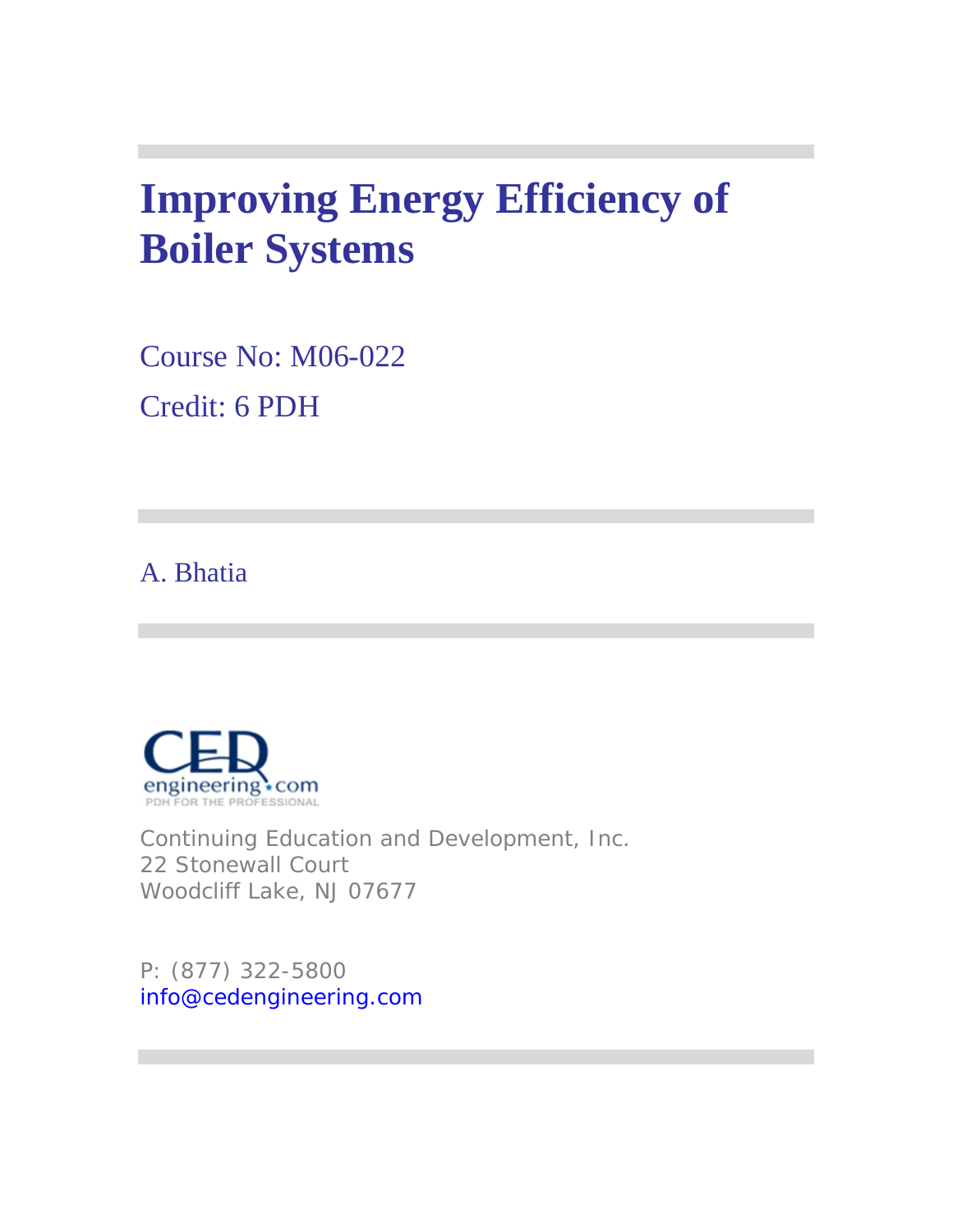# **IMPROVING ENERGY EFFICIENCY OF BOILER SYSTEMS**

When considering boiler energy savings, invariably the discussion involves the topic of boiler efficiency.

The boiler suppliers and sales personnel will often cite various numbers, like the boiler has a thermal efficiency of 85%, combustion efficiency of 87%, a boiler efficiency of 80%, and a fuelto-steam efficiency of 83%. What does these mean?

Typically,

- 1) Thermal efficiency reflects how well the boiler vessel transfers heat. The figure usually excludes radiation and convection losses.
- 2) Combustion efficiency typically indicates the ability of the burner to use fuel completely without generating carbon monoxide or leaving hydrocarbons unburned.
- 3) Boiler efficiency could mean almost anything. Any fuel-use figure must compare energy put into the boiler with energy coming out.
- 4) "Fuel to steam efficiency" is accepted as a true input/output value.

Each term represents something different and there is no way to tell, which boiler will use less fuel in the same application! The trouble is that there are several norms to determine the efficiencies figures and it is practically very difficult to verify these without costly test procedures. The easiest and most cost effective method is to review the basic boiler design data and estimate the efficiency value on five (5) broad elements.

- 1) **Boiler Stack Temperature:** Boiler stack temperature is the temperature of the combustion gases leaving the boiler. This temperature represents the major portion of the energy not converted to usable output. The higher the temperature, the less energy transferred to output and the lower the boiler efficiency. When stack temperature is evaluated, it is important to determine if the value is proven. For example, if a boiler runs on natural gas with a stack temperature of 350°F, the maximum theoretical efficiency of the unit is 83.5%. For the boiler to operate at 84% efficiency, the stack temperature must be less than 350°F.
- 2) **Heat Content of Fuel:** The efficiency calculation requires knowledge of the calorific value of the fuel (heat content), its carbon to hydrogen ratio, and whether the water produced is lost as steam or is condensed, and whether the latent heat (heat required to turn water into steam) is recovered.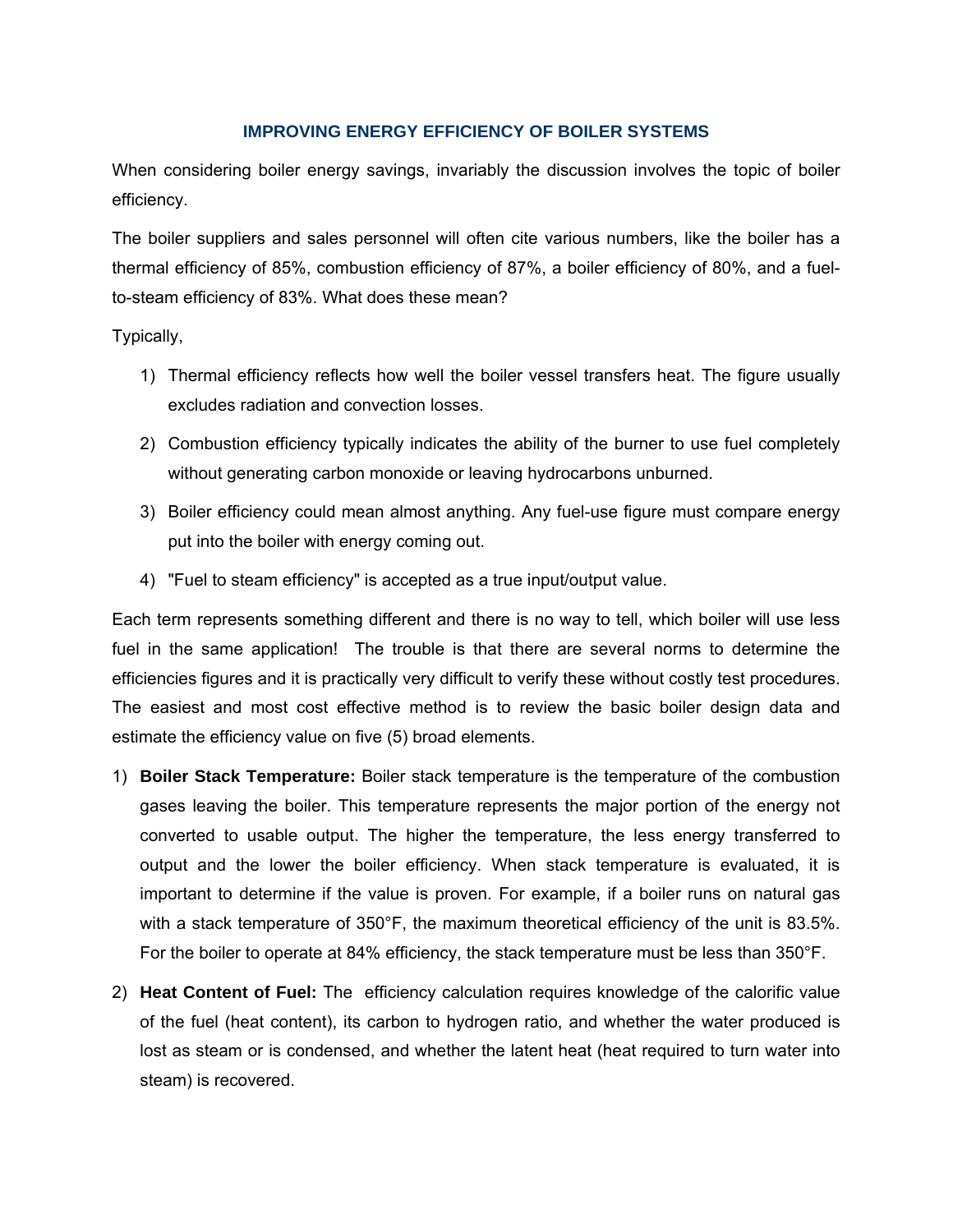Disagreements exist on what is considered an "energy input". Unfortunately any fuel has two widely published energy contents. They are:

- The Higher Heating Value (HHV), also called Gross Calorific Value (GCV)
- The Lower Heating Value (LHV), also called the Net Calorific Value (NCV)

The gross calorific value (GCV) is the higher figure and assumes that all heat available form the fuel is to be recovered, including latent heat. In most equipment, this is not so the case, and the calculations of efficiency based on gross calorific value will give maximum obtainable efficiencies much lower than 100%, due to this irrecoverable loss.

Both the gross calorific value and net calorific value are equally valid, but for comparison purposes, a particular convention should be used throughout.

3) **Fuel Specification:** The fuel specified has a dramatic effect on efficiency. With gaseous fuels having higher the hydrogen content, the more water vapor is formed during combustion. The result is energy loss as the vapor absorbs energy in the boiler and lowers the efficiency of the equipment.

The specification used to calculate efficiency must be based on the fuel to be used at the installation. As a rule, typical natural gas has a hydrogen/-carbon (H/C) ratio of 0.31. If an H/C ratio of 0.25 is used for calculating efficiency, the value increases from 82.5% to 83.8%.

- 4) **Excess Air Levels:** Excess air is supplied to the boiler beyond what is required for complete combustion primarily to ensure complete combustion and to allow for normal variations in combustion. A certain amount of excess air is provided to the burner as a safety factor for sufficient combustion air.
- 5) **Ambient Air temperature and Relative Humidity:** Ambient conditions have a dramatic effect on boiler efficiency. Most efficiency calculations use an ambient temperature of 80°F and a relative humidity of 30%. Efficiency changes more than 0.5% for every 20°F change in ambient temperature. Changes in air humidity would have similar effects; the more the humidity, the lower will be the efficiency.

Comparing these five factors along with the stated efficiency will make you understand efficiency values more thoroughly. An important thing to note is to make the comparisons on equal footings. Consider the examples below: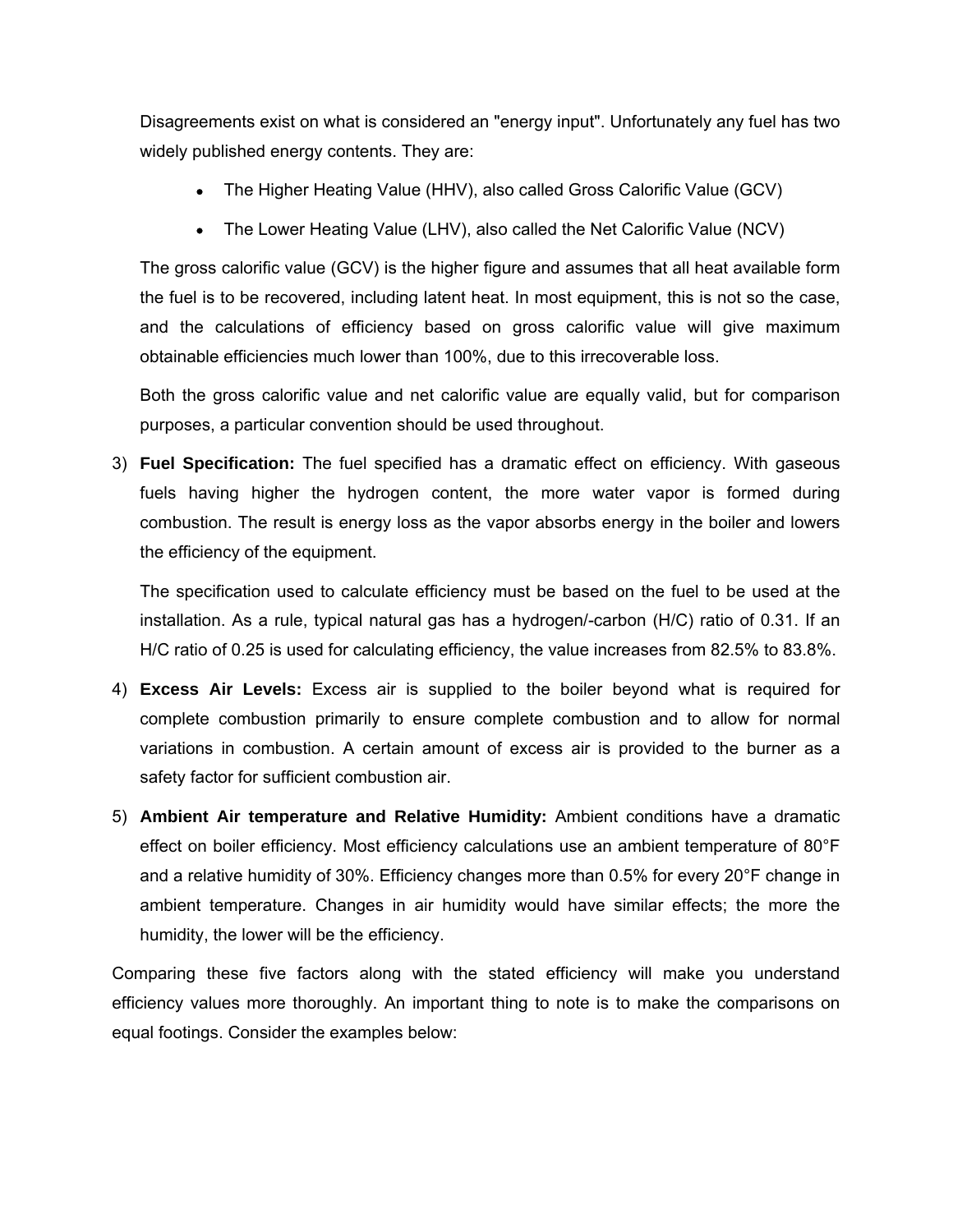- If two boilers are stated as operating at the same stack temperature and one has less heating surface, stack temperature on the boiler with less heating surface should be challenged.
- If two boilers are stated as operating at 15% excess air and one has a very complex burner linkage design or does not include a high-quality air damper arrangement, it is questionable that it will operate at the stated excess air level.
- If two boilers of similar length and width are compared and one has more flue gas passes (number of times the flue gas travels through the boiler heat exchanger), the boiler with the greater number of passes should have a lower stack temperature.

# **Evaluating Boiler Efficiencies**

The most basic efficiency norm which everybody agrees is the "input/output" ratio:

Efficiency (
$$
\eta
$$
) =  $\frac{E_{out}}{E_{in}}$ 

Where

- $\bullet$   $E_{\text{out}}$  is the energy needed to convert feed water entering the boiler at a specific pressure and temperature to steam leaving the boiler at a specific pressure and temperature. (This includes the energy picked up by the blow down and not converted into steam).
- $\bullet$   $E_{\text{in}}$  is the input energy into the boiler. The heat input is based on the high heat (gross calorific) value of fuel for efficiency calculations in US, UK and many other countries. Germany uses low heat (net calorific) value basis, implying that for an identical boiler, the stated efficiency will be higher.

There are two methods of assessing boiler efficiency;

- 1. Input output or direct method, and
- 2. Heat loss or indirect method.

# **Direct Method for Calculating Boiler Efficiency**

Direct method compares the energy gain of the working fluid (water and steam) to the energy content of the fuel. This is also known as 'input-output method' due to the fact that it needs only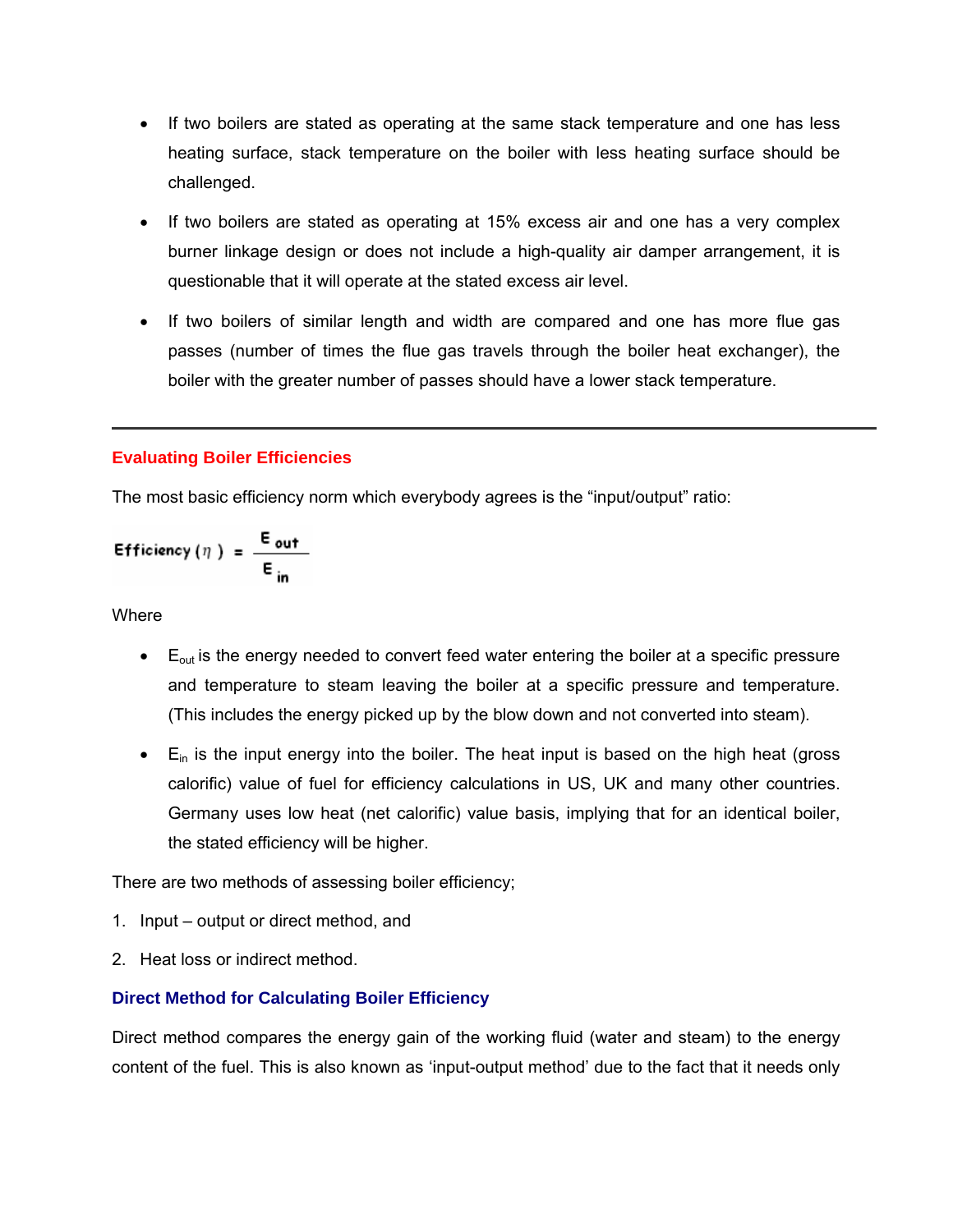the useful output (steam) and the heat input (i.e. fuel) for evaluating the efficiency. The efficiency is than estimated using equation below:

%  $E = \frac{Output}{Input} = \frac{Enthalpy \text{ of Steam - Enthalpy of feedwater}}{Heat released in Boiler}$  $*100$ Heat released in Boiler

# **Procedure:**

- 1) Measure quantity of steam flow kg (or lb.) over a set period, e.g. one hour period. Use steam integrator readings, if available, and correct for orifice calibration pressure. Alternatively, use the feedwater integrator, if available, which will in most cases not require a correction for pressure.
- 2) Measure the quantity of fuel used over the same period. Use the gas or oil integrator, or determine the mass of solid fuel used.
- 3) Determine the working pressure in Kg/cm<sup>2</sup> (psi) and superheat temperature, °C (°F), if any.
- 4) Determine the temperature of feedwater °C (°F)
- 5) Convert steam flow, feedwater flow and fuel flow to identical energy units, e.g. kJ/kg or Btu/lb.
- 6) Determine the type of fuel and gross calorific value of the fuel (GCV or HHV) in kJ/kg or Btu/lb.
- 7) Calculate the efficiency using equation:

$$
E = \frac{Output}{Input} = \frac{Enthalpy \text{ of Steam - Enthalpy of feedback}}{Heat released in Boiler} \times 100
$$

Direct method is simple in a way that it requires few parameters for computations and needs few instruments for monitoring. However this method may not be as accurate due to errors in metering fuel flow and steam flow. In practice, only very large industrial set ups and electric utility companies are instrumented well enough to obtain the required data.

#### **Indirect Method or Heat Loss Method for Calculating Boiler Efficiency**

Here the efficiency is estimated by summing the losses and comparing with the heat input. The major heat losses from boiler are due to: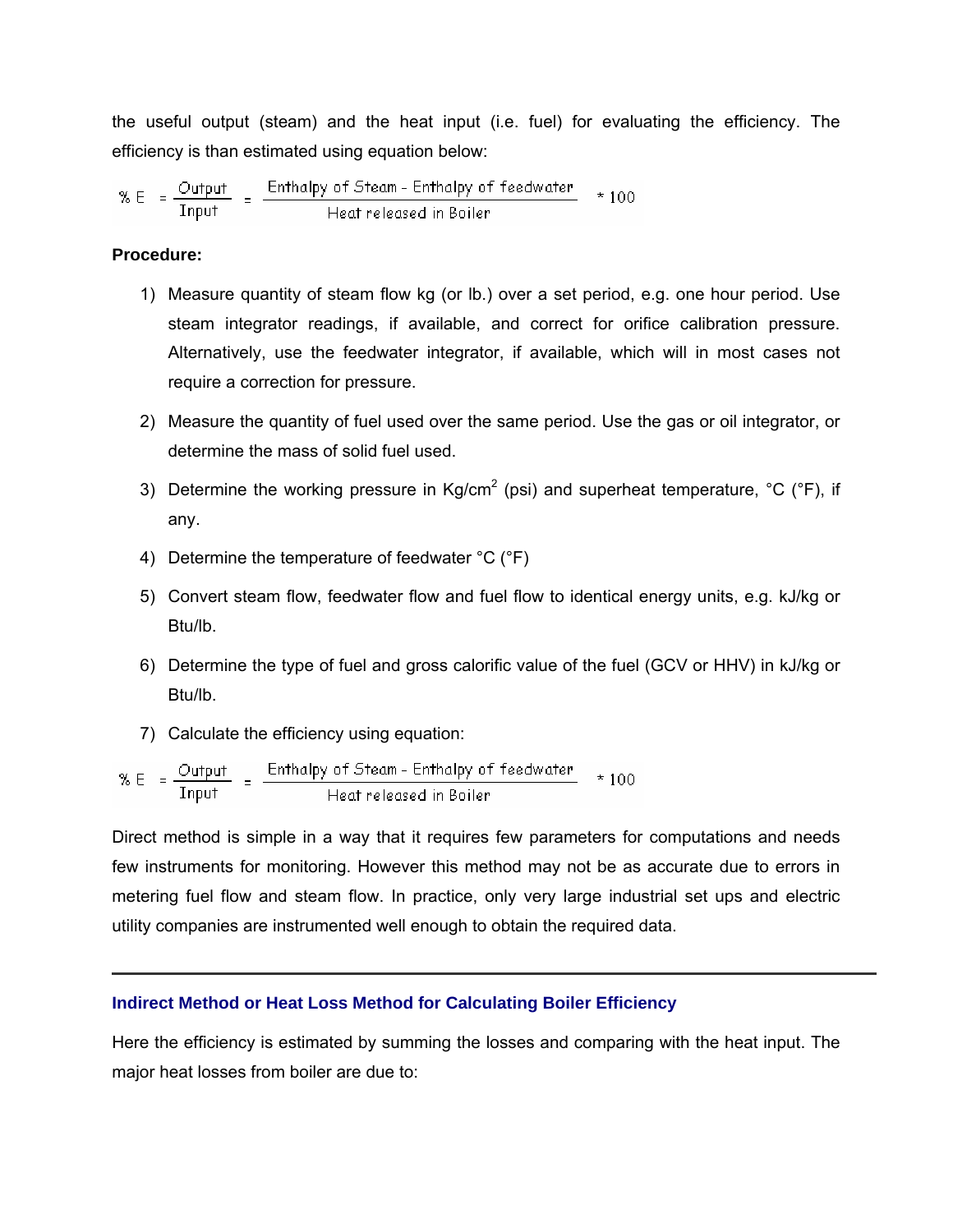- 1. High temperature flue gas leaving the stack
- 2. Moisture in fuel and combustion air
- 3. Combustion of hydrogen (leaves boiler stack as water vapor)
- 4. Heat in un-burnt combustibles in refuse
- 5. Radiation from the boiler surfaces
- 6. Unaccounted for un-measured losses

Sum up the losses and calculate the efficiency using equation:

Efficiency (% E) = 100 – Σ Losses

Or

$$
\% E = \frac{\text{Heat Input - Heat Losses}}{\text{Heat Input}}
$$

% E = 100 -  $\left(\frac{\text{Heat losses}}{\text{Heat in fuel}}\right)$  \* 100

# **Evaluating Heat Losses from Boiler**

The procedure for calculating boiler efficiency by indirect method is illustrated below.

# **1) Dry Flue Gas Loss (LDG)**

Heat is lost in the "dry" products of combustion, which carry only sensible heat since no change of state was involved. These products are carbon-dioxide  $(CO<sub>2</sub>)$ , carbon monoxide (CO), oxygen (O<sub>2</sub>), nitrogen (N<sub>2</sub>) and sulfur dioxide (SO<sub>2</sub>). Concentrations of SO<sub>2</sub> and CO are normally in the parts-per-million (ppm) range so, from the viewpoint of heat loss, they can be ignored. Calculate the dry flue gas loss (LDG) using the following formula:

LDG, % = [DG x Cp x (FGT - CAT)] x 100 / HHV

Where:

- DG is the weight of dry flue gas, lb/lb of fuel,
- Cp is the specific heat of flue gas, usually assumed to be 0.24
- FGT is the flue gas temperature,  $\degree$ F
- CAT is the combustion air temperature,  ${}^{\circ}$ F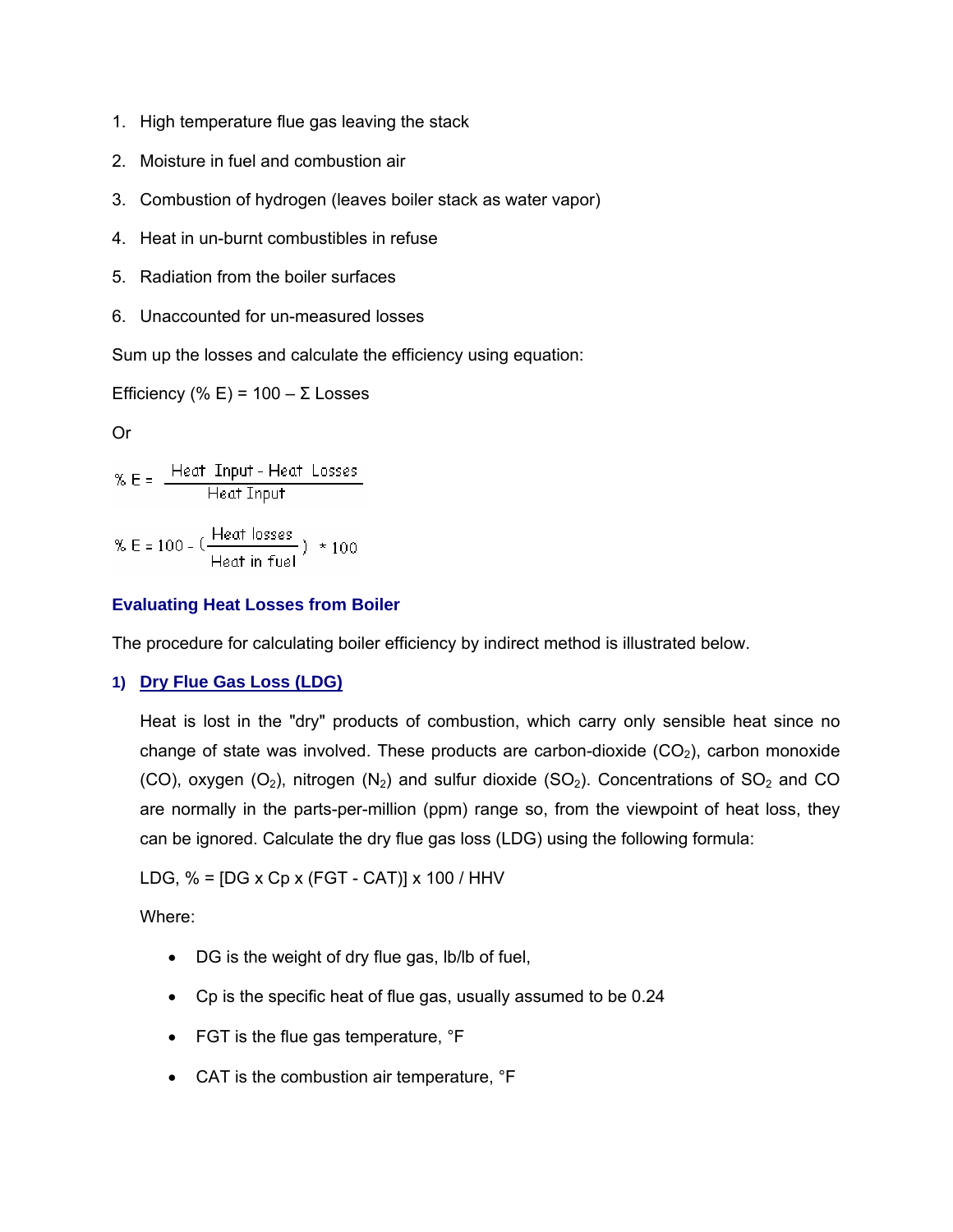• HHV is the higher heating value of the fuel, Btu/lb.

The formula can be simplified to LDG,  $%$  = [24 x DG x (FGT - CAT)] / HHV

If temperatures are measured in  $^{\circ}$ C, other units remaining unchanged, the formula becomes

 $LDG = [43.2 \times DG \times (FGT - CAT)] \div HHV$ 

The weight of dry gas (DG), varies with fuel composition and the amount of excess air used for combustion. For the normal case of zero CO or unburned hydrocarbons, it can be calculated as:

 $DG = (11CO<sub>2</sub> + 8O<sub>2</sub> + 7N<sub>2</sub>) \times (C + 0.375S) / 3CO<sub>2</sub>$ 

**Where** 

- $CO<sub>2</sub>$  and  $O<sub>2</sub>$  are % by volume in the flue gas
- $N_2$  is % by volume in the flue gas = 100 CO<sub>2</sub> O<sub>2</sub>
- C and S are weight fractions from the fuel analysis (lb/lb fuel)

# *What do you need to determine LDG?*

*To determine dry flue gas loss, you need:* 

- 1) Measurements of flue gas temperature and combustion air temperature. These can be measured using thermocouple type digital indicator. Sometimes these readings are directly available from the installed instrumentation.
- 2) Flue gas analysis for  $CO<sub>2</sub>$  and  $O<sub>2</sub>$ . These readings can be determined from ORSAT/ FYRITE combustion analysis kit or digital type portable flue gas analyzer. Some plants have continuous gas analyzers in place. By looking at  $O<sub>2</sub>$  levels in the flue gas, conclusions can be drawn about the excess air levels.
- 3) Heating Content in Fuel: This can be determined through lab testing of fuel sample. Typical indicative values are shown below for guidance.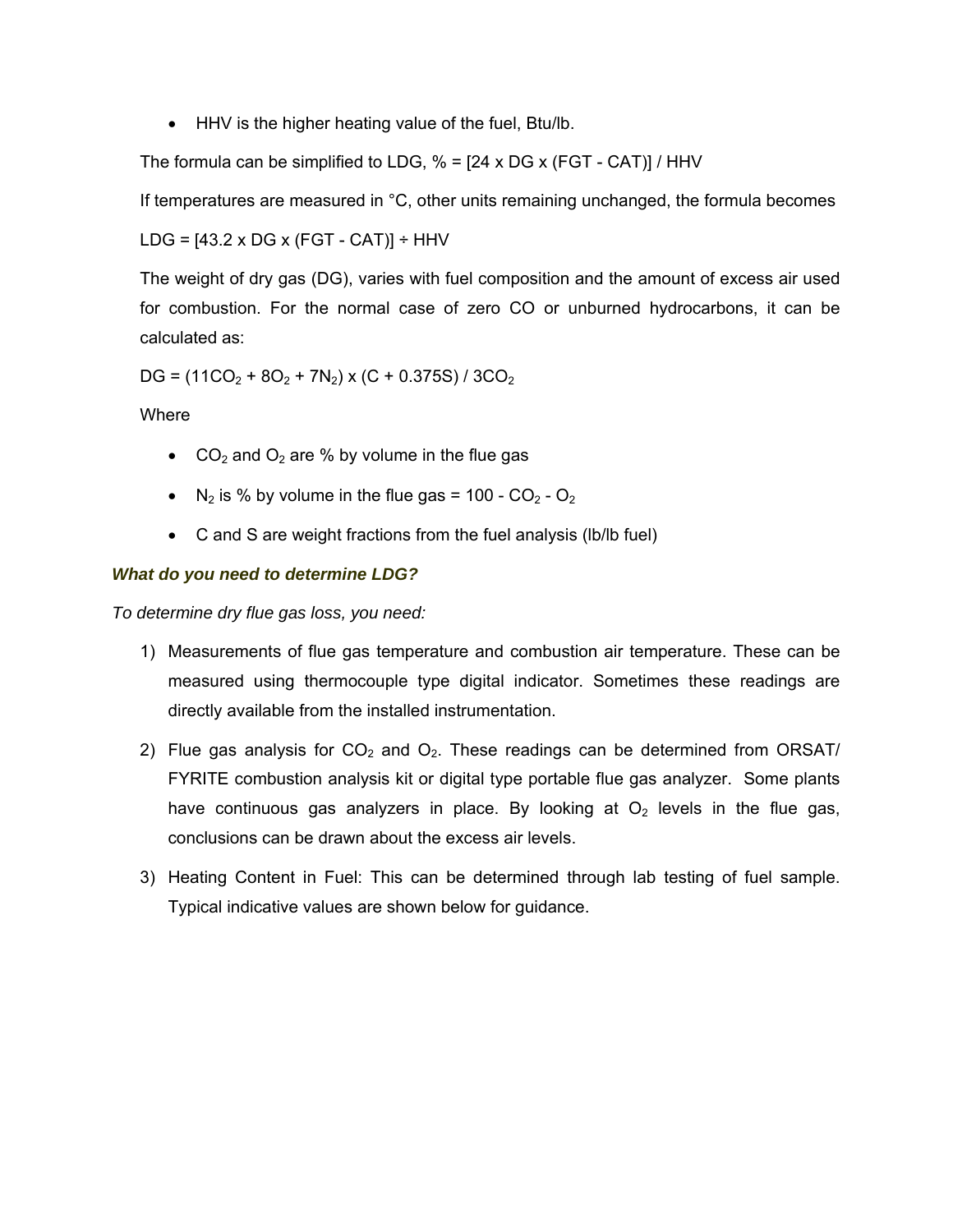| Fuel                               | <b>Natural Gas</b> | No. 2 Oil<br>(light oil) | No. 4 Oil<br>(bunker A) | No. 6 Oil<br>(bunker C) |
|------------------------------------|--------------------|--------------------------|-------------------------|-------------------------|
| HHV, Btu/lb                        | 22,450             | 19,450                   | 18,750                  | 18,350                  |
| Ultimate analysis, weight fraction |                    |                          |                         |                         |
| Carbon                             | 0.721              | 0.865                    | 0.867                   | 0.867                   |
| Hydrogen                           | 0.239              | 0.132                    | 0.115                   | 0.108                   |
| Sulphur                            | Nil                | 0.003                    | 0.015                   | 0.020                   |
| Nitrogen                           | 0.032              | Nil                      | 0.003                   | 0.005                   |
| Oxygen                             | 0.008              | Nil                      | nil                     | nil                     |
| lb $CO2/106$ Btu<br>input          | 117.8              | 163.1                    | 169.6                   | 173.2                   |

# HIGH HEAT VALUE OF VARIOUS FEULS

It is important to note that the foregoing equations require the flue gas analysis to be reported on the dry basis; i.e. the volumes of  $CO<sub>2</sub>$  and  $O<sub>2</sub>$  are calculated as a percentage of the dry flue gas volume, excluding any water vapor.

Analytical techniques, such as those employing infrared or paramagnetic principles measure on a dry gas basis because they require moisture-free samples to avoid damage to the detection cells. These analyzers are set up with a sample conditioning system that removes moisture from the gas sample.

Some analyzers, such as in-situ oxygen detectors employing a zirconium oxide cell, measure on the wet gas basis. Results from such equipment need to be corrected to a dry gas basis before they can be used in the ASME equations. This is easily done using correction factors as follows:

%, dry basis = %, wet basis  $x$  CF

Approximate values for CF, suitable for quick assessment of boiler efficiency, are

- Natural gas:  $CF = 1.19$
- No. 2 oil:  $CF = 1.12$
- No. 4 oil:  $CF = 1.10$

# *What can be done to reduce Dry Flue Gas Loss (LDG)?*

The following can be concluded from the dry flue gas equations: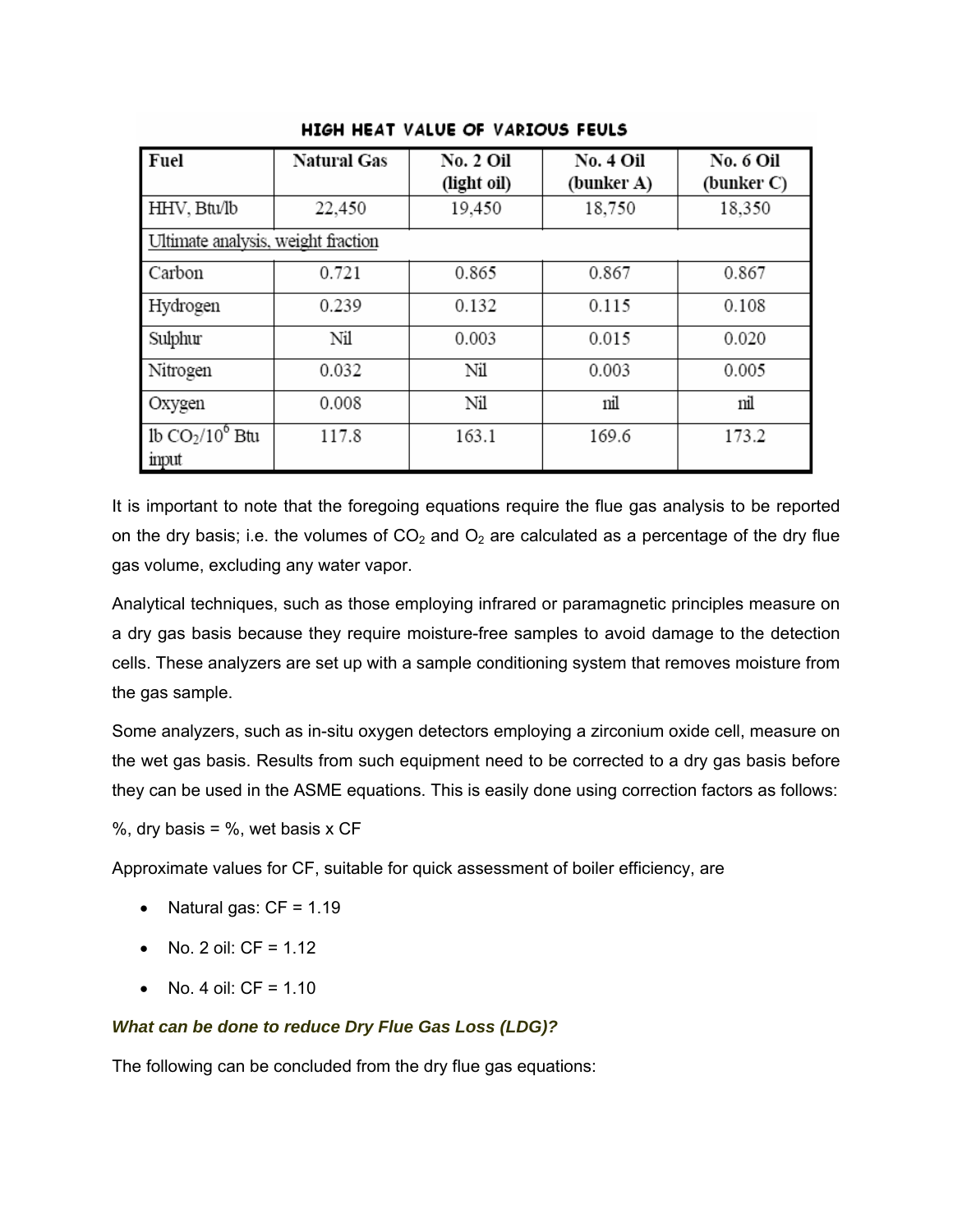- 1) Reducing the quantity of dry gas (DG) or the excess air levels reduces the dry flue gas loss (LDG). Good burners and precise combustion controls are necessary for good results. Excessive emission of CO, unburned hydrocarbons, and unsafe boiler operation are factors that limit the extent to which excess air can be reduced. For best operating scenarios, ideally  $O_2$  levels in flue gas should be maintained close to 2% and not to exceed 4%.
- 2) The temperature differential of flue gas temperature (FGT) and combustion air temperature (CAT) should be lowered, or in other words reduce FGT and increase CAT. This is done by preheating the combustion air with a preheater which will raise the CAT, while installing an economizer to recover heat from the flue gases will lower the FGT. Any one or both of these parameters can be varied to reduce the LDG.

(Refer to next section "Combustion Management" for detailed reading).

# **2) Loss Due to Moisture from the Combustion of Hydrogen (LH)**

The hydrogen component of fuel leaves the boiler as water vapor, taking with it the enthalpy (or heat content) corresponding to its conditions of temperature and pressure. The vapor is a steam at very low pressure, but with a high stack temperature. Most of its enthalpy is in the heat of vaporization. The significant loss is about 11 percent for natural gas and 7 percent for fuel oil.

The ASME formula for calculating the loss due to moisture from the combustion of hydrogen is:

LH, % =  $[900 \times H_2 \times (hg - hf)] / HHV$ 

Where:

- $\bullet$  H<sub>2</sub> is the weight fraction of hydrogen in the ultimate analysis of the fuel
- HHV is the higher heating value
- hg is the enthalpy of water vapor at 1 psi and the flue gas temperature (FGT) in  $\degree$ F
- hf is the enthalpy of water at the combustion air temperature (CAT) in  $\degree$ F

hg can be determined from steam tables or from the equation:

hg (Btu/lb) = 1055 + (0.467 x FGT)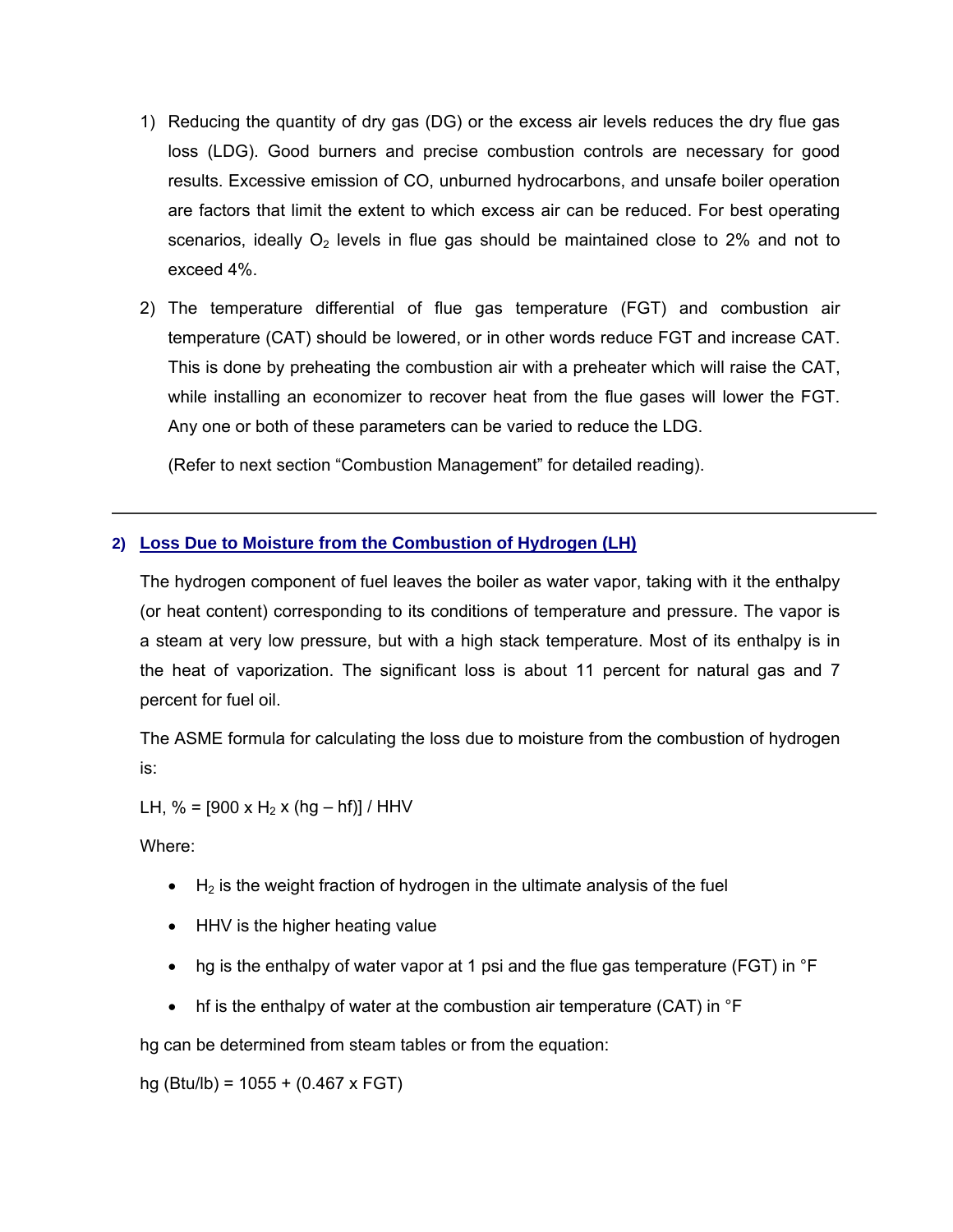hf can also be determined from steam tables, or from the simple relationship:

hf  $(Btu/lb) = CAT - 32$ 

# *What do you need to determine LH?*

Knowing the flue gas temperature (FGT), combustion air temperature (CAT) and fuel analytical data (HHV); LH can be calculated.

# *What can be done to reduce LH?*

Unfortunately, not much can be done to reduce this loss as most of the heat lost is in the heat of vaporization. Measures that reduce the flue gas temperature (FGT) have only a small effect. Only condensing heat exchanger will reduce this loss appreciably. This is discussed later in this course.

# **3) Loss Due to Radiation and Convection (LR)**

This loss occurs from the external surfaces of an operating boiler. For any boiler at operating temperature, the loss is constant. Expressed as a percentage of the boiler's heat output, the loss increases as boiler output is reduced; hence, operating the boiler at full load lowers the percentage of loss. Since the boiler's surface area relates to its bulk, the relative loss is lower for a larger boiler and higher for a smaller boiler. Instead of making complex calculations, determine the radiation and convection loss using a standard chart available from the American Boiler Manufacturers Association (ABMA). Refer to the figure below for illustration:

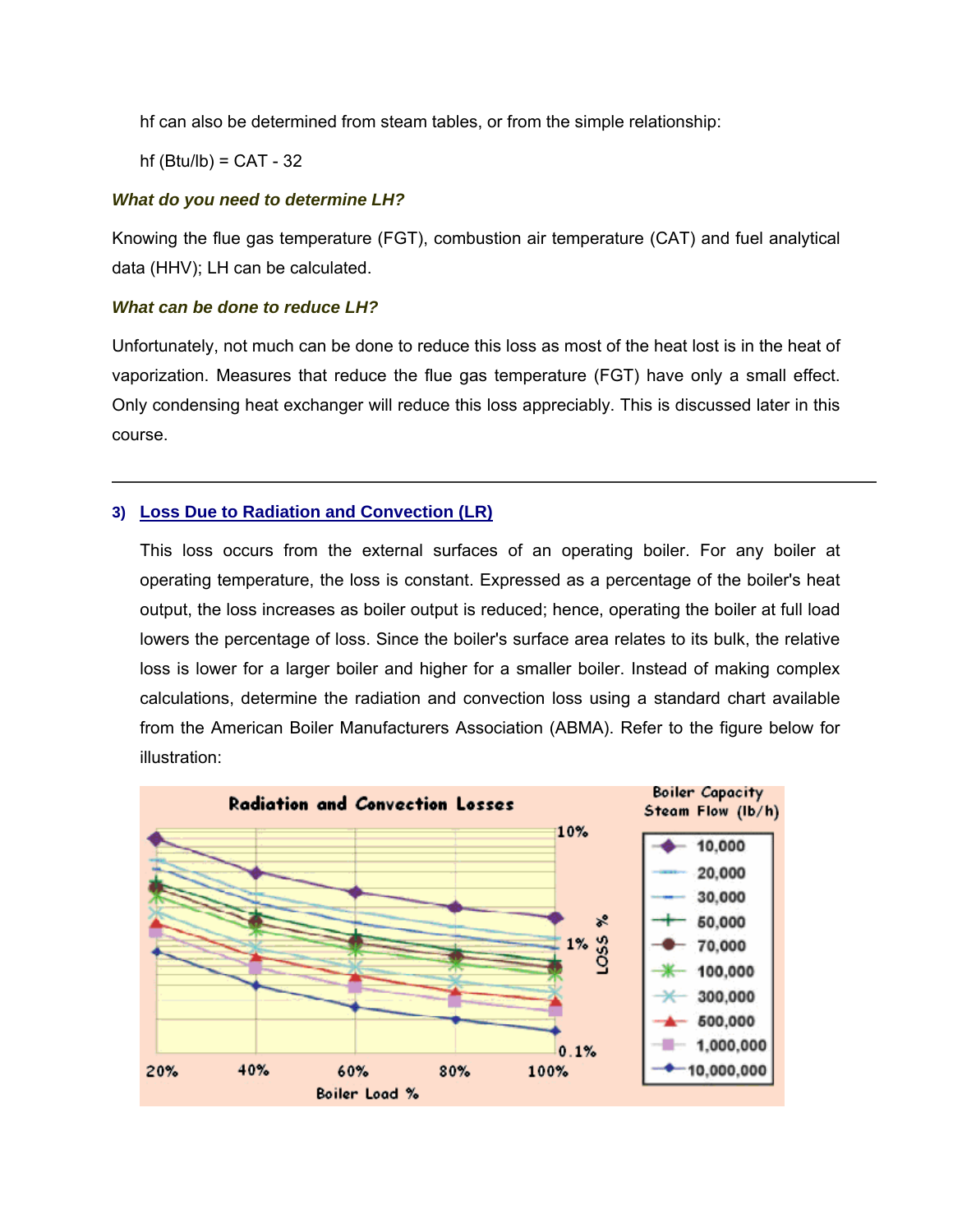With modern boiler designs, this may represent only 1.5% on the gross calorific value at full rating, but will increase to around 6%, if the boiler operates at only 25 % output. Operating the boiler at full load will optimize this loss.

It is usually more efficient to distribute demand among the available boilers, and on a whole, to operate a fewer number of boilers at higher loads than to operate a large number at low loads.

# **4) Losses those are unaccounted for (LUA)**

Reasonable assumptions concerning these losses are 0.1 percent for natural-gas-fired boiler systems and 0.2 percent for light oil-fired systems. For heavy oil, a value between 0.3 and 0.5% may be appropriate, to account for fuel heating and, perhaps, atomizing steam.

# **How to use Heat Loss Data!**

Once the 4 losses have been estimated, the operator can make use of this data to compute the boiler efficiency as follows:

Efficiency (E)  $% = 100 - (LDG + LH + LR + LUA)$ 

# Where:

- LDG = Dry flue gas loss
- LH = Moisture from hydrogen loss
- LR = Radiation and convection loss
- LUA = Unaccounted for losses

In general, the combustion efficiency of boiler falls in range of 75 to 85%.

# *How do you estimate the fuel savings?*

All our efforts to reduce energy consumption are expressed in terms "percentage fuel saved". In case the corrective measures are taken to adjust the out-of-range conditions to increase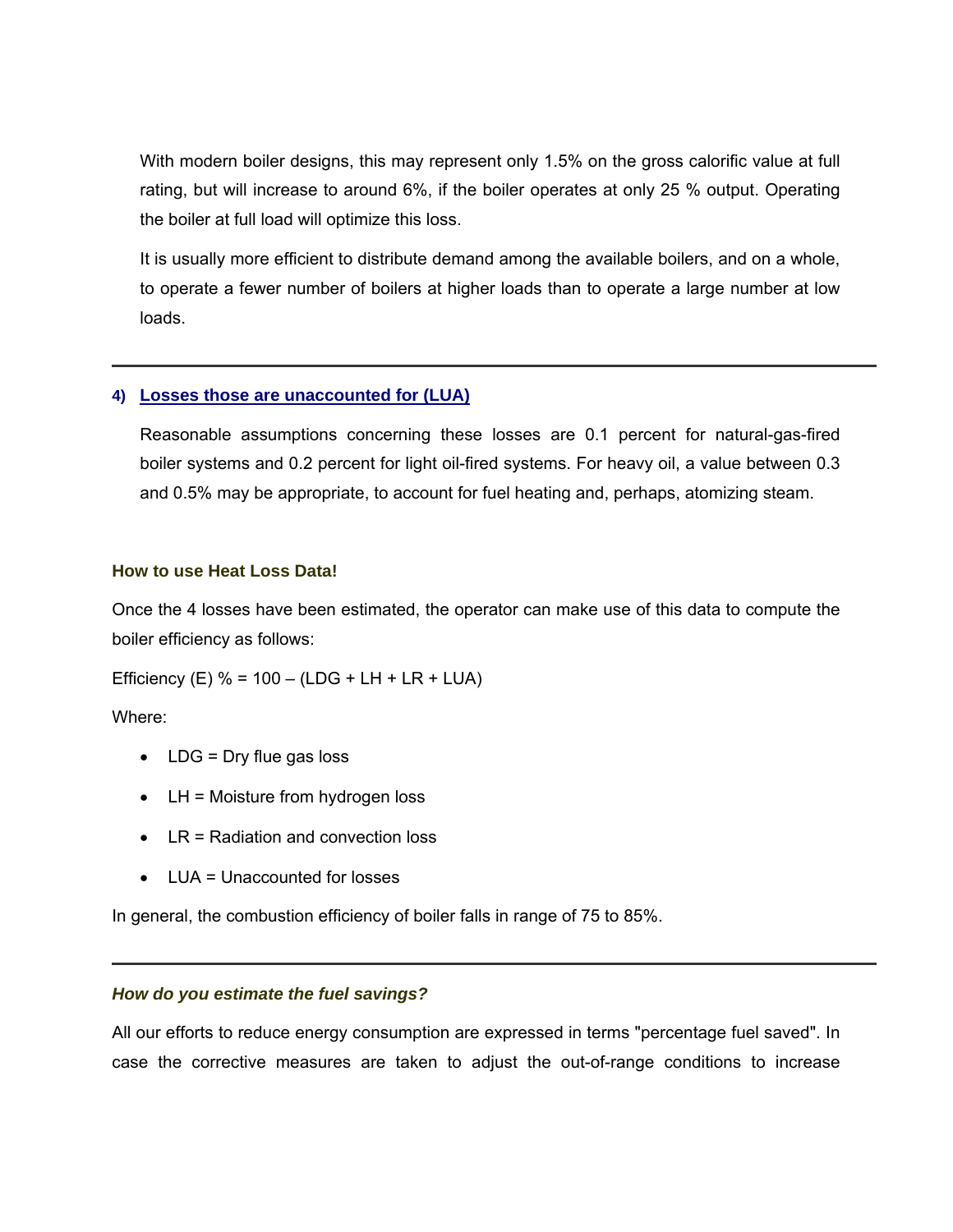efficiency from an "as is" situation to a new improved efficiency, the percent savings of fuel consumption can be estimated as:

% Fuel Savings = 
$$
\frac{\eta_{\text{new}} - \eta_{\text{old}}}{\eta_{\text{new}}} \times 100
$$

For an example, if the original fuel cost is \$ 500,000 per year when operating at an average efficiency of 70%, raising the efficiency to 80% shall result in fuel savings of 500,000  $\times$  (80 –  $70/80 = $62,500$ 

It is not possible to capture each and every Btu from combustion in the boiler. The optimum efficiency of boiler lies in range of 75 to 85%.

The above analysis only highlights the part of thermal losses. Majority of energy efficiency improvements are typically found after the generation of steam. There are a lot of other controllable losses, for instance:

- 1) Boiler blowdown rate
- 2) Unreturned condensate
- 3) Deaerator steam vent losses
- 4) Steam use in end use equipment
- 5) Identifiable losses in the distribution and use of process steam etc.

This course focuses on these aspects and suggests the possible improvements in three (3) main areas:

- 1) Combustion Management
- 2) Makeup, Feedwater, Condensate & Blowdown Management
- 3) Steam Management (distribution & use)

Part 4 of the course provides a reference checklist and a questionnaire for guiding you with the objective data towards an effective boiler audit study.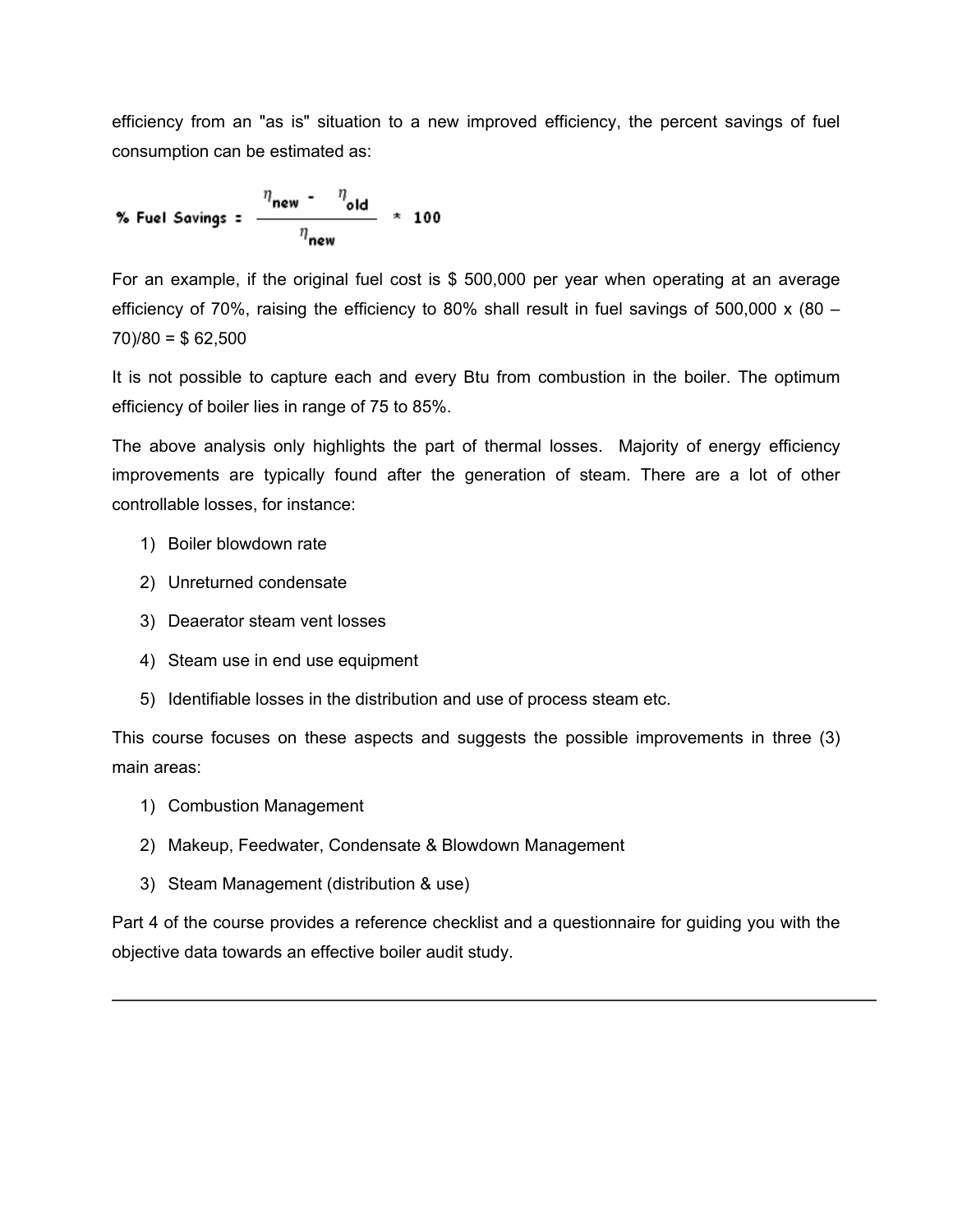# **PART 1 COMBUSTION EFFICIENCY**

The combustion efficiency test is your primary tool for monitoring boiler efficiency. A visual (opacity) technique to check change in flame shape, length, color, noise and smoke characteristics is the first early indicators of potential combustion related problems. But in practice, combustion efficiency is verifiable only with a flue gas analyzer. The stack temperature and flue gas oxygen (or excess air) concentrations are primary indicators of combustion efficiency.

# **The Logic of Combustion Efficiency Tests**

The "combustion efficiency" test determines how completely the fuel is burned, and how effectively the heat of the combustion products is transferred to the steam or water.

Your boiler burns fuel efficiently if it satisfies these conditions:

- It burns the fuel completely;
- It uses as little excess air as possible to do it;
- It extracts as much heat as possible from the combustion gases.

The combustion efficiency test analyzes the flue gases to tell how well the boiler meets these conditions. The test is essentially a test for excess air, combined with a flue gas temperature measurement.

#### **Excess Air**

The only purpose of bringing air into the boiler is to provide oxygen for combustion. Bringing in too much air reduces efficiency because the excess air absorbs some of the heat of combustion, and because it reduces the temperature of the combustion gases, which reduces heat transfer. The temperature of the flue gas indicates how much energy is being thrown away to the atmosphere.

There is theoretical or stoichiometric amount of air required for complete combustion of fuel. In practice, combustion conditions are never ideal, and additional or "excess" air must be supplied to completely burn the fuel. When the air falls below the stoichiometric value, there is some fuel that is not burned completely. This partially burned fuel creates smoke, leaves deposits on firesides, and creates environmental problems. Unburned fuel may also represent a significant waste of energy. The amount of waste depends on the energy content of the unburned fuel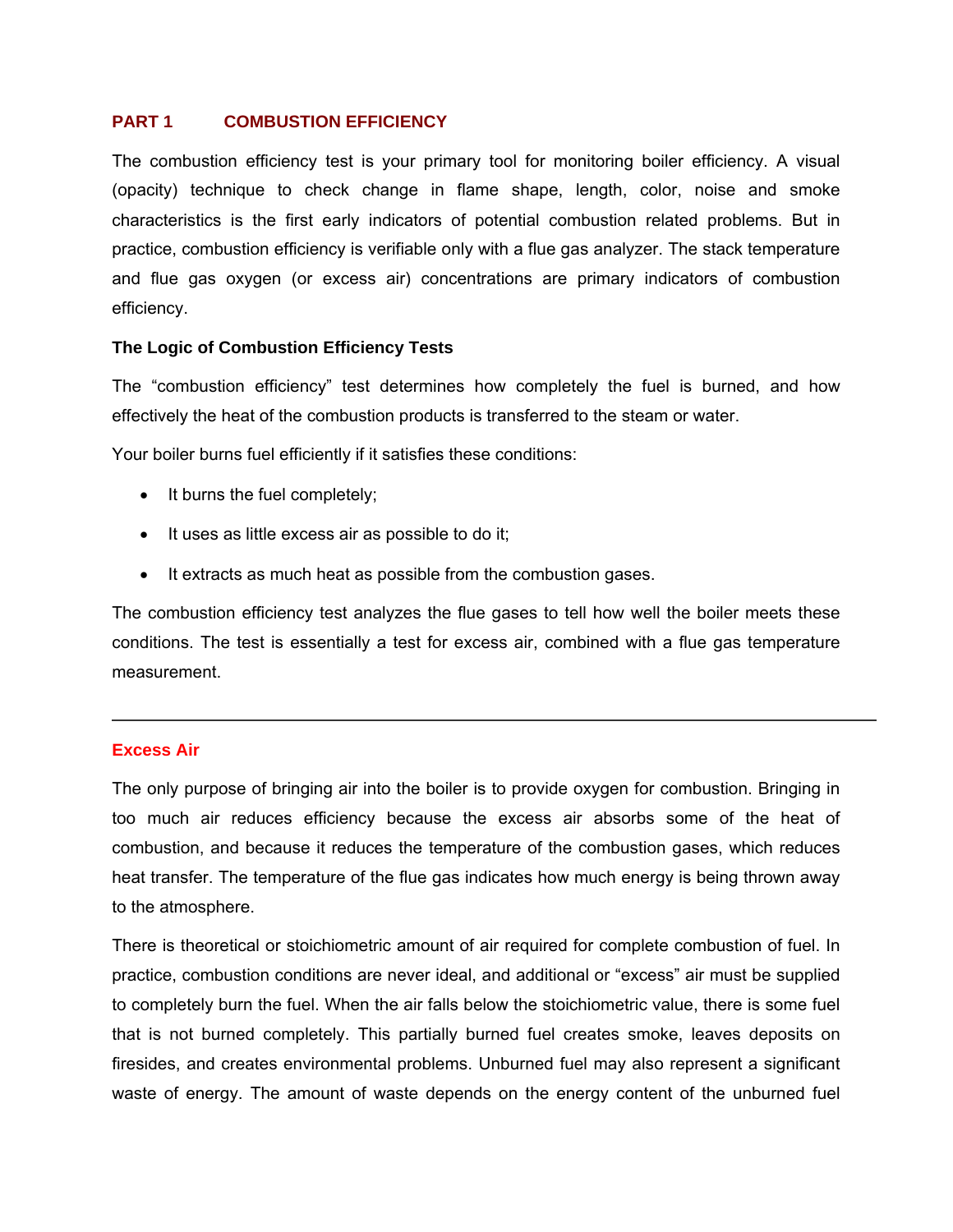components. For example, the unburned components of heavy oil are mostly organic compounds that have high energy content. On the other hand, the unburned components of coal may consist largely of foreign matter that has much lower energy content than coal itself. One source estimates that each 0.1 percent of unburned combustibles in flue gas typically represents between 0.3 and 0.6 percent of the energy content of the fuel. This waste of energy is not measured by analyzing flue gas oxygen or carbon dioxide concentrations. The simplest way of determining the  $O_2$  and  $CO_2$  is to make an ORSAT or FYRITE gas absorbing test kits.

# **Excess Air V/s Boiler Efficiency**

The table below relates the  $O_2$  levels to the excess air and combustion efficiency when seen together with stack temperatures.

| <b>Combustion Efficiency for Natural Gas</b> |          |      |                              |      |                                                   |      |  |  |
|----------------------------------------------|----------|------|------------------------------|------|---------------------------------------------------|------|--|--|
|                                              |          |      | <b>Combustion Efficiency</b> |      |                                                   |      |  |  |
|                                              | Excess % |      |                              |      | Flue gas temperature less combustion air temp, °F |      |  |  |
| Air                                          | Oxygen   | 200  | 300                          | 400  | 500                                               | 600  |  |  |
| 9.5                                          | 2.0      | 85.4 | 83.1                         | 80.8 | 78.4                                              | 76.0 |  |  |
| 15.0                                         | 3.0      | 85.2 | 82.8                         | 80.4 | 77.9                                              | 75.4 |  |  |
| 28.1                                         | 5.0      | 84.7 | 82.1                         | 79.5 | 76.7                                              | 74.0 |  |  |
| 44.9                                         | 7.0      | 84.1 | 81.2                         | 78.2 | 75.2                                              | 72.1 |  |  |
| 81.6                                         | 10.0     | 82.8 | 79.3                         | 75.6 | 71.9                                              | 68.2 |  |  |

Assumes complete combustion with no water vapor in the combustion air.

On well-designed natural gas-fired systems, an excess air level of 10% is attainable and for fuel oil system 15% is a reasonable figure.

An often stated rule of thumb is that 100% excess air reduces the boiler efficiency by 5% or boiler efficiency can be increased by 1% for each 15% reduction in excess air.

**Example:** A boiler consumes 55 MMBtu per hour of natural gas while producing 5 lb/hr of 150 psig steam. Stack gas measurements indicate an  $O<sub>2</sub>$  level of 7% corresponding to an excess air level of 44.9% and with a flue gas less combustion air temperature of 400°F. Estimate annual savings, if the boiler tune-up results in  $O<sub>2</sub>$  level of 2% corresponding to an excess air level of 9.5% and with a flue gas less combustion air temperature of 300°F. Assume that boiler operates 8,000 hours per annum and the average steam value is \$ 5.0/MMBtu.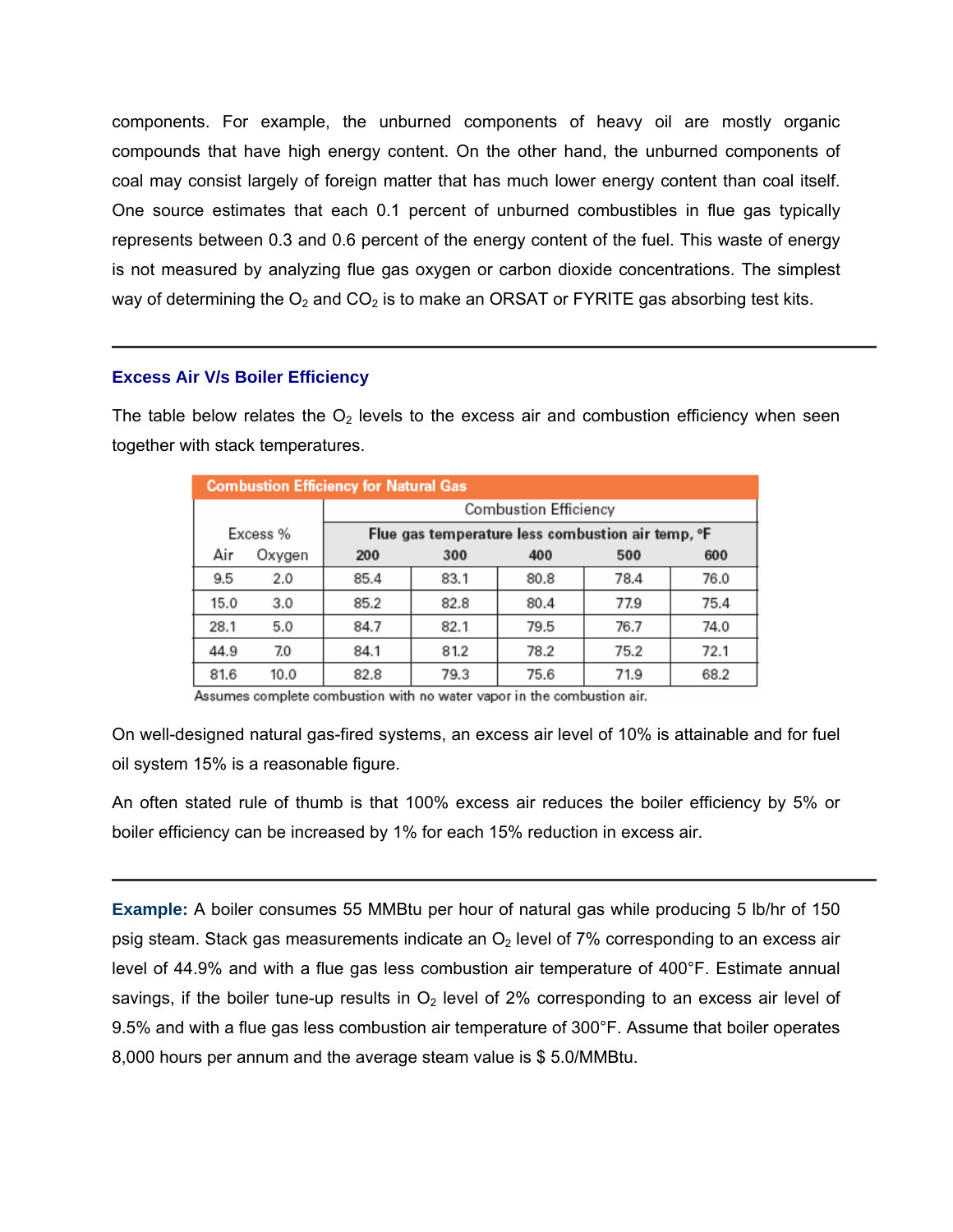# **Solution**

The cost savings shall be provided by equation:

Cost Savings = Fuel Consumption x (1 – Eff.  $_{Initial}$  /Eff.  $_{Tune\,uo}$ ) x steam cost

From the table, the initial boiler combustion efficiency is 78.2% and after tune-up the boiler combustion efficiency increases to 83.1%. Therefore:

Cost Savings =  $55 \times (1 - 78.2/83.1) \times 5 = $16.2$  per hour

Or the cost savings will be \$129,600 per annum for 8,000 hours of operation per year.

# **Optimum Excess Air**

No boiler is capable of burning fuel without some amount of excess air, although the percentage of excess air may be small. The table below gives the theoretical amount of air required for combustion of various types of fuel.

| <b>Fuel Type</b>       | <b>Minimum</b> | + Excess recommended | $=$ Total O2   |
|------------------------|----------------|----------------------|----------------|
| <b>Natural Gas</b>     | $0.5 - 3.0\%$  | $0.5 - 2.0\%$        | $1.0 - 5.0\%$  |
| <b>Fuel Oils</b>       | $2.0 - 4.0 %$  | $0.5 - 2.0\%$        | $2.5 - 6.0\%$  |
| <b>Pulverized Coal</b> | $3.0 - 6.0 %$  | $0.5 - 2.0\%$        | $3.5 - 8.0\%$  |
| <b>Coal Stoker</b>     | $4.0 - 8.0\%$  | $0.5 - 2.0\%$        | $4.5 - 10.0\%$ |

When in doubt, use 10-15% excess air corresponding to  $O<sub>2</sub>$  levels of 2 to 4% (unless the operating manual of your boiler states otherwise)

Excess air is required in all practical cases to ensure complete combustion and to allow for the "normal variations in combustion" (refer below).

- 1) The density of air changes with temperature and pressure, for instance, if pressure is fixed, the mass of air flowing will decrease when the temperature increases. The variations in the ambient temperature and humidity could easily change the air flow from excess air into deficient air or too much excess air.
- 2) In addition, other variations, such as fuel rate, could easily make effect on the air consumed and cause deficient air at some point. The excess air offers a cushion to allow variations in air conditions without affecting boiler efficiency significantly. The cushion air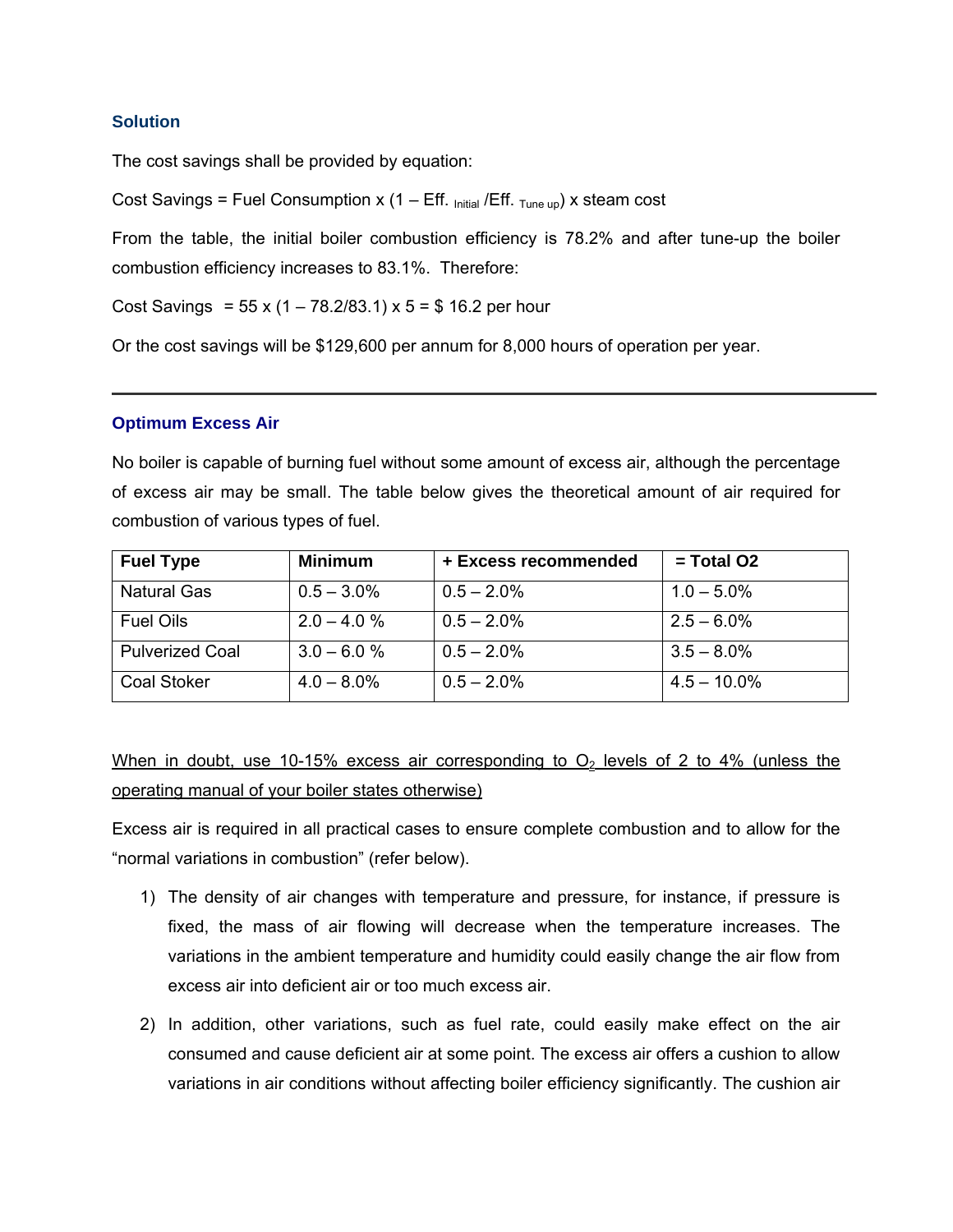is not important when the boiler burner controls are sensitive enough to respond to the varying conditions.

3) Note that the amount of excess air is greatly dependent on the type of fuel and the type of burner. New technology burners such as low NOx burner or spud type burner require minimum excess percent oxygen to as low as 0.5 to 1%. For light oil applications, pressure atomized burners will use as little as 2% minimum excess percent oxygen.

# **Combustion Efficiency Indicators**

- 1) As a rule, the most efficient and cost-effective use of fuel takes place when the  $CO<sub>2</sub>$ concentration in the exhaust is maximized. Theoretically, this occurs when there is just enough  $O<sub>2</sub>$  in the supply air to react with all the carbon in the fuel.
- 2) The absence of any  $O_2$  in the flue gas directly indicates deficient combustion air while presence indicates excess air. Ideally, the  $O<sub>2</sub>$  levels shall be maintained close to 2% to 4% (gas & oil).
- 3) Carbon monoxide (CO) is a sensitive indicator of incomplete combustion; its levels should range from zero to 400 parts per million (ppm) by volume. The presence of a large amount of CO in flue gas is a certain indicator of deficient air.

A general relationship is illustrated in the figure below.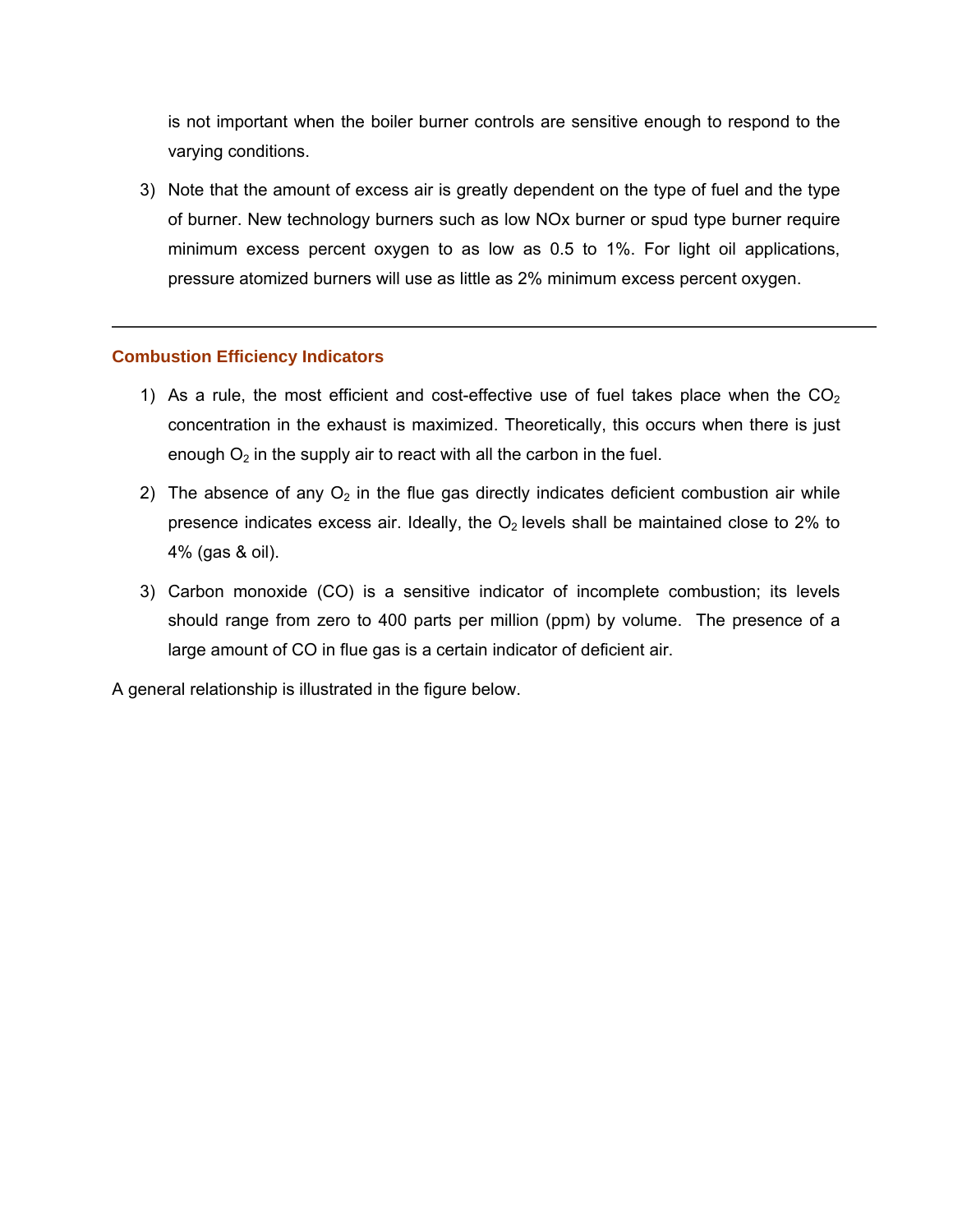

#### **Combustion Gas Concentrations at Percent of the Theoretical Combustion Air**

Proceeding from left to right, the curves highlight 4 things:

- 1) When too little air is supplied to the burner, there is not enough oxygen to completely form  $CO<sub>2</sub>$ . It suggests incomplete combustion and is characterized by large amount of carbon monoxide (CO) in the stack.
- 2) As the air level is increased and approaches 100% of the theoretical air, the concentration of CO molecules decreases rapidly and  $CO<sub>2</sub>$  reaches a maximum value. This suggests almost complete combustion.
- 3) Withl more combustion air, excess air begins to dilute the exhaust gases, causing the  $CO<sub>2</sub>$  concentration to drop and increase the concentration of  $O<sub>2</sub>$ . The CO level is practically negligible. A 10 to 15% excess air is desired for safe and reliable operation.
- 4) The knee of the curve (zero CO), corresponds to the point of maximum furnace efficiency. Carbon monoxide in the flue gas (measured in ppm of CO), stays at a fairly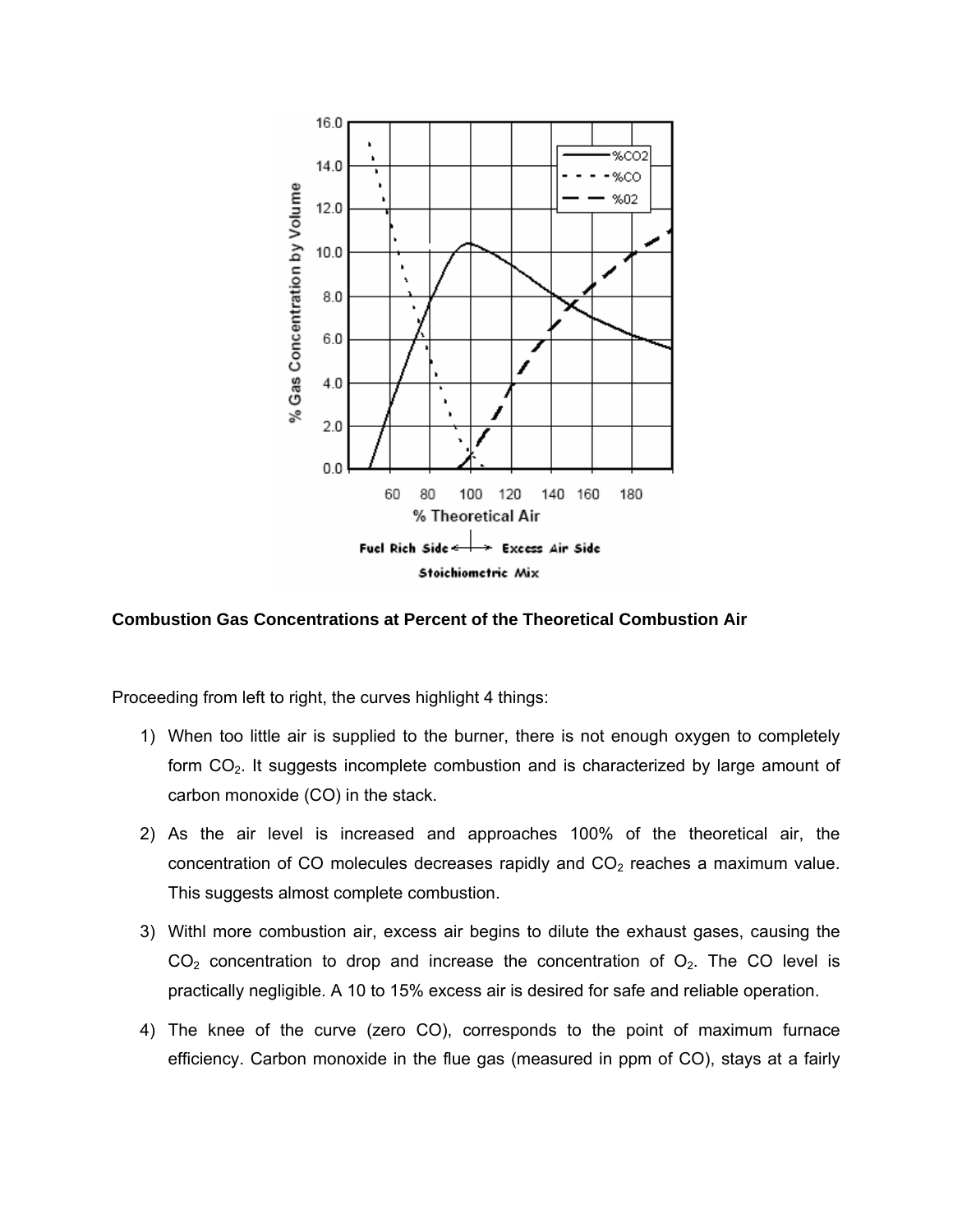low level at high excess air, but rises sharply as excess air is reduced below the optimum level.

#### Flue gas Analysis - What to measure, O<sub>2</sub> or CO<sub>2</sub>?

Flue gases contain a composition of oxygen, carbon dioxide, carbon monoxide and sulfur dioxide. All of these gases are easily detectable with modern instrumentation. Oxygen monitoring is the most popular measure as it has a single value relationship with excess air.

The oxygen test is more accurate than the carbon dioxide test. The reason is that the relative change in oxygen is much greater than the relative change in carbon dioxide for a given change in excess air. For example, with No. 2 oil, an increase in excess air from 2% to 10% causes oxygen in the flue gas to increase by a factor of five, a change that you can measure easily. On the other hand, the same increase in excess air causes carbon dioxide to drop by only 10%, a difference that is more difficult to measure accurately.

Another advantage of the oxygen test is that the results are much less sensitive to variations in the chemical composition of the fuel. The amount of carbon dioxide in the flue gas depends on the amount of carbon in the fuel, and the amount of excess air is calculated from this carbon dioxide value. There are large differences in the chemical composition of some fuels, such as industrial by-product gases. All liquid and gas fuels have some variation.

In contrast, the oxygen test provides a direct indication of excess air. Variations in carbon content do not affect the results of the oxygen test at all, and variations in the total energy content of the fuel affect the oxygen content much less than they affect the carbon dioxide content.

Unlike the carbon dioxide test, the oxygen test works only in the region of excess air. There is no oxygen to measure when there is no excess air. This is not a problem in normal testing, because you should always operate boilers with a small amount of excess air.

# **Additional Tests for Incomplete Combustion**

To fine-tune the excess air, you may need an additional test that detects small amounts of incompletely burned combustion products. Two common tests for this purpose are smoke density and carbon monoxide in the flue gas.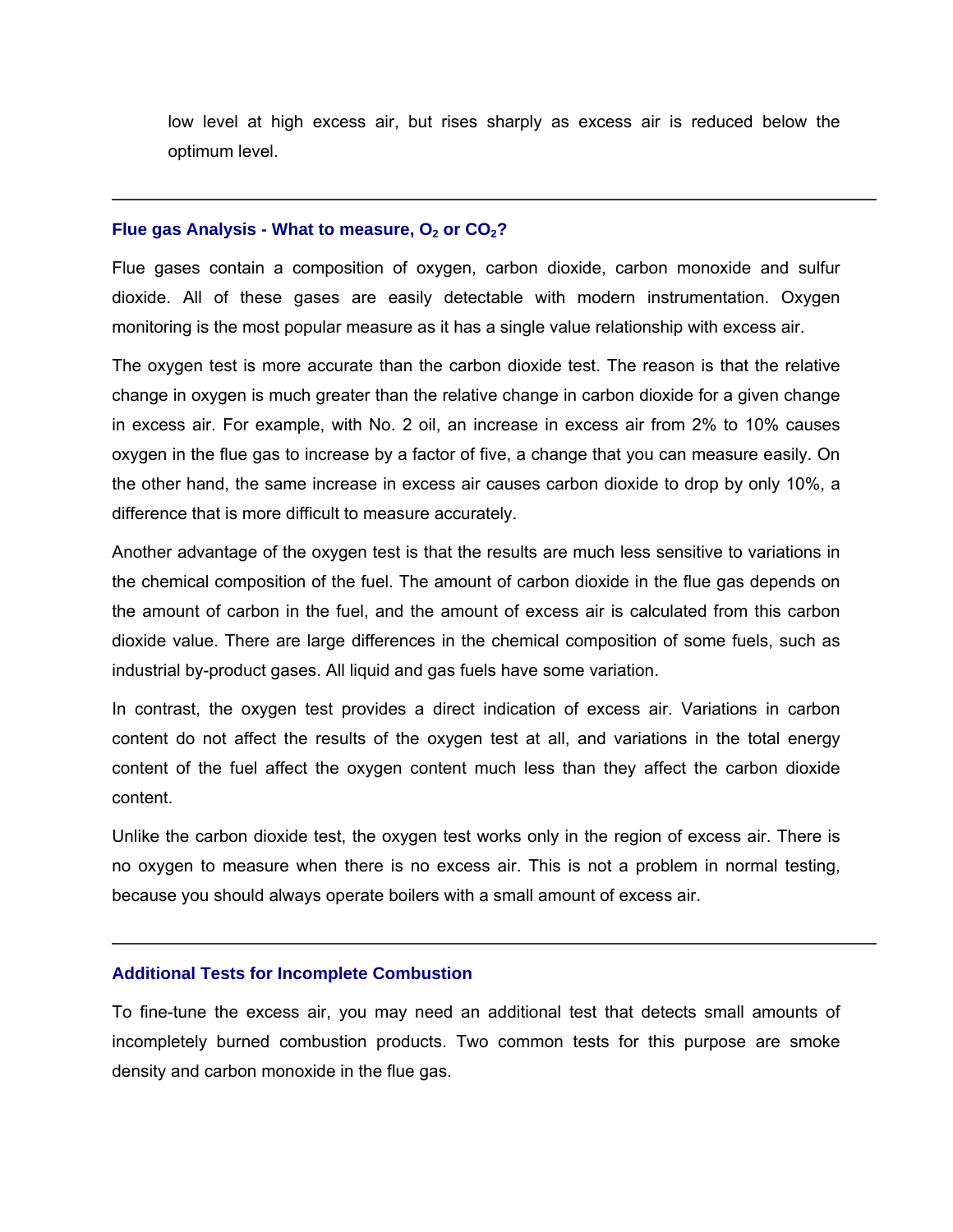#### **Smoke Opacity Test**

Before combustion efficiency test equipment became available, the amount of air was adjusted by observing the smoke emerging from the stack. For example, boilers burning heavy oil used the rule that the flue gases should be a "light brown haze." This is no longer satisfactory as a primary test, but it continues to be a useful check. If there is too much smoke when the excess air is set to a reasonably low figure, something is wrong. Therefore, measuring smoke density ("opacity," to be precise) continues to be a valuable diagnostic test.

You can use the smoke density test with heavier grades of oil and with solid fuels. Smoke density is not a reliable indicator with gaseous fuels and with light oils. The unburned residue of these fuels is not visible unless air is very deficient.

# **Carbon Monoxide Test**

The carbon monoxide content of flue gas is a good indicator of incomplete combustion with all types of fuels, as long as they contain carbon. Carbon monoxide in the flue is minimal with ordinary amounts of excess air, but it rises abruptly as soon as fuel combustion starts to be incomplete. This makes it an excellent indicator when making your final adjustments of the airfuel ratio.

An excessive level of carbon monoxide that occurs in the normal region of the air-fuel ratio indicates trouble within the boiler. Carbon monoxide rises excessively if any defect in the boiler causes incomplete combustion, even with excess air. This makes carbon monoxide testing an excellent tool for discovering combustion problems, especially if it is used in combination with oxygen testing. For example, the carbon monoxide test might reveal a fouled burner. It might also point toward a more subtle problem, such as a poor match of the burner assembly to the firebox, causing a portion of the flame to strike a surrounding surface. (Cooling the flame interrupts the combustion process, leaving carbon monoxide and other intermediate products of combustion in the flue gases.)

Carbon monoxide also forms if there is a great excess of air. This is not a matter of practical significance. Once you set the air-fuel ratio properly, the carbon monoxide content falls into the proper range if there are no other problems.

# **Approach to Optimum Combustion Control**

Usually the cause of excessive or deficient combustion is: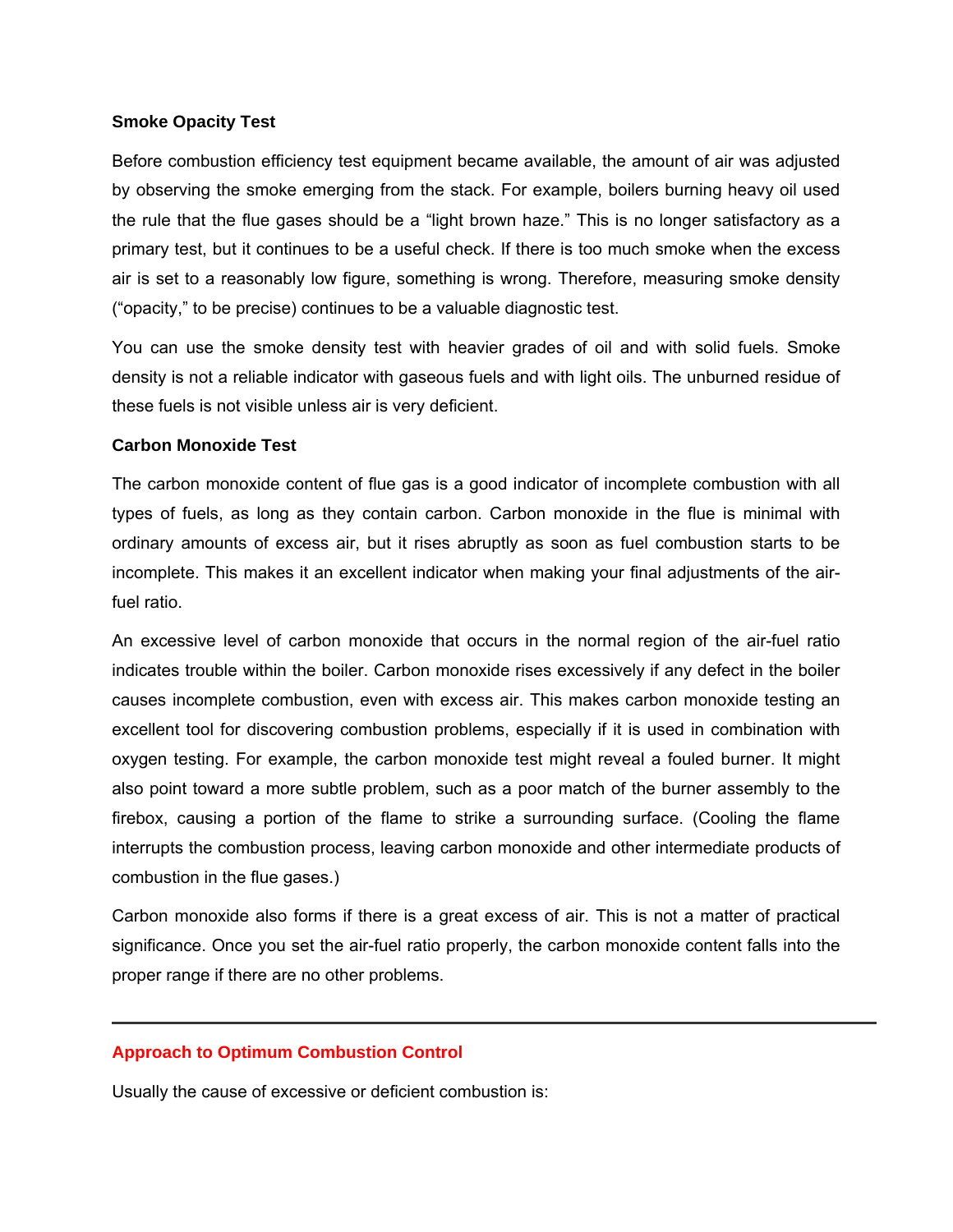- 1) The Draft
- 2) Proper Air-Fuel Mix

# **Draft Control**

The major cause of boiler losses, both avoidable and unavoidable, is the boiler draft. Poor draft conditions alters the flame pattern thus inhibiting the fuel from burning properly and changing the air-fuel ratio.

- Insufficient draft prevents adequate air supply for the combustion process and results in smoky, incomplete combustion.
- Excessive draft allows increased volume of air into the boiler furnace. The larger amount of flue gas moves quickly through the boiler, allowing less time for heat transfer to the waterside. The result is that the exit temperature rises, and this along with larger volume of flue gas leaving the stack, contributes to the maximum heat loss.

*Ideally the draft conditions which allow the boiler to operate at 2% to 4% oxygen maintain the maximum combustion efficiency.* 

If the boiler does not have a forced draft system, excess combustion air cannot be easily or properly controlled. Strong consideration should be given to installing a forced draft system under this situation. Even with a forced draft system, it still may not be feasible to closely regulate the amount of excess air because of burners that require proper air-fuel mix.

If you are unable to maintain the  $CO<sub>2</sub>$  levels  $\geq$  12%, it indicates a worn out burner or problem with the furnace draft. In these situations, the manufacturer's representative should be consulted to discuss upgrading the controls and equipment.

# **Air-Fuel Ratio**

The efficiency of the boiler depends on the ability of the burner to provide the proper air to fuel mixture throughout the firing rate, day in and day out.

The density of air and gaseous fuels changes with temperature and pressure, a fact that must be taken into account in controlling the air-to-fuel ratio. For example, if pressure is fixed, the mass of air flowing in a duct will decrease when the temperature increases. The controls should therefore compensate for seasonal temperature variations and, optimally, for day and night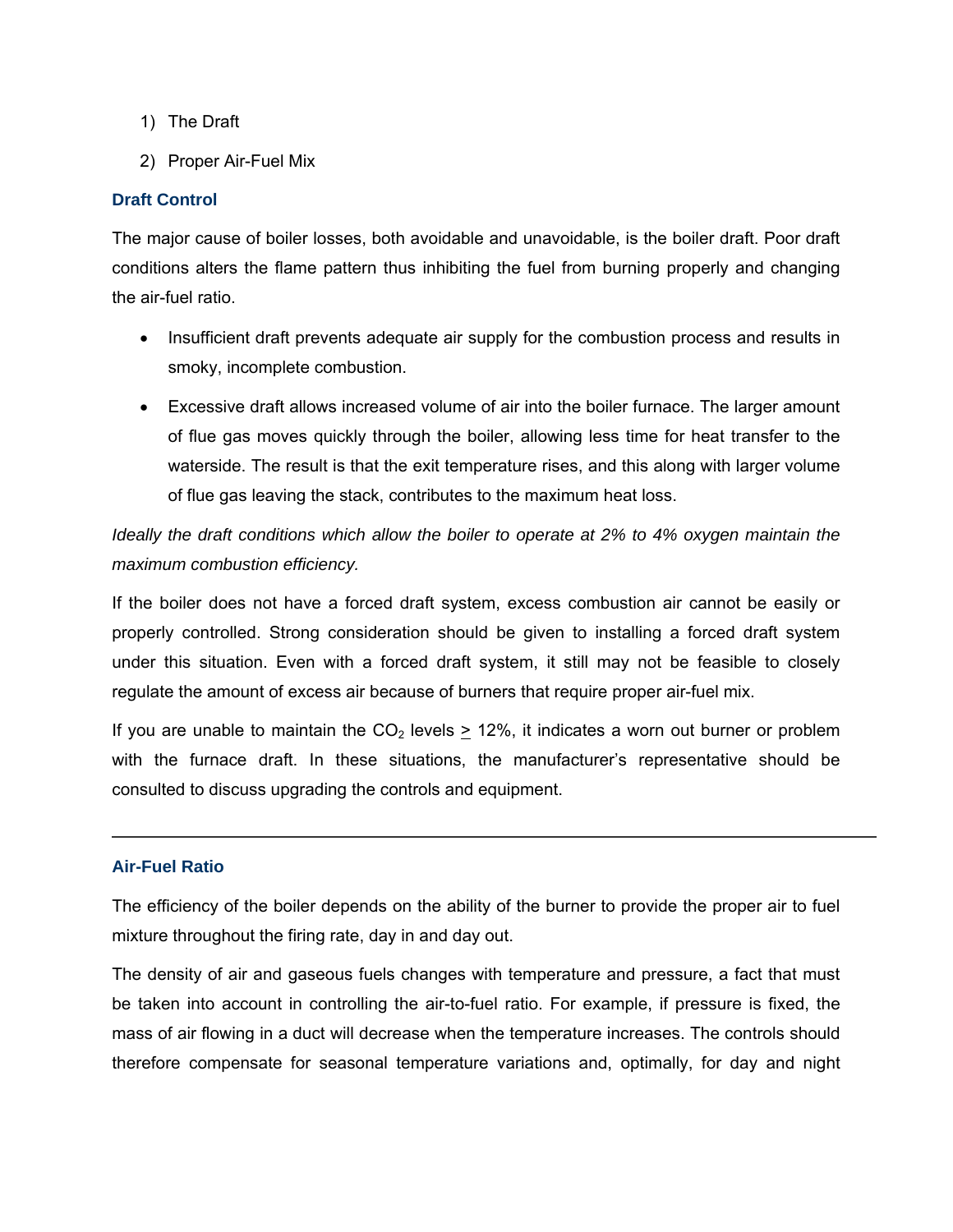variations too (especially during the spring and fall when daily temperature variations are substantial).

The figure below shows that the effect of air temperature on excess air in the flue gas can be dramatic.



**Effects of Air Temperature on Excess Air Level**

Usually the cause of improper Air-Fuel ratio is due to inadequate tolerance of the burner controls, a faulty burner or improper fuel delivery other than draft conditions. Often, the burner cannot provide repeatable air control and sometimes because of controller inconsistency itself, the burners are permanently set up at high excess air levels. The fact is you pay substantial dollars every time you fire the unit.

If you are unable to maintain the CO levels  $\leq$  400 ppm, it indicates the poor mixing of fuel and air at the burner. Poor oil fires can result from improper viscosity, worn tips, carbonization of burner nozzle and deterioration of diffusers or spinner plates.

# **Excess Air Control - Control & Automation**

Excess air control (also referred to as  $O<sub>2</sub>$  control) is important for optimum combustion and can be achieved by means of adjusting burner airflow to match fuel flow.

Various types of air-fuel combustion controls are utilized for this purpose. A brief description is as follows in order of sophistication and costs: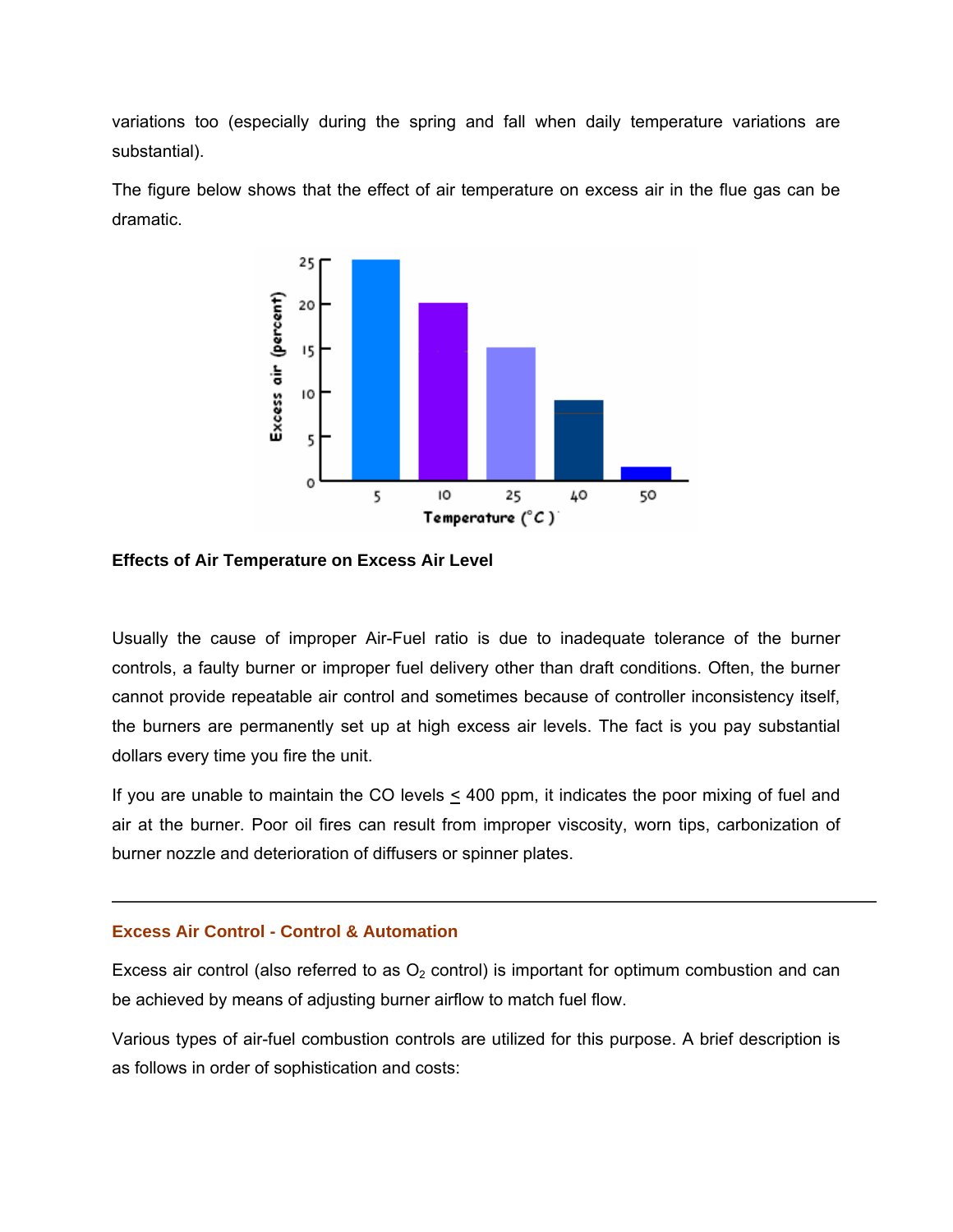- 1) *On-off and high-low controls:* The use of on-off and high-low controls is limited to processes that can tolerate cycles of temperature and pressure, such as heating applications.
- 2) *Position Proportional Control:* This type of control also known as mechanical jackshaft control is the simplest type of modulating burner control used in small boilers with a fairly steady load. In these controls same firing rate signal is presented to both the fuel and air control elements and the 'Fuel/Air' ratio is controlled by fixed positioners mounted to the positioning motor, typically a cam device. The play in the jackshaft and linkages needs settings with higher than- necessary excess air to ensure safe operation under all conditions. The range of oxygen control (oxygen trim) is limited. The control response must be very slow to ensure that the burner reaches a steady state before the oxygen trim acts.
- 3) *Parallel controls:* These controls are usually applied to medium-sized boilers equipped with pneumatic controls.

Separate drives in parallel controls adjust fuel flow and airflow, taking their signal from a master controller. Their performance and operational safety can be improved by adding alarms that indicate if an actuator has slipped or calibration has been lost.

Also, an additional controller can be added to provide oxygen trim. Parallel controls have similar disadvantages to mechanical jackshaft controls.

4) *Cross-limiting control:* These controls are usually applied to larger boilers firing typically above 13,000 lbs/hr steaming capacity and having wide variations in load demands.

This design can provide very close control of the air/fuel ratio throughout the burner's operating range without creating fuel-rich or air-rich mixtures, normally experienced in position-proportional systems.

This control measures the flow of air and fuel and adjusts airflow to maintain the optimum value determined during calibration tests. Fuel rich conditions are avoided by a cross-limiting strategy, which uses high and low signal selectors to achieve a lead/lag effect with the airside. This lead/lag effect forces the fuel to lead the air as demand drops, thus creating a lean transition flame on loss of demand, and fuel to lag air on an increase in demand, which again creates a lean transition flame on increased demand.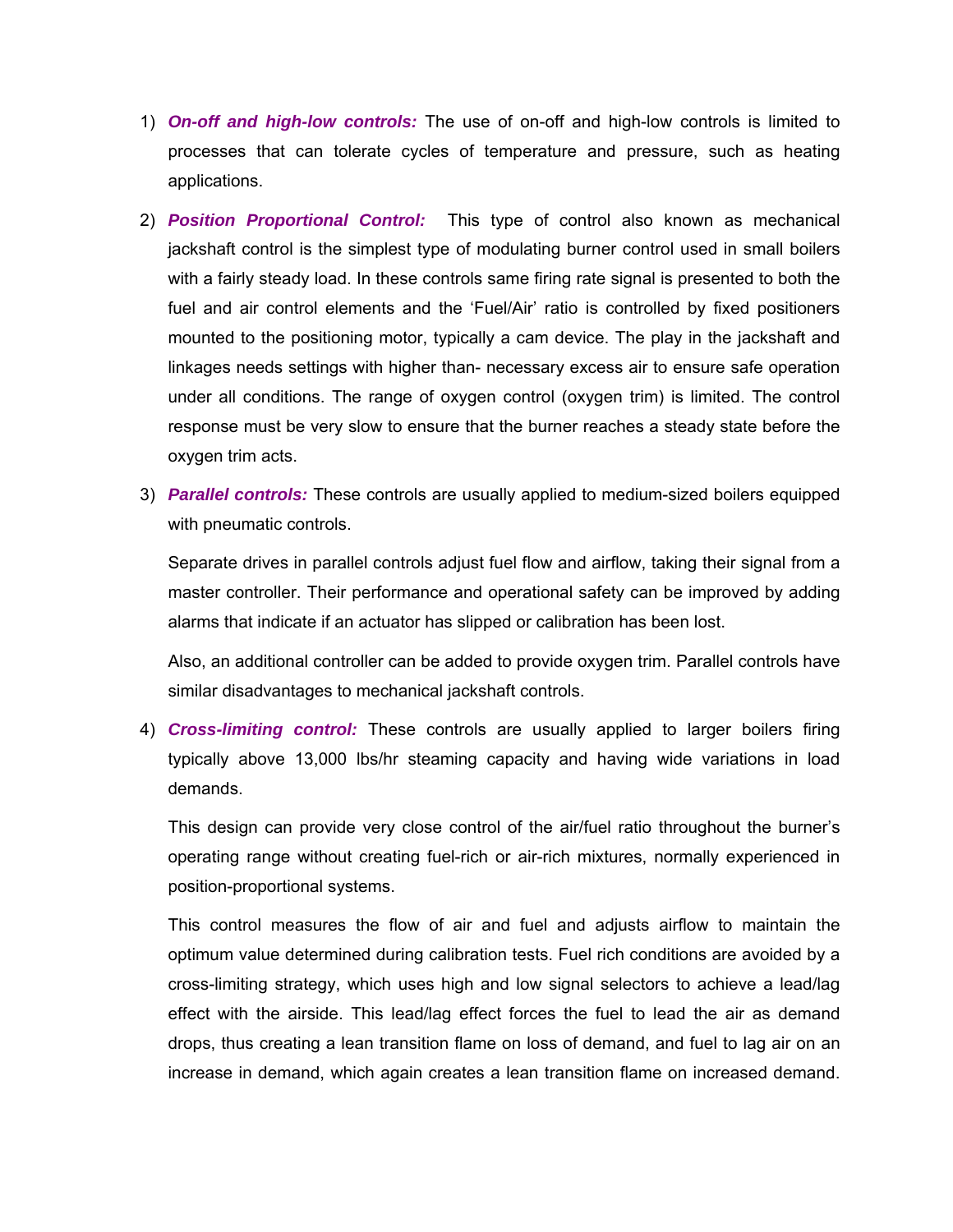Operations are safer when airflow cannot drop below the minimum needed for the existing fuel.

The cross-limiting when applied along with parallel control function, trims the fuel/air ratio to the best combustion ratio. This configuration allows a significantly greater number of combustion points on the combustion curve to control the fuel/air ratio.

# **Oxygen Trim Systems**

Every 1% decrease in excess  $O_2$  from the stack, results in as much as  $\frac{1}{2}$  % increase in thermal efficiency.

Automation plays vital role in controlling excess air and also benefits in process consistency, flexibility to load demands, ability to monitor, trend and bill the utilities in the process.

When fuel composition is highly variable (such as refinery gas, hog fuel, or multi-fuel boilers), or where steam flows are highly variable, an on-line oxygen analyzer should be considered. The oxygen "trim" system provides feedback to the burner controls to automatically minimize excess combustion air and optimize the air-to-fuel ratio. It increases energy efficiency by one to two percent. For very large boilers, efficiency gains of even 0.1 percent can result in significant annual savings.

The use of  $O<sub>2</sub>$  trim, only trims the amount of excess air above that required for complete combustion for a specific furnace design while not creating a fuel-rich furnace/stack environment. The burner design, fuel selection and load swing are all critical factors affecting the decision to  $O<sub>2</sub>$  trim in any given boiler.

Unfortunately, high cost of purchasing and installing an oxygen analyzer discourage its use to small or medium boilers. Typically, its use is advantageous in large boilers that use between \$100,000 and \$1 million worth of fuel annually. But from the point of view of limiting environment emissions and also to satisfy the authority having jurisdiction, it may be appropriate to install oxygen trim for smaller boilers even though the paybacks are little longer.

# **Efficiency considerations with Fuel Oil and Natural Gas**

1) *Fuel oil Pressure and temperature* directly affect the ability of oil to properly atomize and burn completely and efficiently. Changes promote flame failure, fuel-rich combustion, sooting, oil buildup in the furnace, and visible stack emissions. Causes include a dirty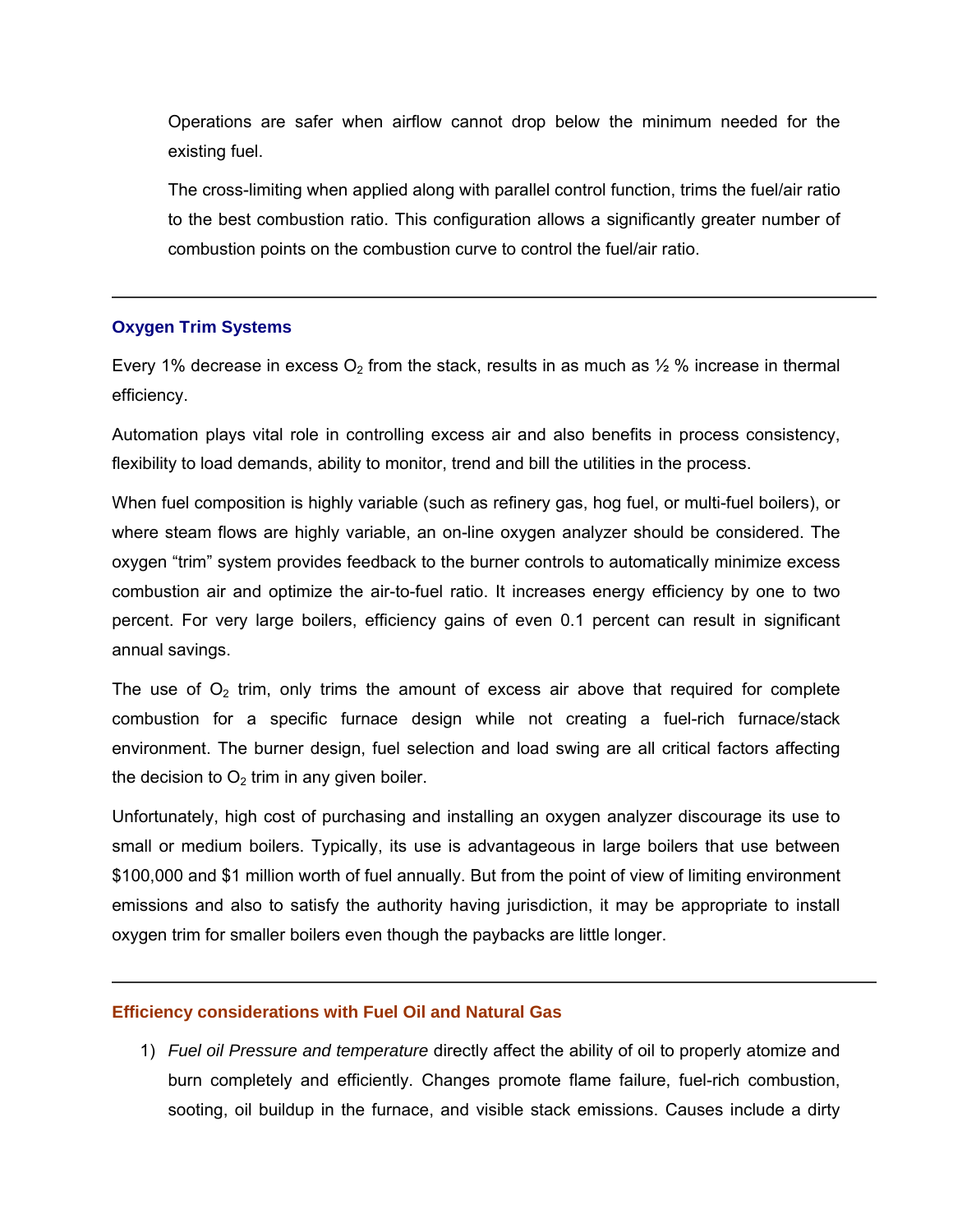strainer, worn pump, faulty relief valve, or movement in linkage or pressure-regulating valve set point. Oil temperature changes typically are caused by a dirty heat exchanger or a misadjusted or defective temperature control. When oil is burned, an atomizing medium, either air or steam, is needed for proper, efficient combustion. Changes in atomizing media pressure cause sooting, oil buildup in the furnace, or flame failure. Changes result from a regulator or air compressor problem or a dirty oil nozzle.

2) *Gas pressure* is critical to proper burner operation and efficient combustion. Irregular pressure leads to flame failure or high amounts of carbon monoxide. It may even cause over or under firing, affecting the boiler's ability to carry the load. Gas pressure should be constant at steady loads, and should not oscillate during firing rate changes. Usually, pressure varies between low and high fire. Therefore, readings should be compared to those taken at equivalent firing rates to determine if adjustments are needed or a problem exists.

Gas pressure irregularities are typically caused by fluctuations in supply pressure to the boiler regulator or a dirty or defective boiler gas pressure regulator.

It is important to provide automatic burner controls for safe and efficient operation. Improperly set operating controls cause the burner to operate erratically and stress the pressure vessel.

#### **Negative Effects of Improper Combustion**

The negative effects of combustion on the environment – particularly greenhouse gas (GHG) emissions; global warming and acid rain are one of the greatest challenges facing the world today. Unburned hydrocarbons, carbon monoxide, carbon dioxide, sulfur oxides & nitrogen oxides are all products of combustion that provide the greatest threat.

**Carbon monoxide:** Carbon monoxide is a highly toxic gas associated with incomplete combustion.

The CO level in the flue gas depends solely on combustion efficiency and not on the fuel, the burners or the design of the boiler. Inaccuracies on measurements due to stratification might occur with sample type sensors but essentially flue gas CO concentration is unaffected by air infiltration, and thus gives a more certain indication of combustion. Efforts must be made to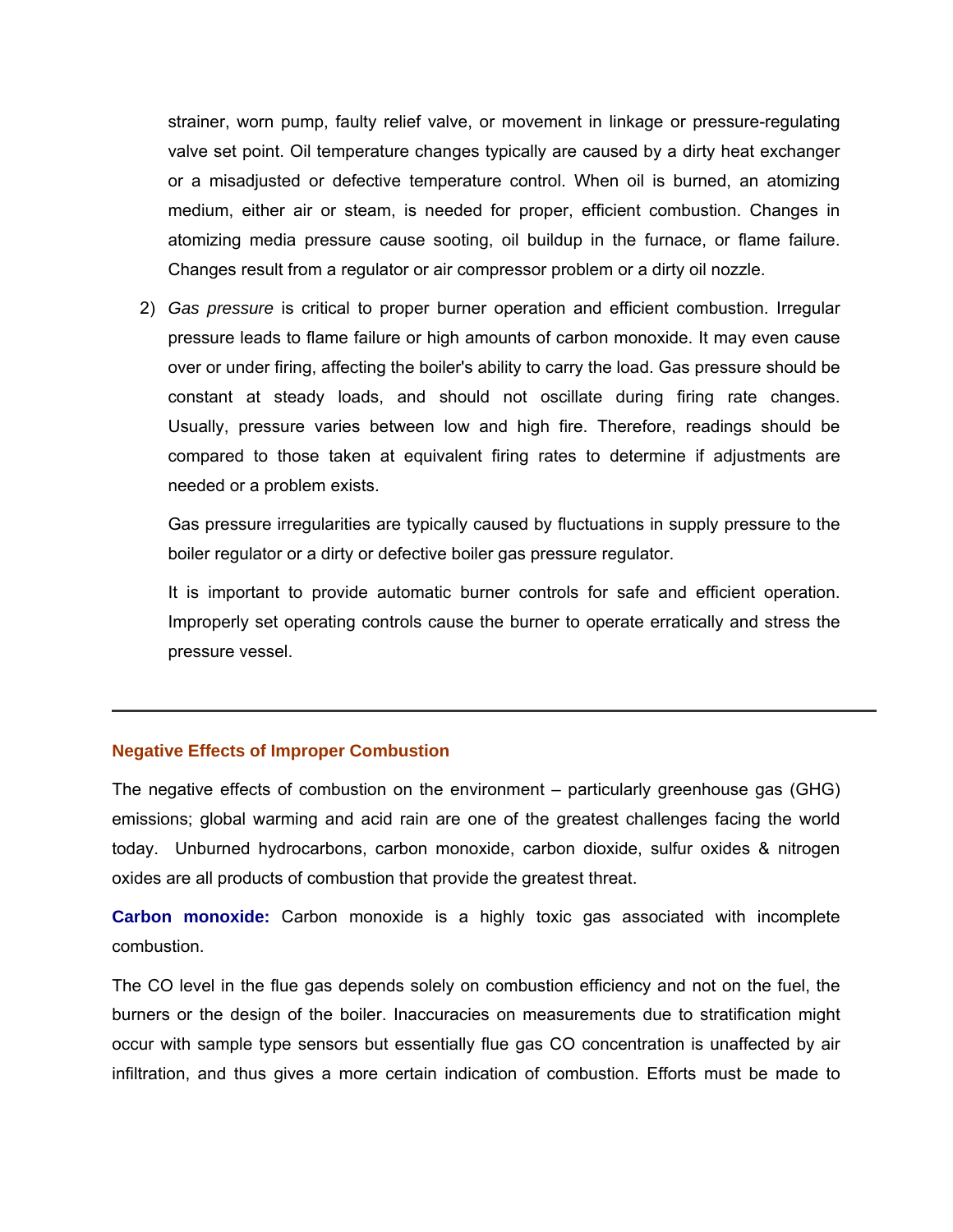minimize its formation. This effort goes hand-in-hand with improving fuel efficiency and reducing soot generation.

**Carbon dioxide:** The CO<sub>2</sub> content in flue gas reaches to a maximum, approximately at the ideal air/fuel ratio, and falls off both with increasing and with decreasing excess air. Therefore, applying energy efficiency measures that reduce fuel consumption is crucial to reducing  $CO<sub>2</sub>$ emissions.

**Nitrous & Sulfurous Oxides:** SO<sub>2</sub> and NO<sub>x</sub> emissions are primarily due to sulfur content of the fuel and combustion reactions of  $N_2$  at high temperatures.

Emissions of  $SO_2$  and  $NO_x$  contribute to acid rain and condensation of these products inside the stack may lead to corrosion of chimney.

 $SO<sub>2</sub>$  emissions can be controlled by limiting the allowable sulfur content of the fuel and NO<sub>x</sub> emissions can be reduced by manipulating the combustion process.

Managing combustion processes better and improving the efficiency of energy use & generation are two of the key strategies for reducing atmospheric emissions.

#### **Keeping boiler clean from soot**

Under conditions of incomplete combustion, unburnt carbon particles get deposited in the form of soot on the inside of fire tubes.

Except for natural gas, practically every fuel leaves a certain amount of deposit on the fireside of the tubes. This is called fouling, and it greatly reduces heat transfer efficiency of a boiler.

*Tests show that a soot layer just 0.8 mm (0.03 in) thick reduces heat transfer by 9.5 percent and a 4.5 mm (0.18 in.) layer by 69 percent.* As the layer of soot builds up, the stack temperature rises by about 100°F for 1mm thick soot coating. For every 40°F rise in stack temperature, boiler efficiency is reduced by 1%. That's a pretty good argument for regular tube cleaning.

In the high temperature zones of a boiler system such as superheater, corrosion spots may occur due to the melting of some of the components of the deposits having a low melting point. Also in the heat recovery system like an economizer or preheater, corrosion due to sufhur trioxide may show up. Periodic off-line cleaning of radiant furnace surfaces, boiler tube banks, economizers and air heaters may be necessary to remove these stubborn deposits.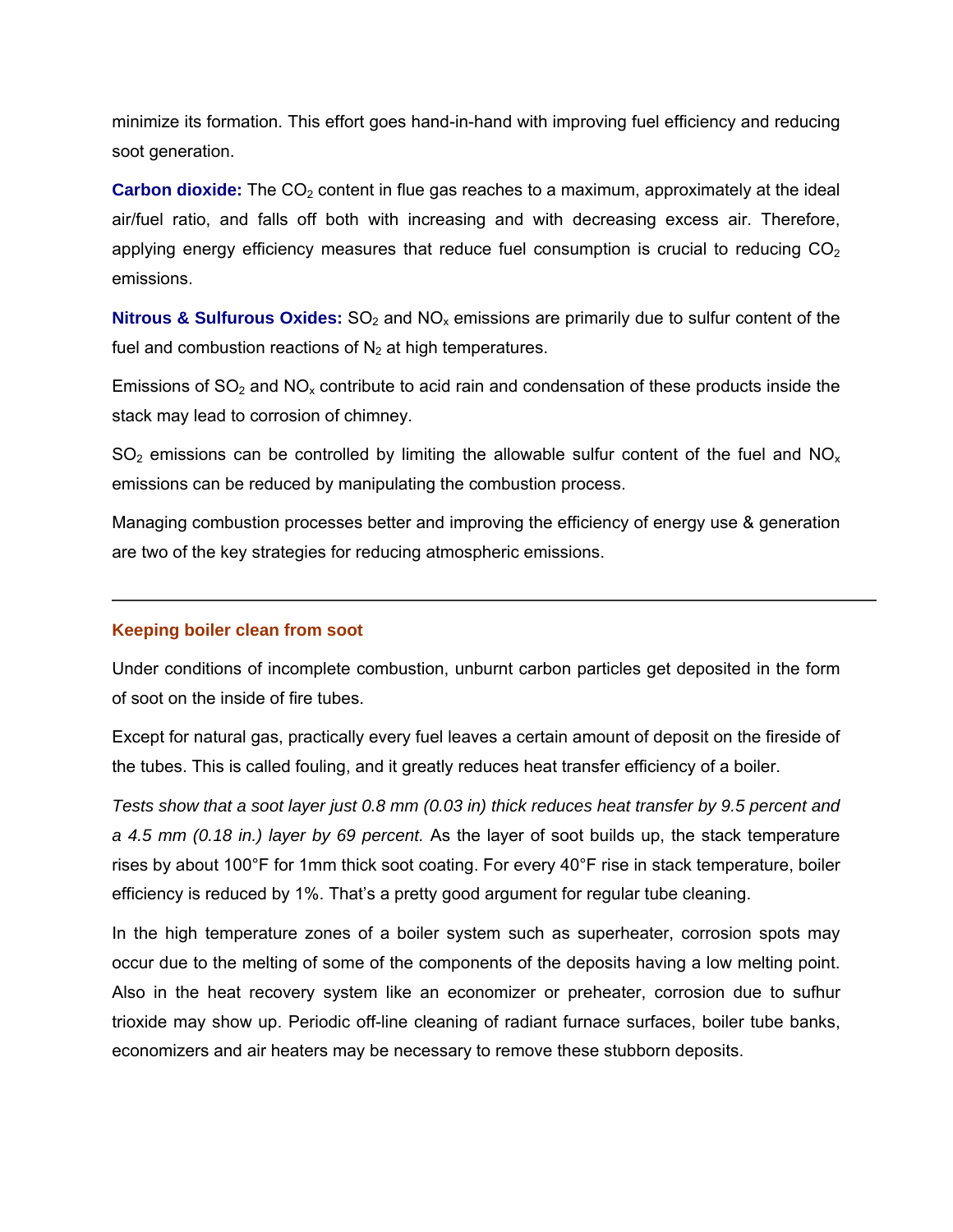Large boilers and those burning fuels with a high fouling tendency have strategically located soot blowers as in integral part of the boiler. Soot blowers are machines that mechanically drive bushes or scrapers through the tubes and clean the surfaces while the boiler is operating. These machines, in turn, connect to powerful vacuums that draw the loosened soot from the tubes, simultaneously, leaving the tubes, boiler room and operator completely clean.

Small boilers, including natural gas-fired boilers should be opened regularly for checking the deposition. The cleaning can be handled using portable powerful air motors, which drive flexible shafts fitted with a wide variety of cleaning tools.

#### **RECLAIMING BOILER SYSTEM HEAT LOSSES**

#### **Flue Gas**

*A 40˚F reduction in flue gas temperature will improve boiler efficiency by about 1%.* 

Even in an optimized combustion, good percentage of heat varying from 10 to 25% is lost in flue gases. Typically, the temperature of flue gases leaving the stack range from 350°F to 500°F. Thus, there is an ample opportunity to recover some heat from these gases.

The waste heat recovery equipments such as economizer or preheater can be installed to preheat the boiler feedwater or preheat the combustion air. Economizers typically increase the overall boiler efficiency by 3 to 4%.

#### **Economizers**

Economizers capture waste heat from the boiler stack gases and transfer it to the feedwater. This raises the temperature of the feedwater and thus lowering the amount of Btu input.

Economizers can save as much as 1% fuel cost per 10-degree rise in feedwater temperatures and most economizers raise feedwater temperature by at least 20 to 30 degrees. The potential for energy saving depends on the type of boiler installed and the fuel used.

For a typically older shell boiler, with a flue gas exit temperature of 500° F, an economizer could be used to reduce it to 380° F; increasing the feed water temperature by 27° F. Increase in overall thermal efficiency would be in the order of 3%. This is one of the simplest and most economical additions to any boiler installation.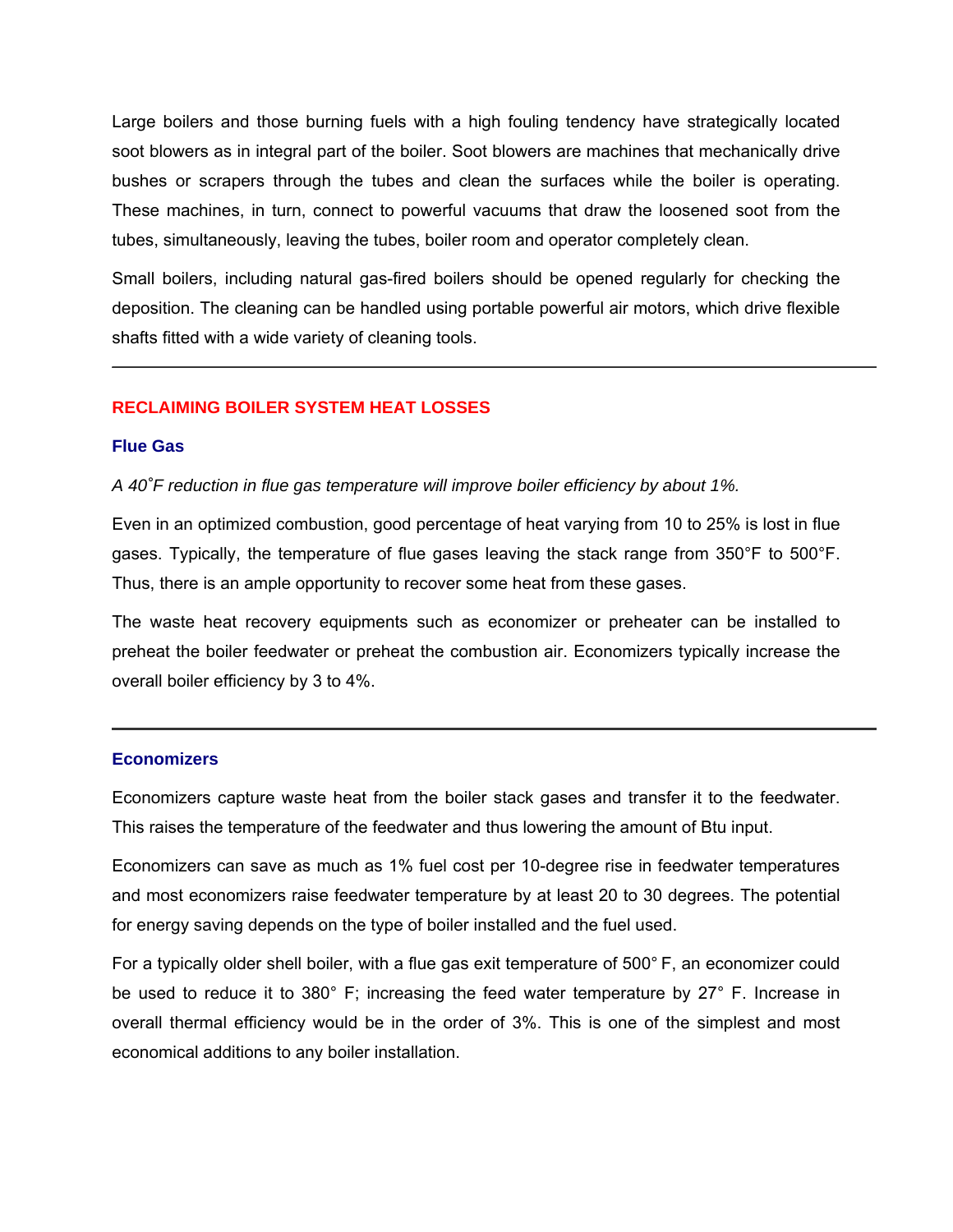The potential of heat recovery from the flue gases through the use of an economizer may be seen from the following data:

# *Btu vs. Feedwater Tables*

| <b>Feedwater</b>                    |              | <b>Boiler Operating Pressure</b> |       |       |        |        |        |        |        |        |        |
|-------------------------------------|--------------|----------------------------------|-------|-------|--------|--------|--------|--------|--------|--------|--------|
| <b>Temperature</b><br>$(^{\circ}F)$ | $\mathbf{0}$ | 25                               | 50    | 75    | 100    | 125    | 150    | 175    | 200    | 225    | 250    |
| 50                                  | 5,766        | 7,754                            | 8,872 | 9,692 | 10,349 | 10,906 | 11,414 | 11,829 | 12,223 | 12,585 | 12,585 |
| 100                                 | 4,044        | 6,032                            | 7,150 | 7,970 | 8,627  | 9,184  | 9,692  | 10,107 | 10,501 | 10,864 | 10,864 |
| 125                                 | 3,182        | 5,170                            | 6,288 | 7,108 | 7,765  | 8,322  | 8,830  | 9,245  | 9,639  | 10,001 | 10,001 |
| 150                                 | 2,319        | 4,307                            | 5,425 | 6,245 | 6,902  | 7,459  | 7,967  | 8,382  | 8,776  | 9,139  | 9,139  |
| 175                                 | 1,457        | 3,445                            | 4,563 | 5,383 | 6,040  | 6,597  | 7,105  | 7,520  | 7,914  | 8,276  | 8,276  |
| 200                                 | 591          | 2,579                            | 3,697 | 4,517 | 5,174  | 5,731  | 6,239  | 6,654  | 7,048  | 7,410  | 7,410  |
| 212                                 | 177          | 2,165                            | 3,283 | 4,103 | 4,760  | 5,317  | 5,825  | 6,240  | 6,634  | 6,996  | 6,996  |
| 225                                 |              | 1,706                            | 2,824 | 3,644 | 4,301  | 4,858  | 5,366  | 5,781  | 6,175  | 6,537  | 6,537  |
| 230                                 |              | 1,519                            | 2,638 | 3,458 | 4,114  | 4,672  | 5,179  | 5,595  | 5,989  | 6,351  | 6,351  |
| 240                                 |              | 1,188                            | 2,306 | 3,127 | 3,783  | 4,341  | 4,848  | 5,264  | 5,658  | 6,020  | 6,020  |
| 250                                 |              | 829                              | 1,948 | 2,768 | 3,424  | 3,982  | 4,489  | 4,905  | 5,299  | 5,661  | 5,661  |

#### **BTU Input Required to Bring Feed Water to Steaming Temperature**

# **Acid Dewpoint Temperature**

The waste heat recovery equipment (economizer) results in reduction of stack temperatures. Maximizing economizer output means that the stack temperature should be low as possible. However, it should not be so low that water vapor in the exhaust condenses on the stack walls.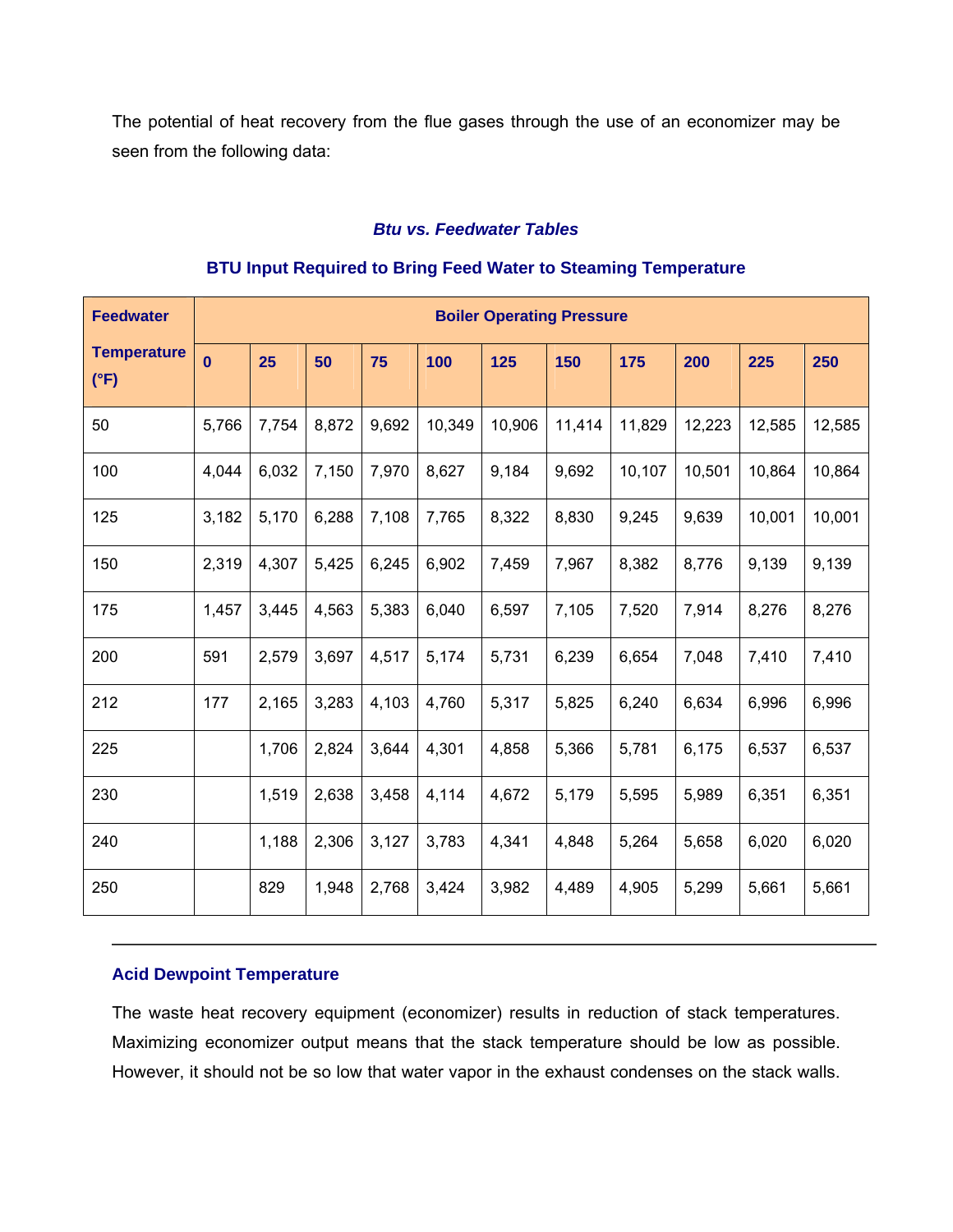This is important in fuels containing significant sulfur as low temperature can lead to sulfur dew point corrosion.

The products of combustion in exhaust stack contain  $O_2$ ,  $CO_2$ ,  $CO$ ,  $NO_x$ ,  $SO_2$  and free water. These gases particularly  $CO<sub>2</sub>$  and  $SO<sub>2</sub>$  can start condensing at temperatures as low as 250°F resulting in the formation of corrosive carbonic acid and sulfuric acid, which can corrode the chimney. The most furnace and boiler manufacturers therefore specify to size the waste heat recovery devices (economizer or preheater) in a way that exhaust temperatures do not fall below 325°F on a conservative side. Also, the location of the economizer in the stack is also critical because stack gases tend to cool as they approach the stack outlet.

Designers must consider potential corrosion problems and provide design adjustments wherever necessary. Two important aspects are:

- 1) Each fuel has its specific limit of low flue gas temperature, which should be determined individually. The best possible heat recovery using economizers is achieved with boilers operating on natural gas or LPG. The economy of heat recovery is much greater.
- 2) The flue gas temperatures are lower at lower loads. Economizers must have some form of by-pass control that maintains the flue gas temperature above a preset minimum.

| <b>Fuel</b>        | <b>Acid Dewpoint</b><br><b>Temperature</b><br>(°F) | <b>Minimum</b><br><b>Allowable Stack</b><br>Temperature (°F) | <b>Minimum Allowable</b><br><b>Feed water Inlet</b><br>Temperature (°F) |
|--------------------|----------------------------------------------------|--------------------------------------------------------------|-------------------------------------------------------------------------|
| <b>Natural Gas</b> | 150                                                | 250                                                          | 210                                                                     |
| #2 Oil             | 180                                                | 275                                                          | 210                                                                     |
| Low Sulfur Oil     | 200                                                | 300                                                          | 220                                                                     |

**Acid Dewpoint Temperature of Various Fuels**

# **Condensing Flue Gases**

To overcome the concerns of acid dewpoint in conventional economizers, the condensing economizers can be used. Here water is sprayed directly into the flue gas, which cools the flue gas below the dewpoint. This improves the effectiveness of reclaiming both the sensible heat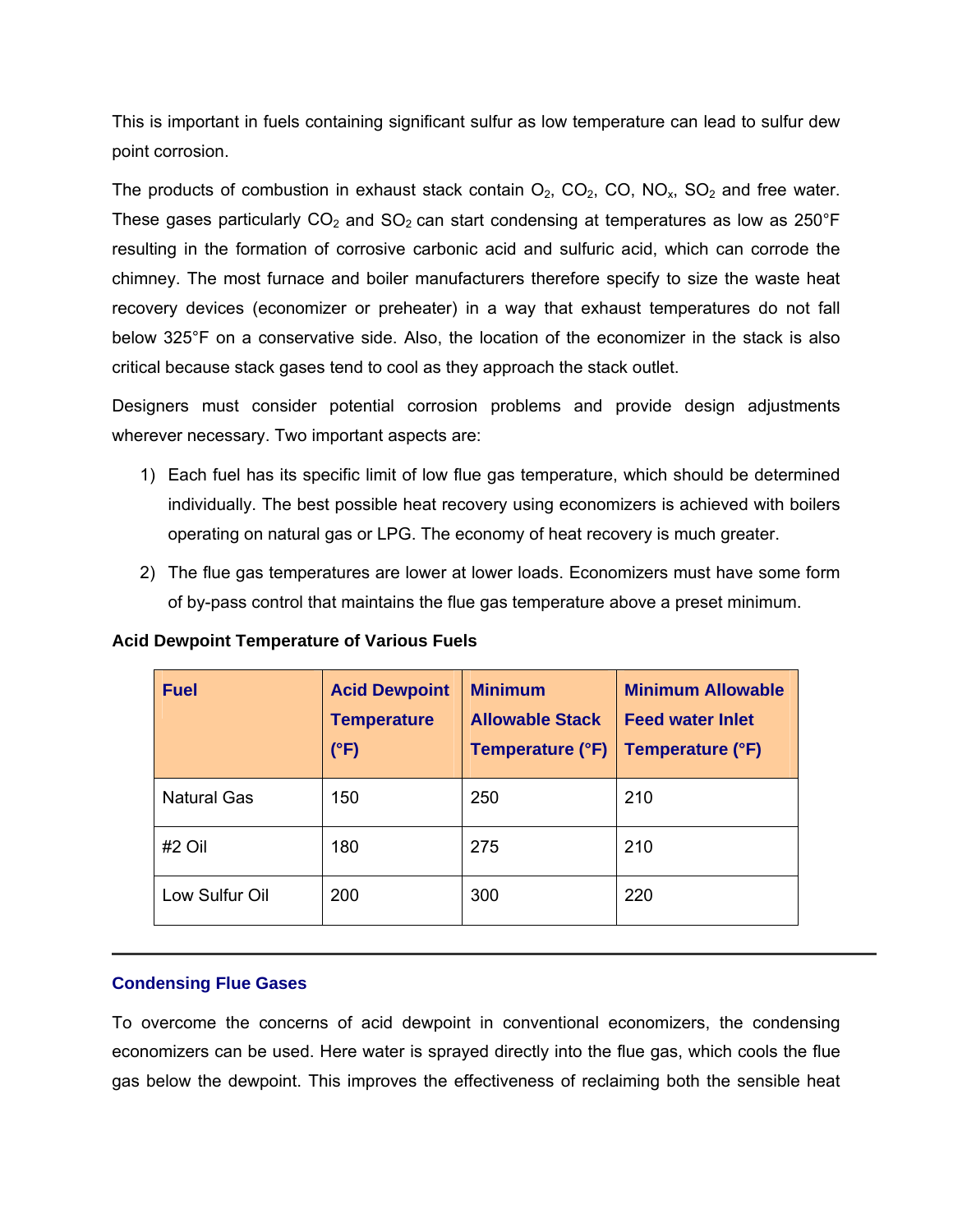from the flue gas and latent heat from the moisture that condenses. The operation is like a cooling tower working in reverse. Hot flue gas is cooled and the heat recovered is used to provide a water source, as opposed to the cooling tower where air is heated and the hot water stream is cooled. The benefits are as follows::

- 1) The resulting hot water can be used as feedwater or used in the process areas after treatment to neutralize its corrosion potential. In some cases, where natural gas is used, the water can be used directly in the process.
- 2) For a modern 3-pass shell boiler firing natural gas with a flue gas exit temperature of 280°F, a condensing economizer would reduce the exit temperature to 150  $\textdegree$ F thereby increasing thermal efficiency by 5%.
- 3) With condensing economizers, the overall boiler efficiencies can exceed 90 percent. Heat pumps can complement a system for recovering flue gas heat, further increasing the reclaim efficiency.
- 4) There is an incidental advantage of direct-contact flue gas condensing: it removes flue gas particles and acid gases such as  $SO<sub>2</sub>$  from exhaust.

#### **Combustion Air Preheat**

Combustion air preheating is an alternative to feedwater heating. In order to improve thermal efficiency by 1%, the combustion air temperature must be raised by 36° F. Most gas and oil burners used in a boiler plant are not designed for high air preheat temperatures.

Modern burners can withstand much higher combustion air preheat, so it is possible to consider such units as heat exchangers in the exit flue as an alternative to an economizer, when either space or a high feed water return temperature make it viable.

# **Flue Gas Recirculation**

Flue gas recirculation method recycles some of the exhaust gases back to the burner. While the heat content of the exhaust air contributes to heat recovery, the reduced oxygen content of these exhaust gases lowers the flame temperature in the combustion zone, thereby reducing NOx formation. This reduced flame temperature also lowers the heat transfer, potentially limiting the maximum heating capacity of the unit. For example, it would not be unusual for a boiler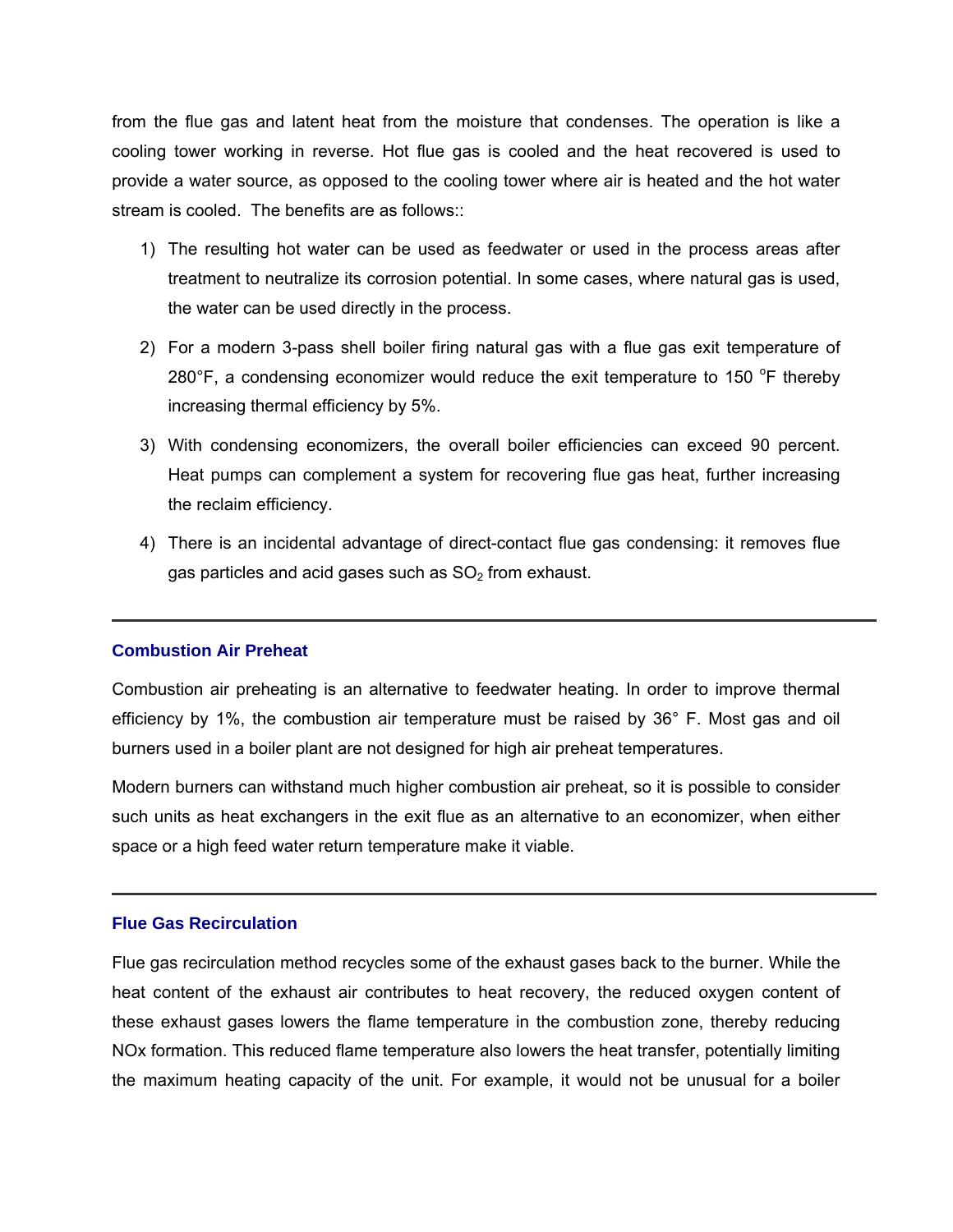retrofitted with flue gas recirculation to see a 10% reduction in maximum steam generating capacity. The advantage lies in the reduced environment emissions.

# **Insufficient Heat Transfer Surface (Heat Recuperation)**

A three-pass fire-tube boiler will have an exhaust temperature of about 450°F at high fire; whereas a four-pass wet back fire-tube could have an exhaust temperature of only 350°F. Few installations could have the stack temperatures much above these figures.

#### *What does all this mean?*

- 1) Insufficient heating surface of the boiler
- 2) Lower number of boiler passes

The heating surface (sq-ft per boiler hp\*) represents how hard the vessel is working. For firetube boilers, 5 sq-ft heating surface per horsepower\* is considered to be an optimum design. Inadequate surface area will mean higher losses.

The number of boiler passes simply represents the number of times the hot combustion gas travels across the boiler (heat exchanger). A boiler with two passes provides two opportunities for the hot gasses to exchange heat to the water in the boiler. A 4-pass unit provides four opportunities for heat transfer. The stack temperature of a 4-pass boiler will be lower than the stack temperature of a similar size 2- or 3-pass boiler operating under similar conditions. Obviously, the 4-pass will have higher efficiencies and lower fuel costs.

# *What should be done?*

For new purchases, it is prudent to invest on a product that meets the best efficiency standards and do not require any waste heat recovery add-ons. A high efficiency boiler must be built with an optimum cross sectional heating area ensuring proper flue gas velocity and heat transfer.

For existing installations where, the flue gas temperatures exceed a limit of approximately 230°F for natural gas and 270°F for fuel oil, heat recuperation is an option. Experience shows that additional heat transfer surface in the form of air preheaters or economizer can get a payout of one to two years for most boilers when flue gas temperature exceeds 425°F.

[\* Horse Power is a unit of measurement of the ability of a boiler to evaporate water, usually given as the ability to evaporate 34 lb (15.6 kg) of water per hour, into dry saturated steam at 212°F (100°C)]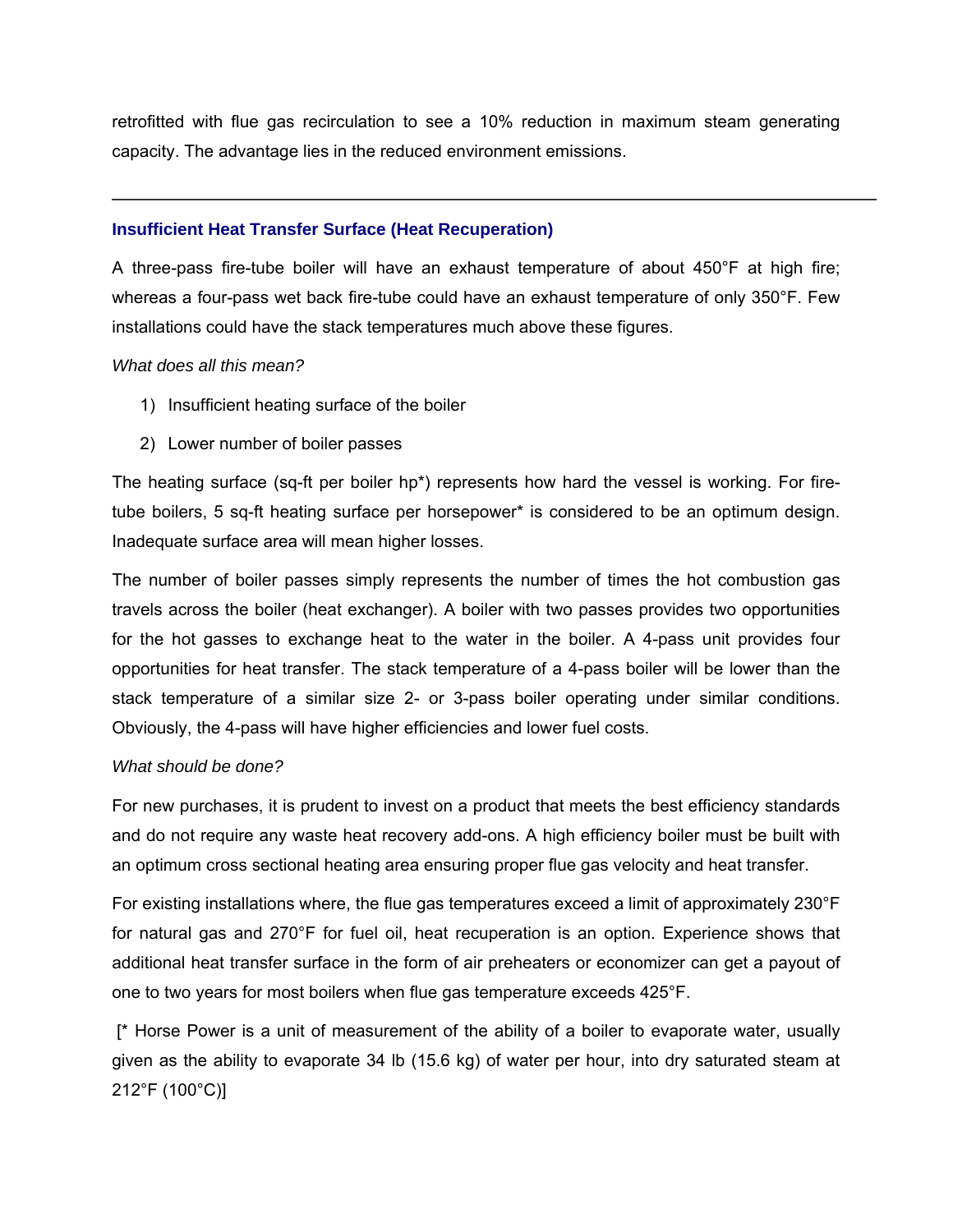#### **Heat cascading**

Plants with several heating needs provide an excellent opportunity to improve their overall energy efficiency with heat cascading. The heat cascading implies that the heat exhausted from one part of the process can be used to heat another. While the high-grade heat supplied from fuel should be directed to the process needing the highest temperature, its exhaust heat should be used in lower temperature applications. The heat finally exhausted should be at the lowest temperature that can be economically achieved.

Examples:

- Air or gas exhausted from a high temperature process is passed through a waste heat boiler to generate low-pressure steam or hot water for space heating or hot service water.
- Waste heat in industrial plants can also be used to operate a vapor absorption machine for cooling purposes.

#### *Summarizing:*

- 1. Substantial energy losses in the boiler are caused by waste heat literally going "up the chimney," incomplete combustion and heat loss from exterior boiler surfaces. Together, these losses can reach 30% of the fuel input, thus hurting efficiency.
- 2. If boilers have a high stack temperature and operate there much of the time, it might be cost effective to reclaim the waste heat and add heat recovery equipment such as economizers or air heaters.
- 3. The three basic strategies for minimizing stack gas heat loss are: (1) Minimize excess air in combustion, (2) Keep heat transfer surfaces clean, (3) Add flue gas heat recovery equipment where justified.
- 4. It is important that the combustion air be delivered in just the amount needed for complete combustion. An important point to note here is that the air/fuel ratio is based on mass, not volume. The mass of air supplied to the mass of fuel being used (e.g. on a lb to lb basis) must be controlled.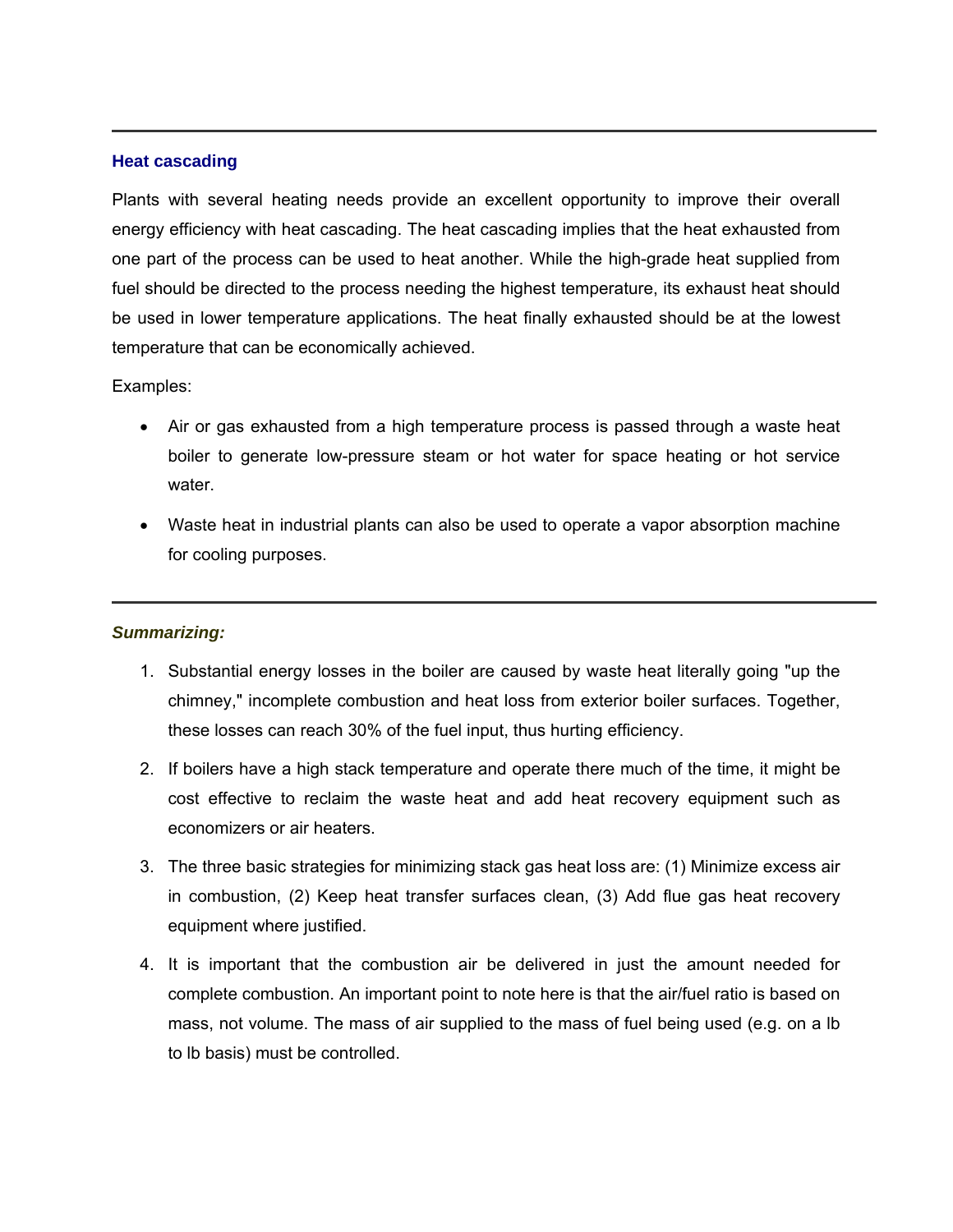- 5. As a rule of thumb, boiler efficiency increases about 1% for each 15% reduction in excess air, 1.3% reduction in oxygen, or 40°F reduction of stack gas temperature.
- 6. Economizers can save as much as 1% fuel cost per 10-degree rise in feedwater temperatures and most economizers raise feedwater temperature by at least 20 to 30 degrees.
- 7. A typical condition for efficient boiler operation is to minimize excess air level to 10 to 20% corresponding to  $O<sub>2</sub>$  level of 2 to 4% and CO<sub>2</sub> level of resulting in 13 to 14%.
- 8. It is estimated that 3 mm of soot can cause an increase in fuel consumption by 2.5%.
- 9. As a rule of thumb, reducing  $O<sub>2</sub>$  by 1%, say from 5 percent to 4 percent in the flue gas, increases boiler efficiency by about 0.5 percent.

# **Limitations of Combustion Efficiency Test**

The combustion efficiency does not account for:

- 1) Standby losses ( a combustion efficiency test is performed under a steady load, therefore, the combustion efficiency test does not reveal standby losses which occur between firing intervals).
- 2) Heat loss from the surface of the boiler to the surrounding space (- as a practical matter, you cannot measure this loss. Typical estimates state that the loss from surface radiation is about two percent of the boiler's full load energy consumption).
- 3) Blowdown loss ( the amount of energy wasted by blowdown varies over a wide range).
- 4) Soot blower steam (- the amount of steam used by soot blowers is a variable that depends on the type of fuel and the judgment).
- 5) Auxiliary equipment energy consumption (- the energy use by auxiliary equipment such as burners, fans, and fuel pumps).

Fortunately, you don't need to measure all these if the objective is to tune up the plant's efficiency.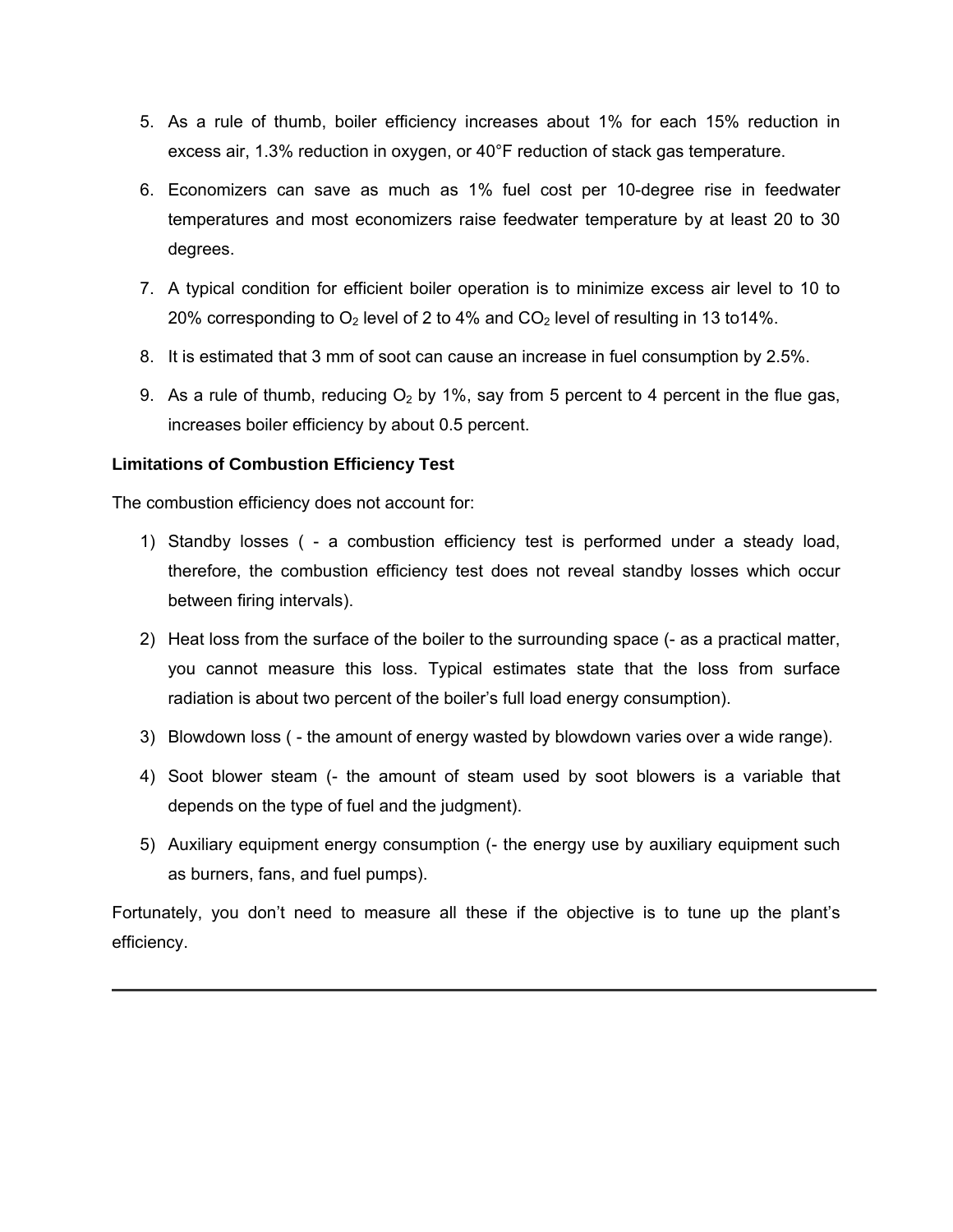# **PART-2 MAKEUP, FEEDWATER & BLOWDOWN MANAGEMENT**

Scale deposits and corrosion are the two most important adverse effects of feedwater impurities which influence the energy consumption.

The makeup water, depending on its source, may contain large amount of soluble impurities. Under heat and pressure most of these soluble components come out of solution as particulate solids; sometimes in crystallized forms and other times as amorphous particles. When solubility of a specific component in water is exceeded, scale or deposits develop.

Makeup water also contains considerable amounts of dissolved oxygen, which is a prime cause of corrosion. The high heat intensity of the evaporation accelerates the oxidation, scaling and corrosion process. The pitting corrosion leads to boiler tube failures and might damage the downstream equipment. Generally the higher the makeup water, the higher will be the impurities and the dissolved oxygen loading.

# **SCALE DEPOSITS**

The presence of hardness salts in boiler water leads to formation of deposits, technically known as 'scale', which has a very low thermal conductivity and impacts the evaporation rates.

The most important salts contained in water, which influence the formation of deposits in the boilers, are the salts of calcium and magnesium, which are known as hardness salts. Calcium and magnesium bicarbonate dissolve in water to form an alkaline solution and these salts are known as 'alkaline' hardness. They decompose upon heating, releasing carbon dioxide and forming a soft sludge, which settles out. These are called 'temporary' hardness-hardness that can be removed by boiling.

When calcium and magnesium sulfates, chlorides and nitrates are dissolved in water, they are chemically neutral and are known as 'non-alkaline' hardness. These are called permanent hardness and form hard scales on boiler surfaces, which are difficult to remove. Non-alkalinity hardness chemicals fall out the solution due to reduction in solubility as the temperature rises, by concentration due to evaporation which takes place within the boiler, or by chemical change to a less soluble compound.

The key effects of scale deposits on boiler operation are: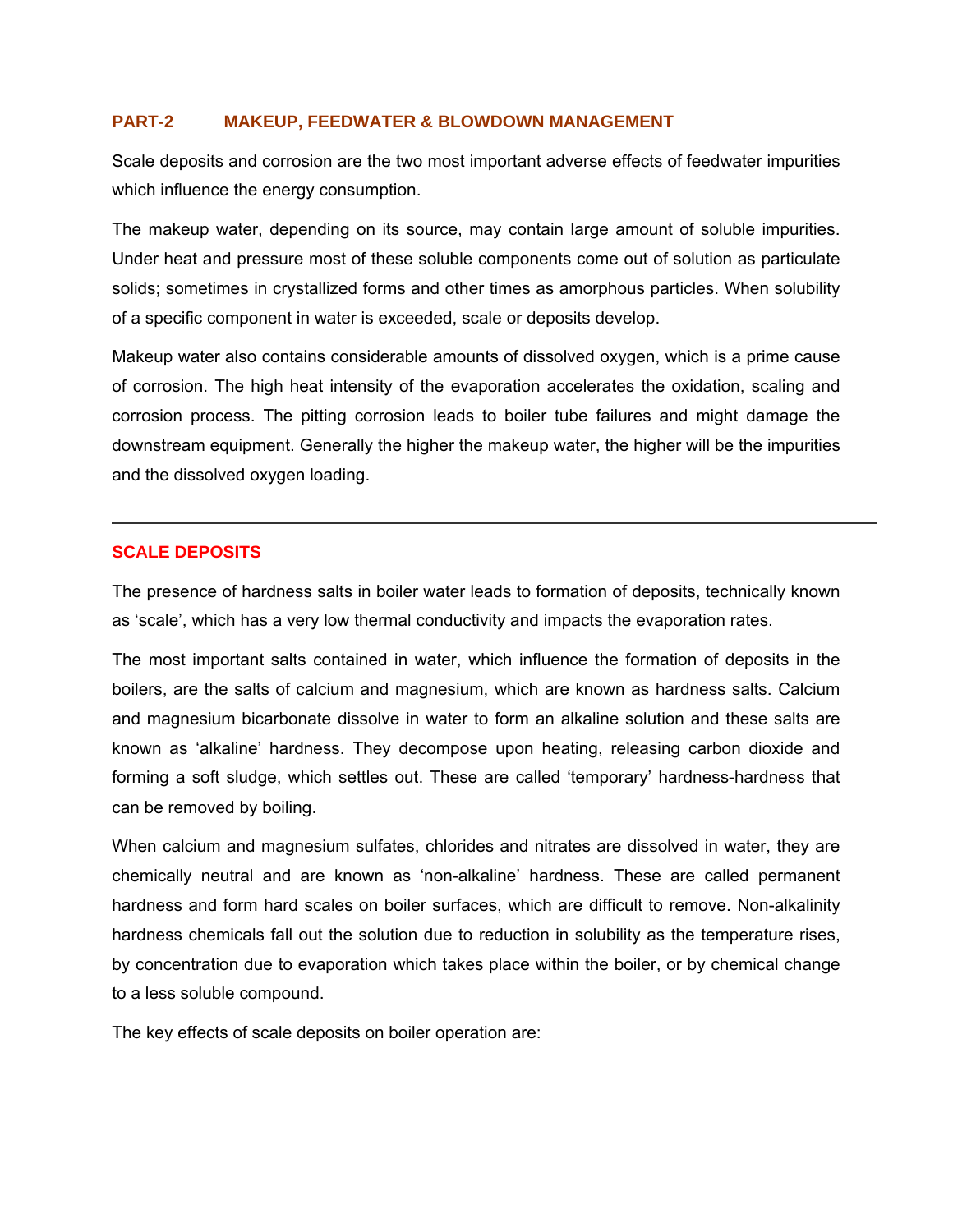- 1) Scale deposits act as insulators and slow heat transfer. Large amounts of deposits throughout the boiler could reduce the heat transfer enough to reduce the boiler efficiency significantly.
- 2) Scale in addition to its high insulating value; progressively narrows pipe internal diameters, roughen tube surfaces and impede proper flow.
- 3) The insulating effect of scale deposits causes the boiler metal temperature to rise, which increases the flue gas temperature. In extreme cases, the tubes fail from overheating.
- 4) Scale causes fuel wastage typically up to 2% for water-tube boilers and up to 5% in firetube boilers.

As a rule of thumb, one millimeter of scale build-up can increase fuel consumption by 2%*.* 

The figures below bring out the importance of the scales and its influence on energy consumption.



| Energy Loss due to Scale Deposits |                           |            |                         |  |  |  |  |
|-----------------------------------|---------------------------|------------|-------------------------|--|--|--|--|
|                                   | Fuel Loss, % of Total Use |            |                         |  |  |  |  |
| Scale Thickness,                  |                           | Scale Type |                         |  |  |  |  |
| inches                            | "Normal"                  | High Iron  | <b>Iron Plus Silica</b> |  |  |  |  |
| 1/64                              | 1.0                       | 1.6        | 3.5                     |  |  |  |  |
| 1/32                              | 2.0                       | 3.1        | 7.0                     |  |  |  |  |
| 3/64                              | 3.0                       | 4.7        |                         |  |  |  |  |
| 1/16                              | 3.9                       | 6.2        |                         |  |  |  |  |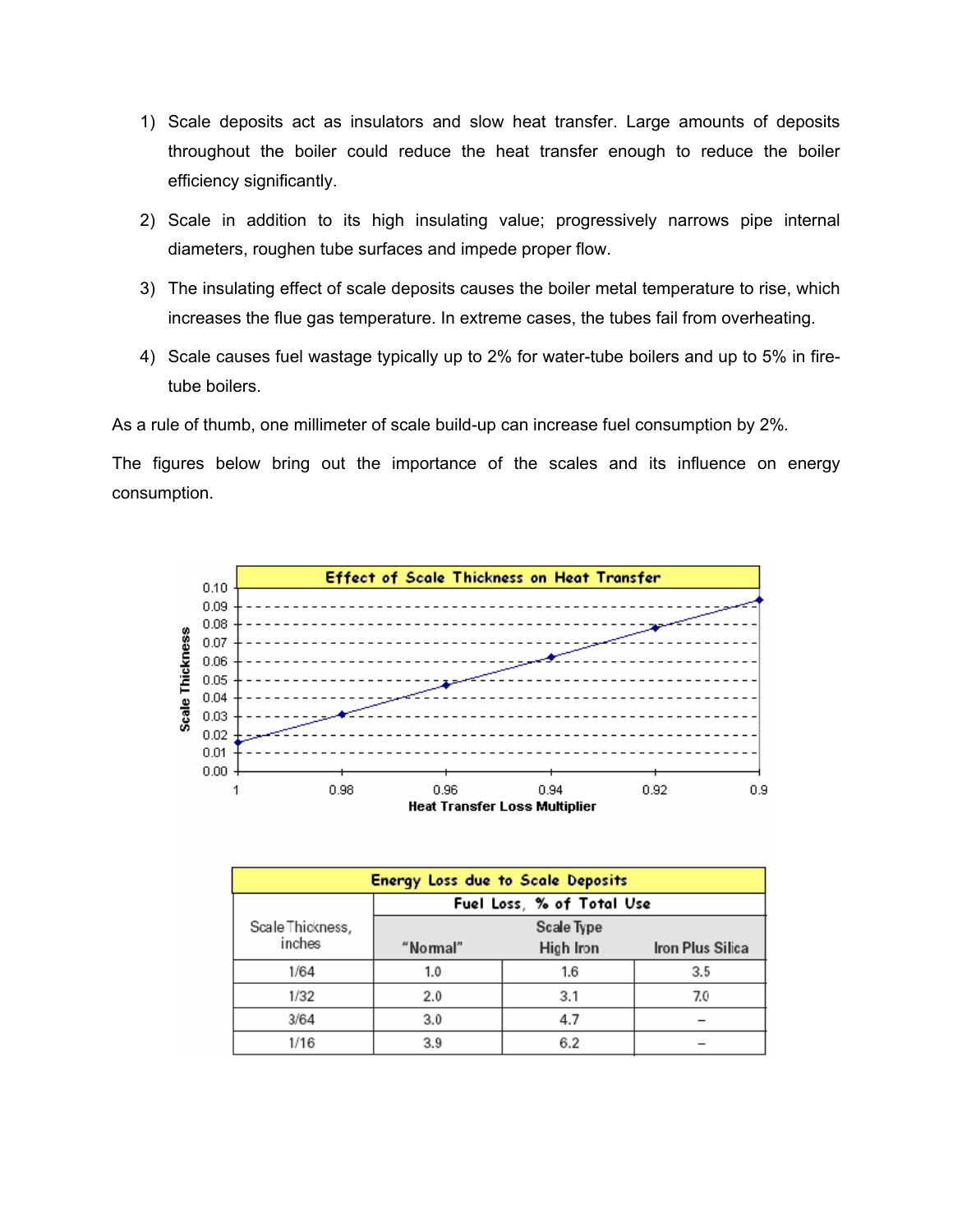*Example: Consider a 10,000 lb/hr boiler operating at 150 psig and uses a 100,000 million Btus of fuel while operating at 8,000 hours per annum. Assuming the fuel rate of \$3 per million Btu, how much will be the dollar loss if scales build up of 1/32" is allowed.* 

*From the table above 1/32" thickness of scale will correspond to 2% of fuel loss.* 

*Therefore Annual Operating Cost Increase = 100,000 \* 3 \* 0.02 = \$ 6000* 

The result of tests made by University of Illinois and the U.S. Bureau of Standards on the effects of boiler scale on the fuel costs is depicted in the figure below:



This brings out the importance of the scales and its influence on energy conservation in a boiler. It is intuitively obvious that the presence of any scale in a boiler is undesirable. The best way to deal with scale is not to let it form in the first place. Scale formation is prevented by:

• Pretreatment of boiler make-up water (using water softeners, demineralizers, and reverse osmosis) to remove the scale forming minerals before they enter the system.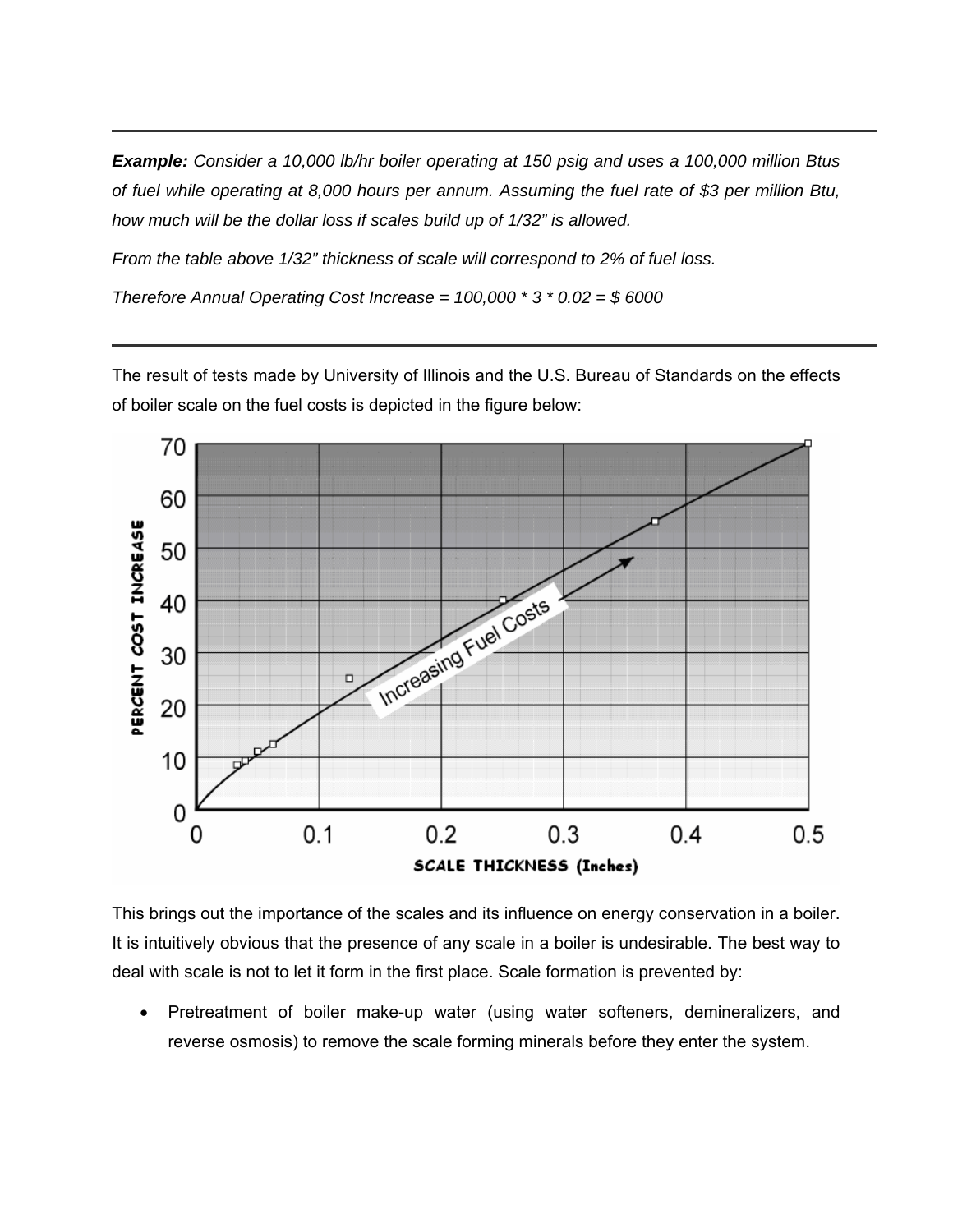- Chemical injection into the boiler feedwater for instance acid or phosphates to keep the common scale forming materials in dissolved form.
- Adopting proper boiler blowdown practices: Limit the concentration of scale forming materials by controlling cycles of concentration. Some water is purposely drained off (blow down) to prevent minerals built up. A cycle of concentration is the ratio of the make-up rate to the blow down rate.

# **Monitoring Scale Formation**

Scale formation can be monitored by direct or indirect methods.

- 1) The direct method involves visual inspections of boiler tubes when the unit is shut down for maintenance. Scale removal can be achieved by mechanical means or acid cleaning. If scale is present, consult with your local water treatment specialist and consider modifying your feedwater treatment or chemical additives schedule.
- 2) An indirect indicator of scale formation is flue gas temperature. An upward trend in flue gas temperatures over weeks or months usually indicates that a deposit has built up on either the fireside or waterside of boiler heat-exchange surfaces. The boiler should be inspected promptly.

#### **Water Treatment Approaches**

There are two types of boiler water treatment methods: Internal water treatment and External water treatment and are discussed below:

#### **Internal Water Treatment**

Internal boiler water treatment is usually in form of chemical dosage/injection to prevent the potential problems of scale by converting the scale-forming compounds to free-flowing sludge's, which can be removed by blowdown. The corrosion inhibitors in form of neutralizing or filming amines protect the boiler internals from corrosion.

The internal treatment alone is not recommended and is usually accompanied along with the external treatment.

Where feedwater is low in hardness salts, the internal treatment alone might be OK, but for high pressure boilers and those requiring large quantity of makeup water, the internal treatment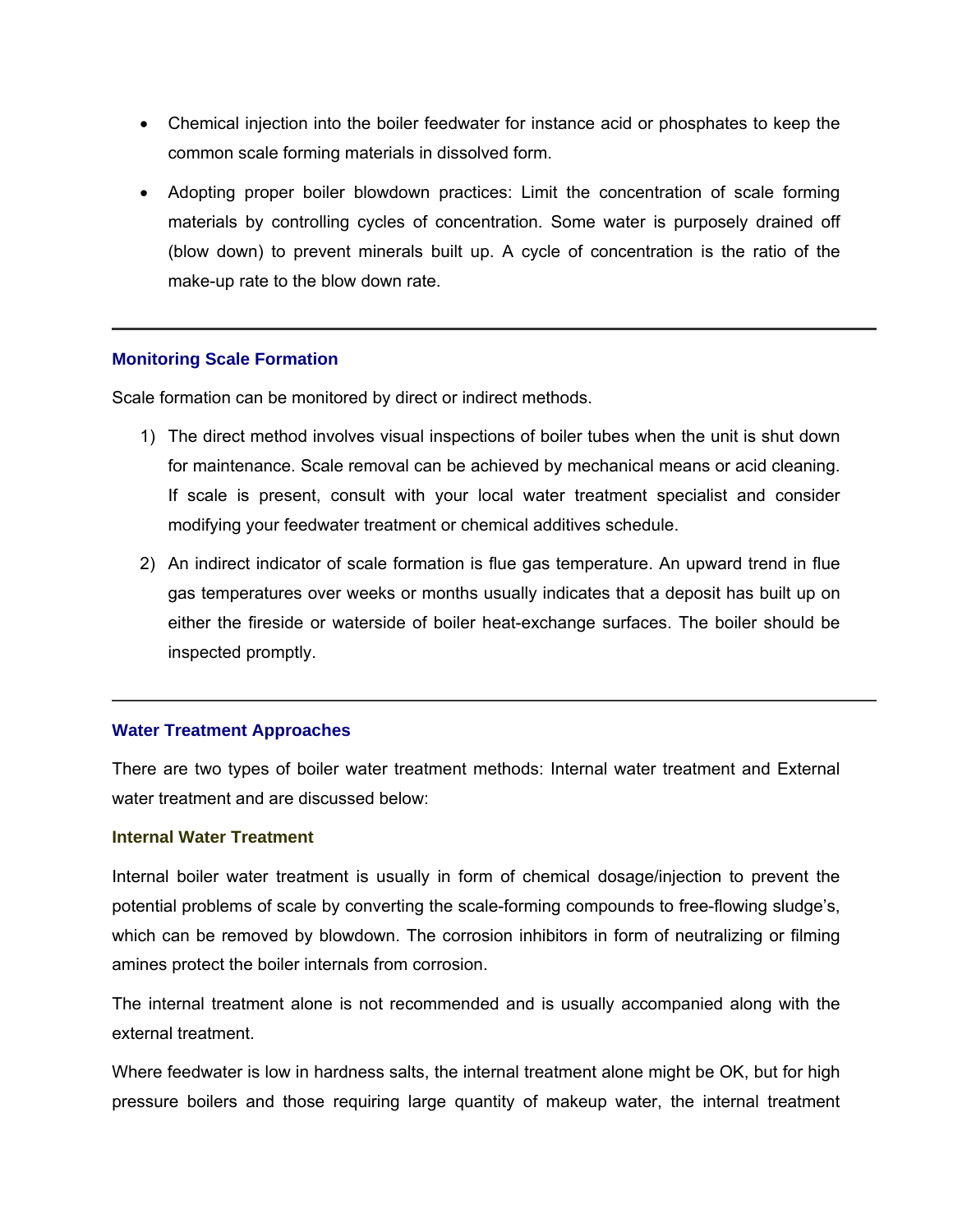alone may not be economical. The blowdown rate in such situations will be very high and these become uneconomical from heat, water and chemical loss considerations.

The common internal treatment chemicals are:

- Polyphosphates and Sodium Meta Phosphate for scale control
- Sodium Sulfite, Hydroquinone Hydrazine, Diethylhydroxyamine (DEHA), Methyl ethyl ketoxime for dissolved oxygen
- Neutralizing and filming amines for corrosion control due to  $CO<sub>2</sub>$ .

Internal treatment alone is not recommended.

# **External Water Treatment**

The first stage of treatment is to remove hardness salt and total dissolved solids (TDS). Removal of only hardness salts is called softening, while total removal of salts from solution is called demineralization. A brief overview is as follows:

**Water Softener:** Where hardness alone is a limiting factor, the most common method is the water softener. In softening process, a cation-exchange zeolite resin exchanges all calcium and magnesium ions (hardness ions) for sodium ions and reduces hardness to nearly zero. Sodium zeolite softening has no effect on dissolved solids, alkalinity or silica. Other softening techniques include:

- *Cold lime softening:* is performed at ambient temperatures by the addition of hydrated lime to the water being treated. Maintaining proper control of the lime feed reduces calcium hardness to 35 to 50 ppm as calcium carbonate.
- *Hot lime softening* is carried out in a pressure vessel at temperatures between 227 and 240°F. At these temperatures, hot process softening reactions go essentially to completion.
- *Hot lime soda:* Adding soda with ash to the hot lime process increases the effectiveness of the softening process further. It reduces hardness to about 8 ppm and magnesium content to 2 to 5 ppm.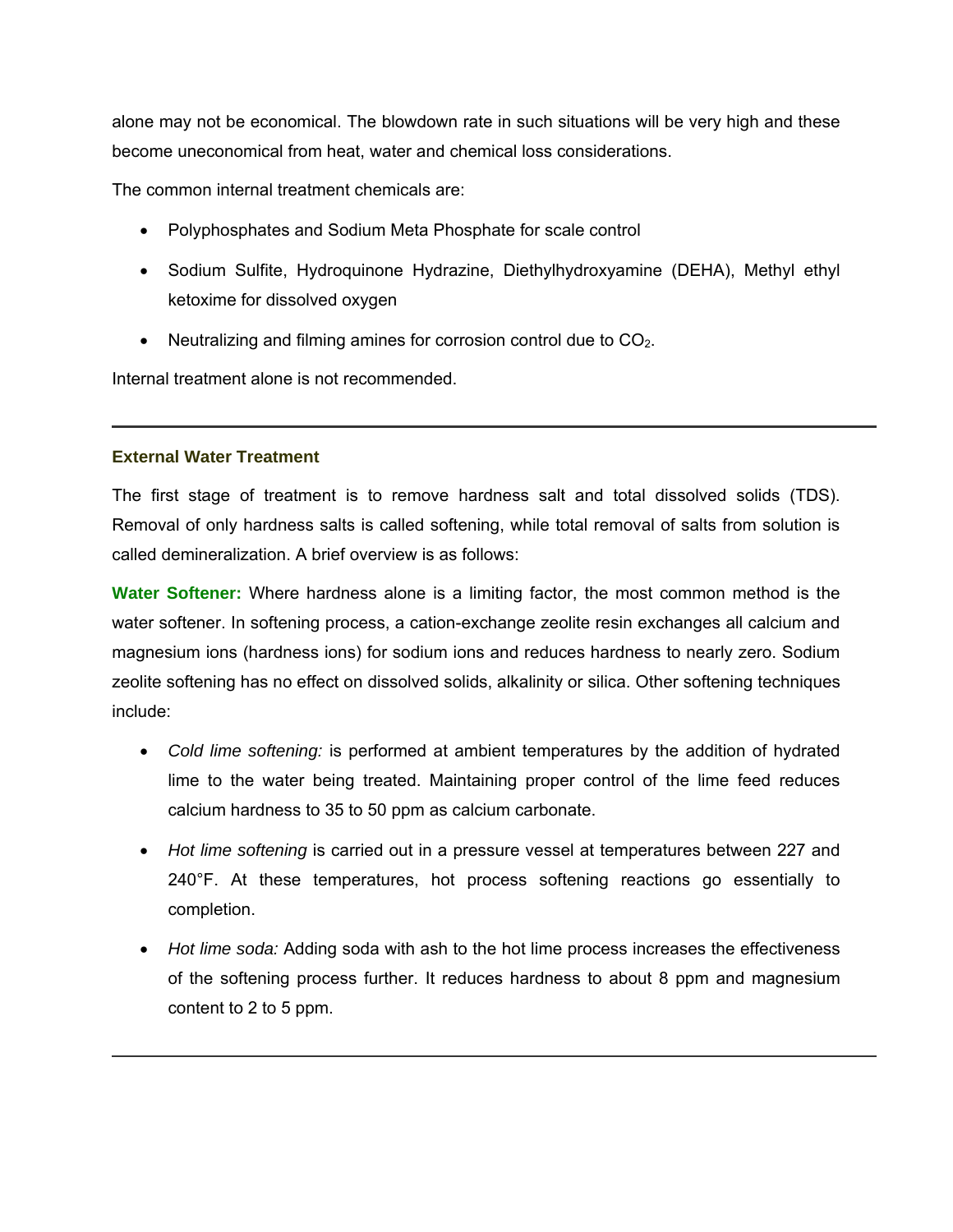**Dealkalization:** Where hardness and alkalinity is the limiting factor, split-stream dealkalization or chloride dealkalization is used. Split- stream dealkalization employs two cation exchange units operated in parallel; one is conventional sodium zeolite softener regenerated with salt, and the other contains the same type of resin but is regenerated with acid. A portion of makeup water passes through the sodium zeolite to remove hardness by exchanging calcium and magnesium for sodium, and the remainder goes through acidified zeolite for removal of hardness and alkalinity. Adjusting the ratio of sodium zeolite effluent to hydrogen (acid) zeolite effluent obtains any desired alkalinity reduction. Split-stream dealkalization lowers the hardness level to nearly zero, reduces alkalinity and removes dissolved solids to the extent of alkalinity reduction.

Chloride dealkalization uses two ion exchange units operated in series. The first is a conventional sodium zeolite softener containing cation exchange resin, and the second is a dealkalization unit containing anion exchange resin. Both units are regenerated with salt, which eliminates the handling of acids required in the split-stream method. The sodium zeolite is used to remove hardness and the anion unit exchanges bicarbonate and sulfate for chloride. Alkalinity of the final effluent is reduced to nearly zero.

The chloride processes do not remove dissolved solids or silica. All anions including bicarbonate and sulfate are exchanged; therefore, high-sulfate waters are costly to treat by chloride dealkalization. Because this process removes nearly all alkalinity, caustic soda is added to the system to obtain the necessary hydroxide alkalinity in the boiler water.

**Desilicization:** If silica is the limiting feedwater constituent, it is removed by a strongly basic anion exchange resin regenerated with caustic soda. Two systems are used; the choice depends on whether a reduction in the dissolved solids level also is required.

- 1) Desilicization uses a convention sodium zeolite softener, followed by a strongly basic anion resin unit. Hardness is reduced in the cation unit and all anions and silica are reduced to nearly zero.
- 2) A cation exchanger in the hydrogen form (regenerated with acid) is followed by a strong base anion exchanger (regenerated with caustic soda). All cations and anions are exchanged for hydrogen and hydroxide respectively, thus removing all dissolved solids, including silica, to nearly zero. Demineralization results in a very pure effluent but the cost of operation is high and may not be justified for low to moderate pressure boilers.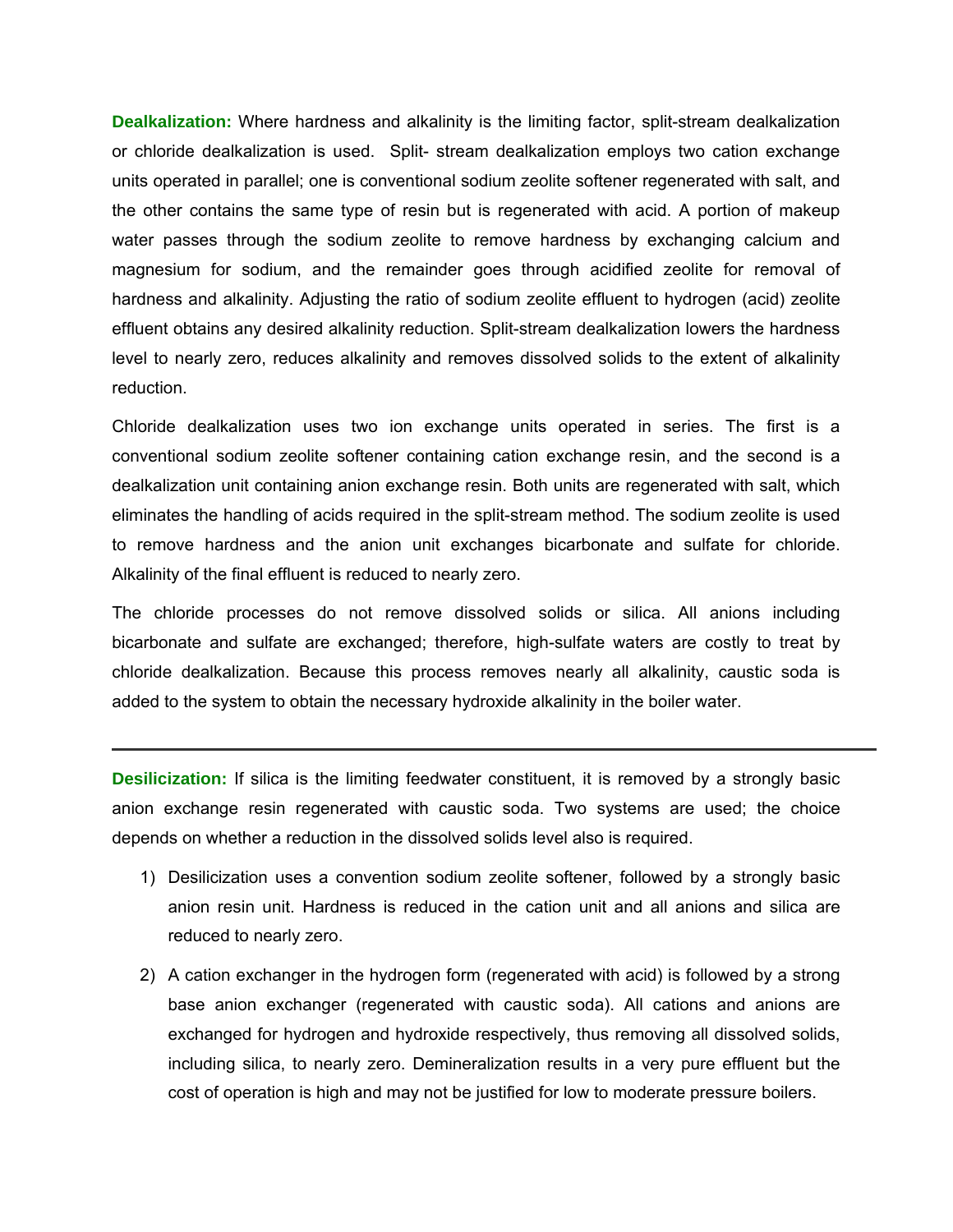Desilicization using membrane systems is often preferred where dissolved ion concentrations are high because of operating cost considerations. High silicate levels are difficult and may require co-precipitation with other ions or high temperature caustic regeneration of ion exchange system.

**Demineralization:** Where dissolved solids (TDS) is a limiting feedwater constituent, demineralization approach is followed. Demineralizers consist of ion exchange resin columns, a strong cation unit, and strong anion unit. Hydrogen cation exchange converts dissolved salts to their corresponding acid forms, which are removed by the basic anion exchanger. Demineralization removes all inorganic salts by ion exchange. Demineralizer water approaches distilled water in purity but the cost of operation is high and may not be justified for low to moderate pressure boilers. The other methods for removal of total dissolved solids include simple sedimentation in settling tanks or settling in clarifiers with aid of coagulants and flocculants. Pressure sand filters, with spray aeration to remove carbon dioxide and iron, may be used to remove metal salts from bore well water.

*Caution:* Before any of these external treatments are used, it is necessary to remove suspended solids and color from the raw water, because these may foul the resins used in the treatment sections.

# **FEEDWATER MANANGEMENT**

Boiler feedwater consists of returned condensate plus the makeup water to satisfy steam demands.

Condensate water, if not contaminated by the process is very pure, and when returned back to the boiler is the most attractive method of improving the boiler water quality and plant's energy efficiency.

Makeup water usually contributes to most of the contaminants. Therefore, the more the condensate water, the better will the feedwater quality be.

*Condensate recovery is important to the overall efficiency of a boiler for three main reasons:* 

1) Condensate is usually hot (130°F to 225°F) compared to the temperature of the makeup water (50°F to 60°F). Losing hot condensate means loosing precious heat energy of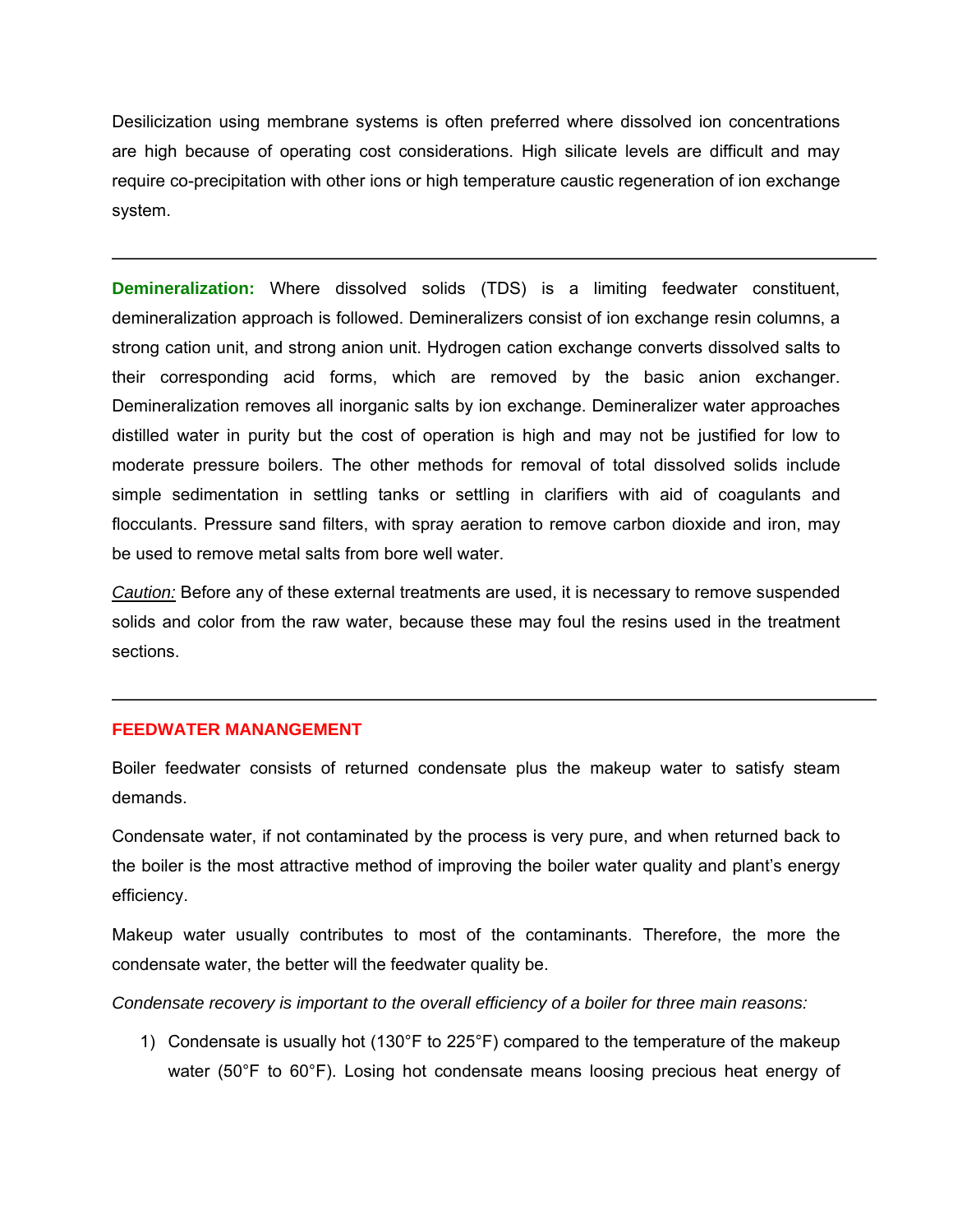heating makeup water. Recovery of all condensate can improve overall efficiency by up to 10%.

- 2) Condensate is very high quality water. The more condensate that is returned, the less makeup water will be used. The lesser the makeup water, the lesser will the amount of contaminants be introduced into the boiler system. The lesser the contaminants, the lesser will the need for both external and internal water treatment be. This saves on the volume of water on the account of compensating makeup water and associated cost of treatment/chemicals.
- 3) The more the condensate recovery, the lesser will the condensate that is discharged into a sewer system be and the lower will the blowdown be. This will reduce the sewer disposal costs.

Condensate recirculation is unsuitable only where there is possibility of condensate being contaminated because of process leaks and direct process contact. The contaminated condensate must be segregated from the pure stream; otherwise it may lead to bigger failures, safety and efficiency issues. As such, it should be avoided.

#### **Heat Content of Condensate**

The graph below shows the heat remaining in the condensate at various condensate temperatures, for a steam system operating at 100 psig, with make-up water at 55°F.



A simple calculation indicates that energy in the condensate can be more than 10% of the total steam energy content of a typical system.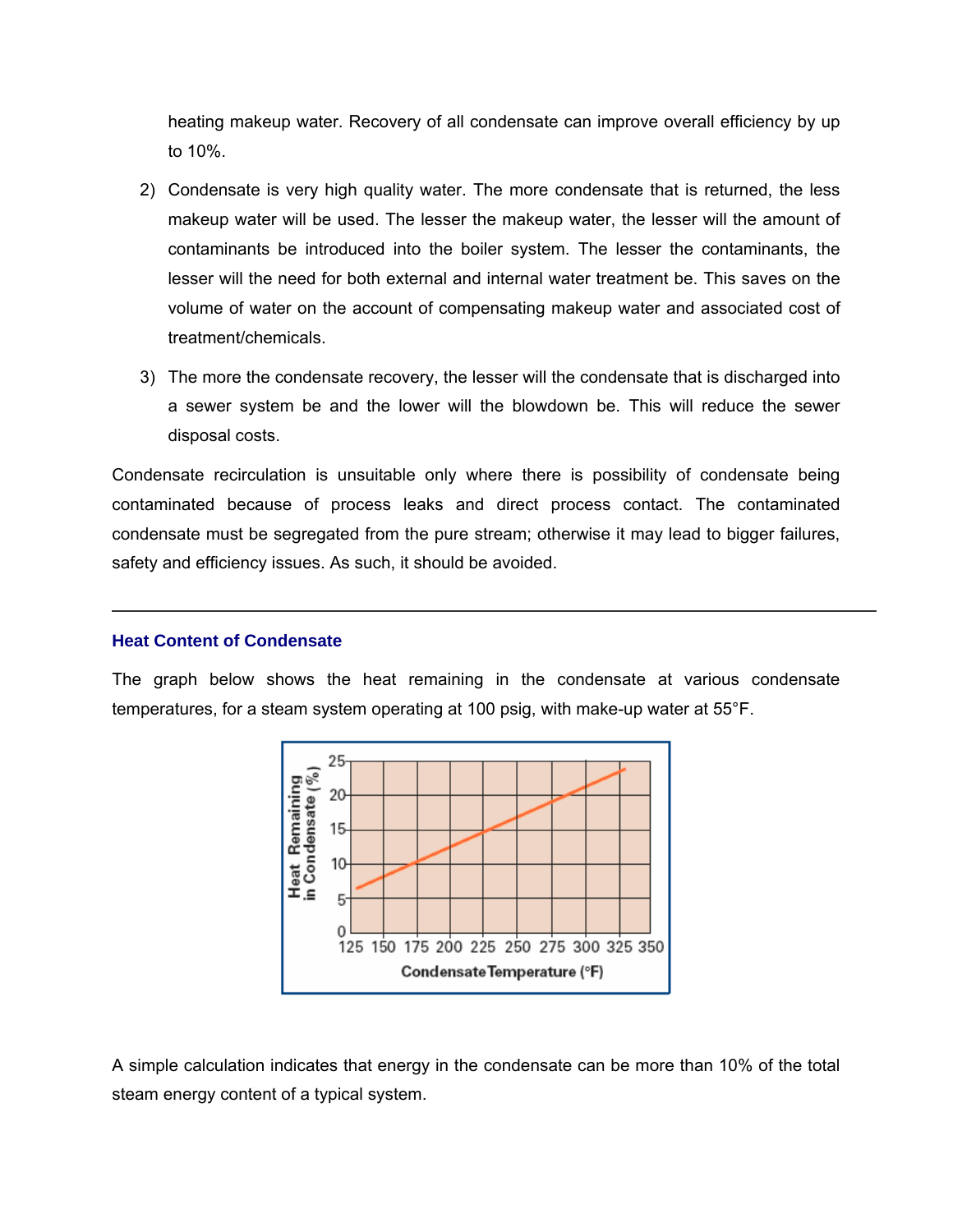- hc = Enthalpy of condensate at  $180^\circ$ F = 148 Btu/lb
- hm = Enthalpy of makeup water at  $55^{\circ}$  F = 23 Btu/lb
- hs = Enthalpy of steam at 100 psig = 1189 Btu/lb

Heat remaining in condensate  $(\%) = (hc - hm) / (hs - hm) * 100$ 

 $=$  (148 -23) / (1189-23)  $*$  100 = 10.7%

As a rule of thumb, every 10.7°F rise in the feedwater temperature, the fuel saving may be up to 1%.

# **Energy Savings due to Return Condensate**

#### **Example-1**

Consider a boiler produces 100,000 lb/hr of steam and operates 8,400 hours per year. Raw make-up water is at 68°F. Currently all condensate is discharged to waste at 194°F. Raw water costs \$0.002/gal and effluent treatment costs are \$0.001/gal. The boiler is 85% efficient, and uses gas on an interruptible tariff charged at \$3.00 per Million Btu. Assuming 75% of condensate is recovered; determine the potential savings value of returning the condensate.

#### **Part 1 - Determine the fuel cost**

Each lb of condensate not returned to the boiler feed tank must be replaced by 1 lb of cold make-up water (68°F) that must be heated to the condensate temperature of 194°F. ( $\Delta T$  = 126°F).

Heat required to increase the temperature of 1lb of cold make-up water by 126°F is given by:

 $Q = m \times C_p \times \Delta T$ 

Where:

- $Q =$  Quantity of energy (Btu/hr)
- $\bullet$  m = Mass of the substance (lbs)
- $c_p$  = Specific heat capacity of the substance (Btu/lb  $\degree$ F)
- $\Delta T$  = Temperature rise of the substance ( ${}^{\circ}$ F)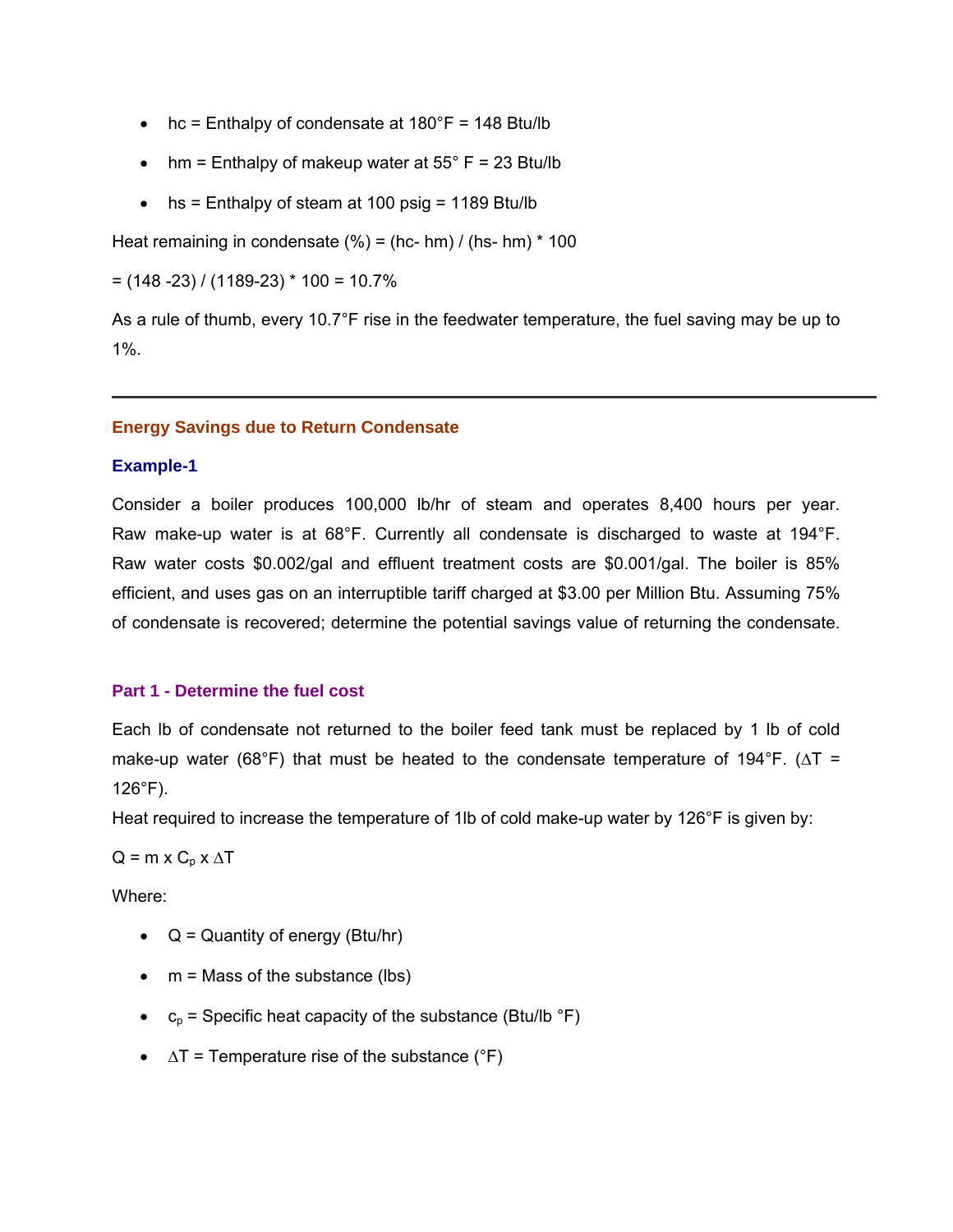m is unity; ∆T is the difference between the cold water make-up and the temperature of returned condensate;  $c_p$  is the specific heat of water at 1 Btu/lb  $\degree$ F.

1 lb x 1 Btu/lb °F x 126°F = 126 Btu/lb

Evaporation rate = 100,000 lb/hr

Condensate return = 100,000 x 75% = 75,000 lb/hr

For a plant in operation 8,400 h/year, the energy required to replace the heat in the make-up water is:

75,000 lb/h x 126 Btu/lb x 8,400 h/year = 79,380 Million Btu/year

If the average boiler efficiency is 85%, the energy supplied to heat the make-up water is:

79,380 million Btu/year / 0.85 = 93,388 million Btu/year

With a fuel cost of \$ 3 per MBtu, the value of the energy in the condensate is: Annual fuel savings =  $93,388$  million Btu/year x  $$3 = $280,164$  per annum

#### **Part 2 - Determine the water cost**

Water is sold by volume, and the density of water at normal ambient temperature is about 8.33 lb/gallon. The total amount of water required in one year replacing non-returned condensate is therefore:

8,400 hr \* 75,000 lb/hr / 8.33 lb/gallon = 75,630,252 gallons/year

At water cost of \$ 0.002 per gallon, the annual water cost is =  $75,630,252 \div 0.002 = $151,260$ per year

#### **Part 3 - Determine the effluent cost**

The condensate that was not recovered would have to be discharged to waste, and may also be charged by the water authority.

Total amount of water to waste in one year also equals 75,630,252 gallons/year

At effluent costs of \$ 0.001 per gallon, the annual water cost is =  $75,630,252$  \* 0.001 = \$75,630 per year.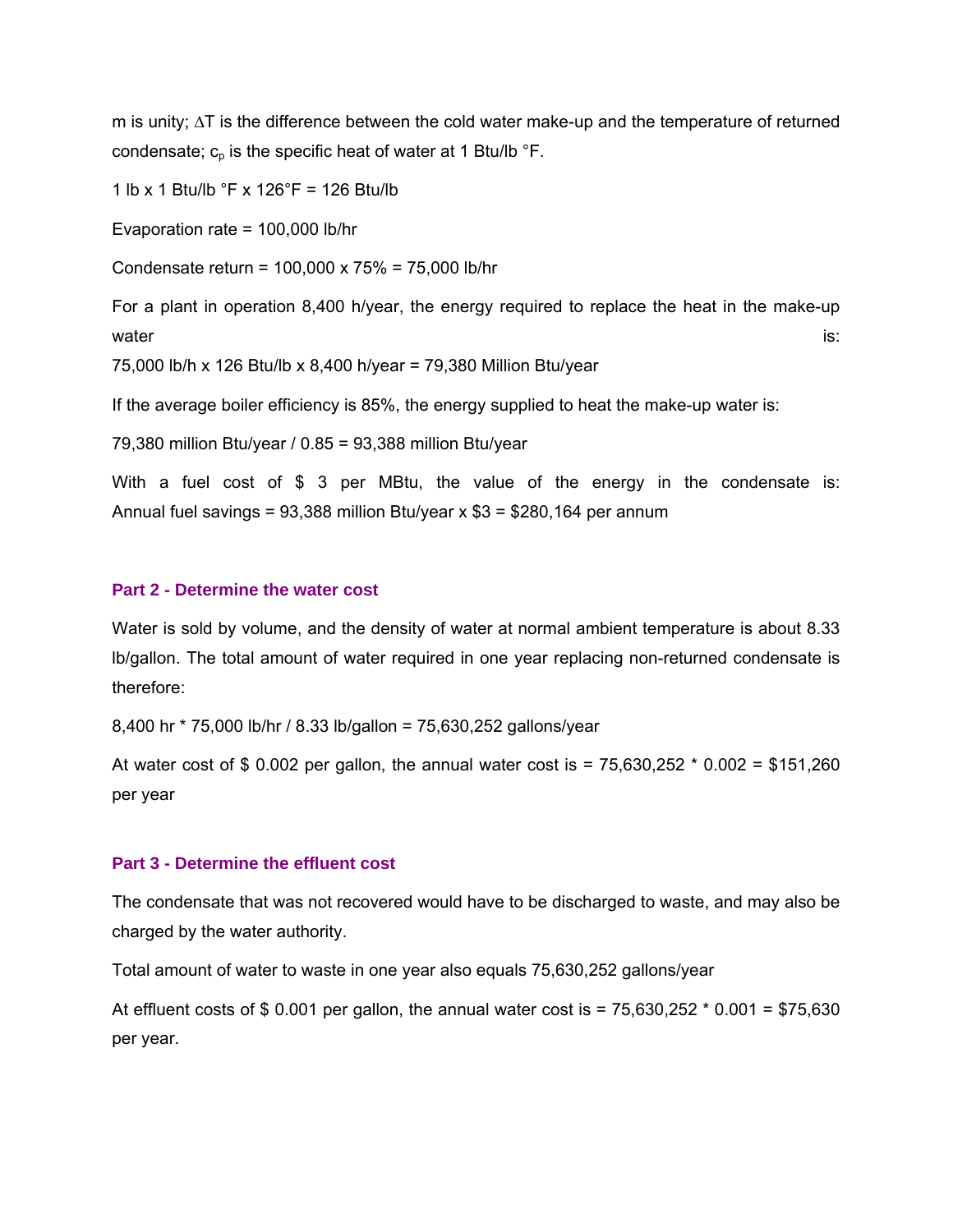#### **Part 4 – Potential Value of Condensate Return**

The total savings due to 75% condensate return are therefore:

Fuel Savings = \$280,164 per annum

Water Savings = \$151,260 per year

Effluent Savings = \$75,630 per year

Total Savings = \$507,054 per year

*On this basis, it follows that for each 1% of condensate returned per 100,000 lb/hr evaporated as in the examples, a saving of 1% of each of the values shown in Part 4 would be possible.* 

*This calculation above does not include a value for savings due to reduction in the costs of water treatment, chemicals and reduced blowdown, which will further increase the savings. When assessing condensate management for a specific project, such savings must also be determined and included.* 

# **Example-2**

Consider a boiler producing steam @ 50,000 lb/hr and is returning 25,000 lb/hr of condensate at 180°F. The energy audit results for the plant indicate that by upgrading the steam traps and distribution network, an additional 10,000 lb/hr of condensate can be recovered. This involves an investment of \$100,000. Determine simple payback for implementing this decision.

Assume the system operates 8,000 hours annually with an average boiler efficiency of 82%, and the average makeup water temperature of 55°F. The water and sewage costs for the plant are \$0.002/gal, and the water treatment chemical cost is \$0.002/gal.

Consider average fuel cost of \$3.00 per Million Btu and for conservatism assume 12% of flash steam loss, when saturated condensate is reduced to lower pressure.

# **Annual Fuel Savings:**

(1 – Flash Steam Fraction) x (Additional Condensate Recovered in lbs/hr) x Annual Operating Hours x (Makeup Water Temperature rise in  ${}^{\circ}$ F) x (Fuel Cost in \$/Btu)) ÷ Boiler Efficiency

 $(1 - 0.12)$  x 10,000 x 8,000 x (180 – 55) x \$3.00/ (0.82 x 10<sup>6</sup>)

 $= $32,195$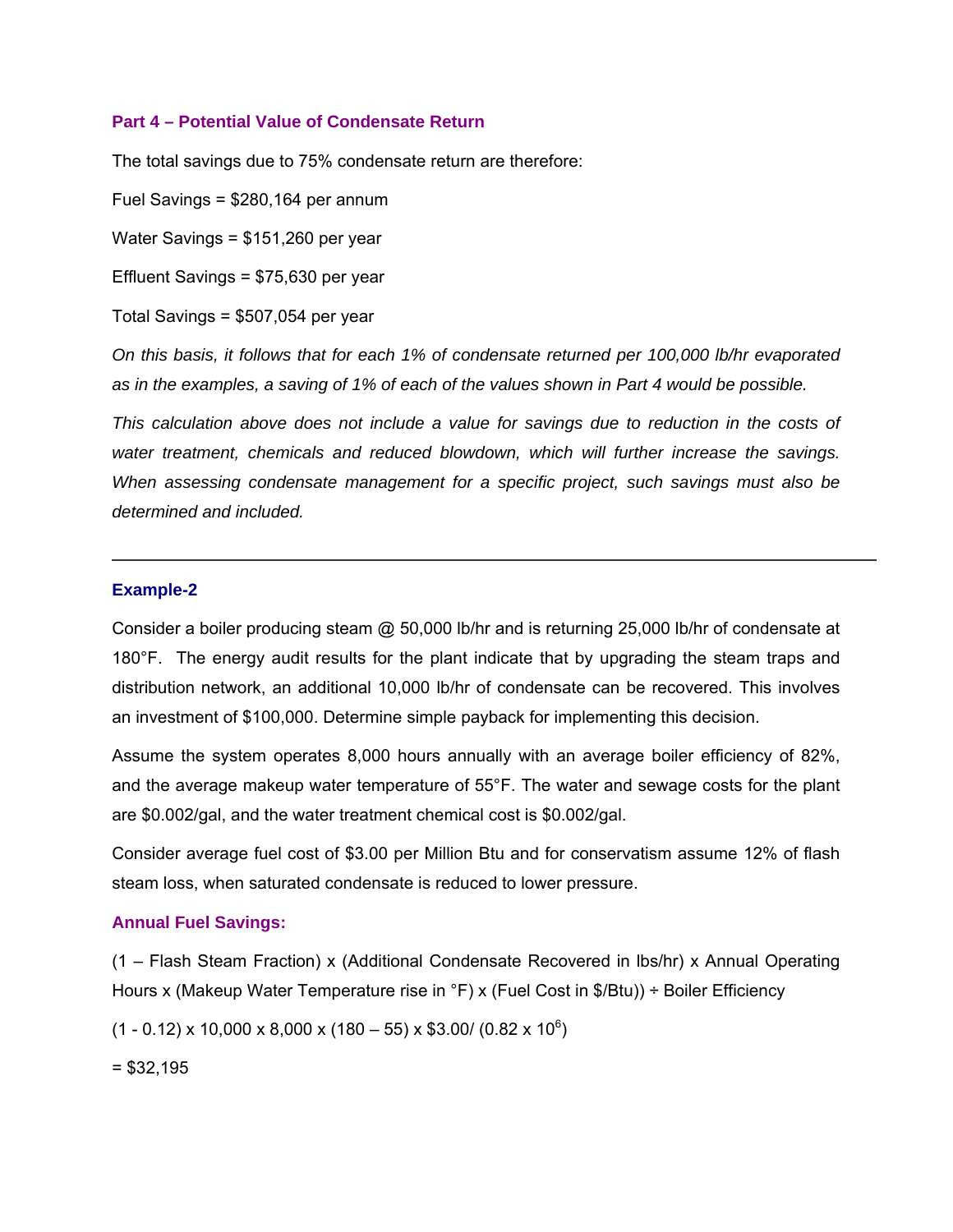# **Annual Water & Sewage:**

(1 – Flash Steam Fraction) x (Additional Condensate Recovered in lbs/hr) x Annual Operating Hours x (Total Water Costs in \$/gal) ÷ (Water Density in lbs/gal)

(1 - 0.12) x 10,000 x 8,000 x \$0.002 / 8.33

 $= $16.880$ 

# **Annual Chemicals Savings:**

(1 – Flash Steam Fraction) x (Additional Condensate Recovered in lbs/hr) x Annual Operating Hours x (Total Water Costs in \$/gal) ÷ (Water Density in lbs/gal)

(1 - 0.12) x 10,000 x 8,000 x \$0.002 / 8.33

 $= $16.880$ 

# **Total Annual Savings Due to Return of an Additional 10,000 lbs/hr of Condensate**

**=** \$33,760 + \$16,880 +\$16,880 **=** \$65,955

Simple Payback period **=** Investment / Savings = 100,000 / 65,955 = 1.52 years or ~ 18 months

# **Flash Steam Recovery**

Flash steam is produced when condensate at a high pressure is released to a lower pressure and can be used for low pressure heating. The flash steam quantity can be calculated by the following relation with the help of steam tables:

Flash Steam Available % = (S1- S2) / L2

Where:

- S1 is the sensible heat of higher pressure condensate
- S2 is the sensible heat of the steam at lower pressure (at which it has been flashed)
- L2 is the latent heat of the flash steam (at lower pressure)

Flash steam from the condensate can be separated in equipment called the flash vessel. This is a vertical vessel with the diameter of the vessel is such that a considerable drop in velocity allows the condensate to fall to the bottom of the vessel from where it is drained out by a steam trap. Flash steam itself rises to leave the vessel at the top.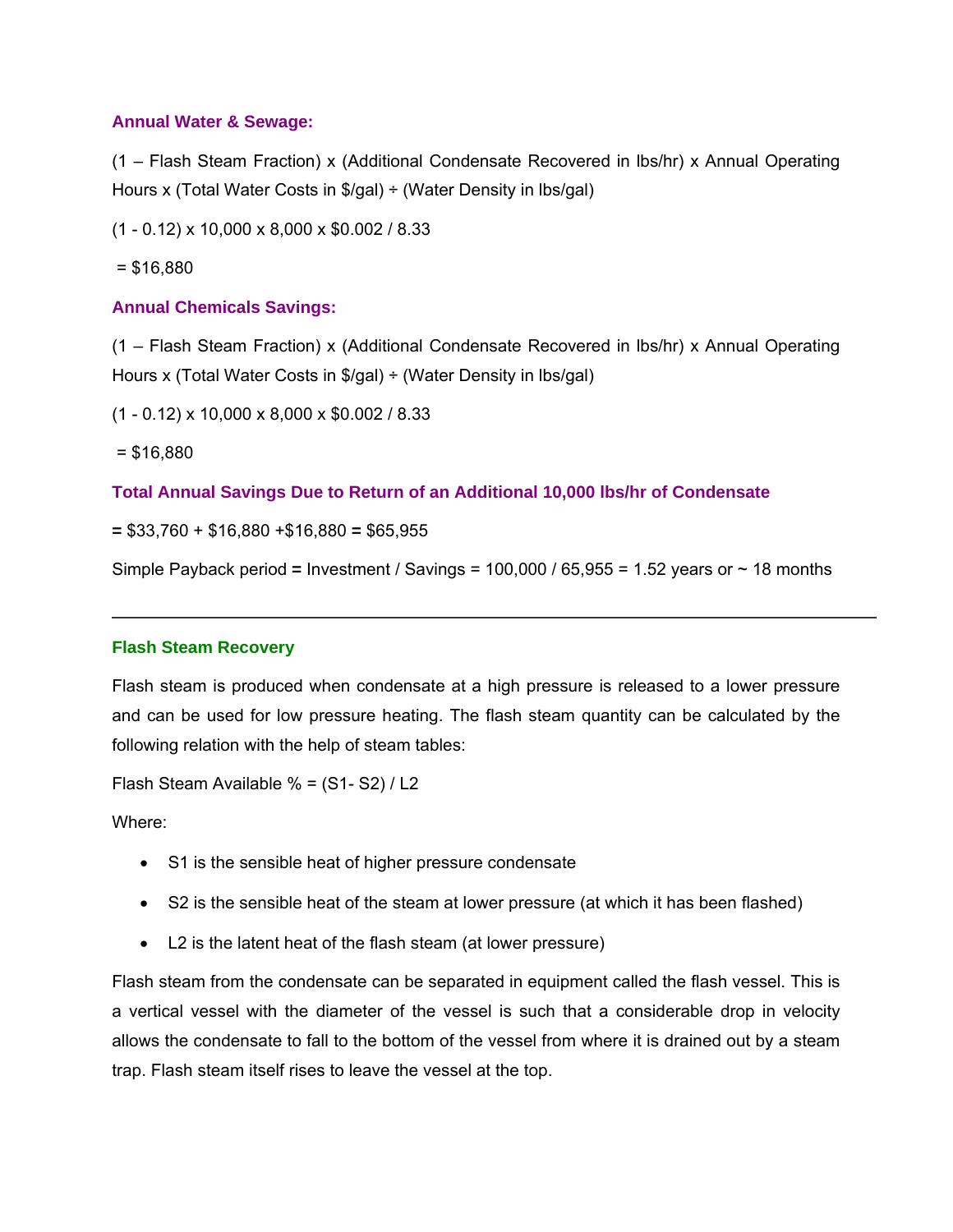The steam generated can be used on low-pressure applications like direct injection and can replace an equal quantity of live steam that would be otherwise required. *The higher the steam pressure and the lower the pressure of flash steam, the greater the quantity of flash steam that can be generated.* Generally, the simplest method of using flash steam is to flash from a machine/equipment at a higher pressure to a machine/equipment at a lower pressure, thereby augmenting steam supply to the low pressure equipment (from the need of steam regularly through a reducing valve).

In general, a flash system should run at a lowest possible pressure so that the maximum amount of flash is available and the back pressure on the high pressure systems is kept as low as possible.

# **Estimating Condensate Recovery**

As a rule, the ideal percent condensate return can be easily estimated based on silica or neutralized conductivity tests which provide a reasonable accurate estimate.

Consider a test on a small boiler using softened water, which indicates the following analysis:

| <b>Location</b> | Silica, ppm | <b>Conductivity, micromhos (neutralized)</b> |
|-----------------|-------------|----------------------------------------------|
| Boiler makeup   | 40          | 525                                          |
| Condensate      |             | 45                                           |
| Feedwater       | 20          | 265                                          |

Then based on silica results, the following equations can be used:

20 VF = 40 VM + 3 VC…………..Equation 1

VF = VM + VC…………………….Equation 2

Where:

- VF = Volume of feedwater
- VM = volume of makeup water
- VC = Volume of condensate

VC is estimated by solving Equations 1 and 2 (multiply Equation 2 with 3 and subtract from Equation 1)

17 VF = 37 VM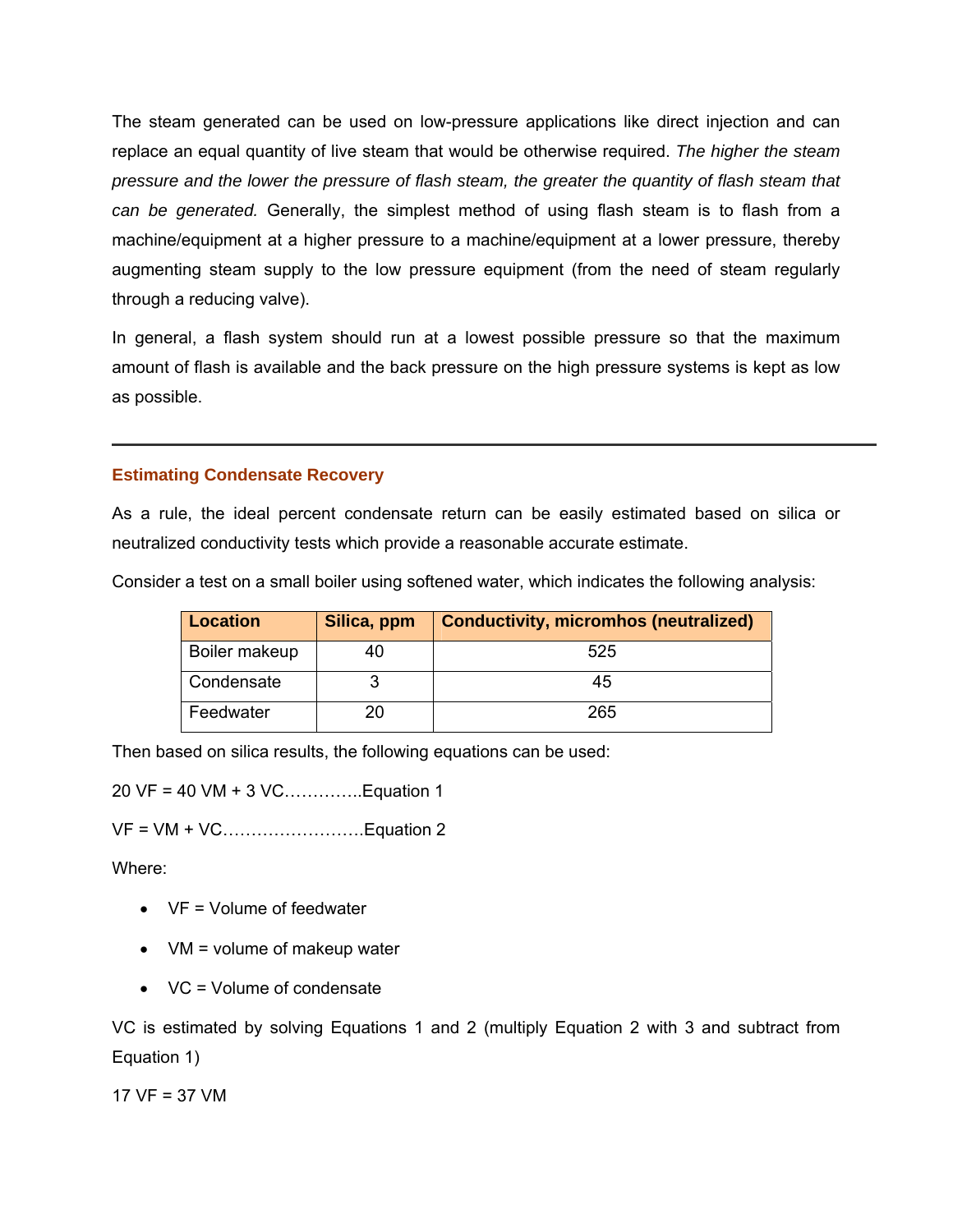From which:

 $VM = 17*100/37 = 45.94\%$ 

VC = 100-45.94 or 54.06%

Therefore in the scenario above, the ideal 'condensate- makeup' split is roughly 54% condensate and 46% makeup water.

*If all the condensate streams return back to the boiler and nothing escapes the system, then the makeup water topping up is minimum. The process is essentially a "closed loop" process.* 

*Most often, however, some water or steam escapes from the loop and makeup is necessary in order to maintain the water inventory. In the extreme case where no condensate is returned to the boiler, the process becomes a "once through" system and makeup water rate matches steam flow rate.* 

*Generally the higher the makeup water, the higher will the impurities be and the higher will the water treatment costs be. Closed loop process requiring minimum makeup water is the best way to ensure optimum level of water quality.* 

#### **Condensate Water Treatment and Monitoring**

Condensate water is very important to your facility and ignoring this unseen closed loop component will soon cause failures, thereby costing bottom-line dollars. In general, the condensate is very pure or free of salts but it could be corrosive because it contains dissolved CO<sub>2</sub>, and can add dissolved and suspended iron to the feedwater.

Carbonate and bicarbonate alkalinities in the makeup water break down under boiler temperature and pressure to form carbon dioxide  $(CO<sub>2</sub>)$ , which is liberated to the steam. During steam condensation, the carbon dioxide dissolves to form carbonic acid. If untreated, the condensate return piping, valves and tanks experience severe "grooving" corrosion. These products "neutralize" the acidic effects of the hot carbonic acid.

The condensate system does not require elaborate external treatment as with makeup water but soft measures like condensate polishing or conditioning may be required to insure the integrity of the equipment.

The remedies and cautions are as follows: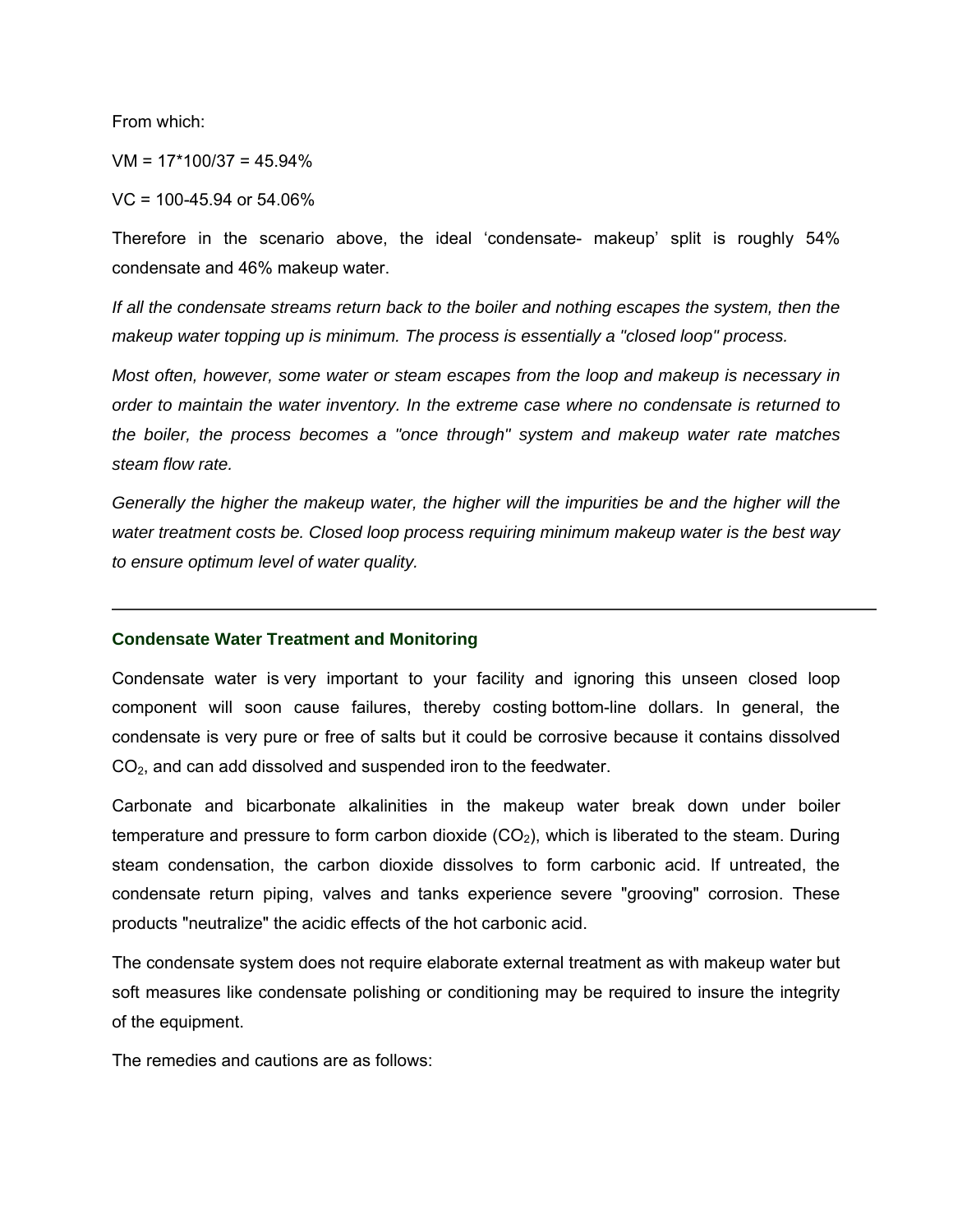- 1) The most common method of dealing with this problem is through the use of neutralizing amines. These chemicals, better known as morpholine and cyclohexylamine neutralize the carbonic acid and increase the pH of the condensate.
- 2) A filming amine, such as octyldecylamine, provides a non-wettable protective barrier against both carbonic acid and oxygen. These create an oil attractive, water repellent film on metal surfaces which is resistant to both carbon dioxide and oxygen.

# **Energy Loss due to Improper De-aeration of Boiler Feedwater**

Since makeup water contains considerable amounts of dissolved oxygen, corrosion becomes a critical reliability concern because high heat intensity at the boiler tubes accelerates the oxidation process. Therefore, feedwater to the boiler must be made oxygen free.

Also steam with as little as 1% by volume of air in it, can reduce the efficiency of heat transfer by up to 50%. Therefore, attention to the de-aeration process as well as to the proper functioning of air vents is of significant importance.

Deaerator is most commonly used equipment to get rid of dissolved oxygen. Very briefly, the deaeration process uses live steam to bring the feedwater up to approximately 105°C and mechanical agitation to drive off the oxygen from the water. The liberated dissolved oxygen must be continuously removed from the deaerator, and hence, a small amount of purge steam from the deaerator is an accepted industrial norm.

The size of this required purge depends on factors like design capacity, efficiency and oxygen loading on the deaerator unit. Typically, the vent rate is around 0.5 to 1% for smaller, more efficient units and having lower make-up water. High make-up water requires vent rate of over 1%.

**Example:** A boiler with 100,000 lb/hr capacity vent out 1,000 lb/hr of steam. That amounts to 8 million pounds of steam per year costing \$64,000.00 at \$8.00 per thousand pounds. Additional venting over and above this 1% can quickly add up to hundreds of thousands of dollars a year.

Dearators must be fitted with auto-controls and safety devices to limit the purge requirement to the required levels. Note that the higher the makeup water, the higher is the dissolved oxygen loading. All efforts to maximize condensate recovery are therefore very important.

In order to minimize oxygen pitting, a volatile oxygen scavenger such as diethylhydroxyamine (DEHA) could be utilized. DEHA provides better results, as it scavenges oxygen and passivates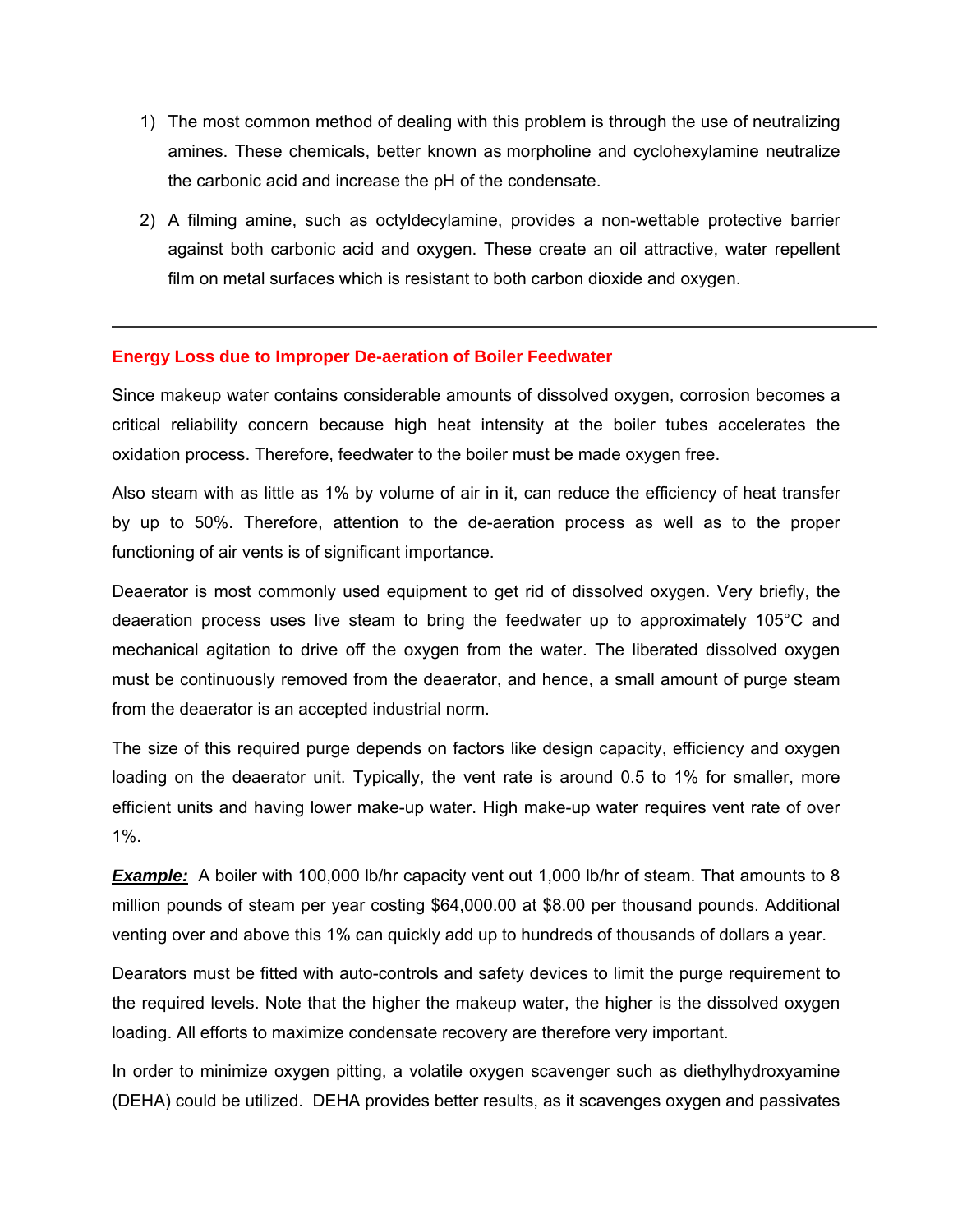or coats the condensate system, making it less susceptible to corrosion. Sodium sulfite and Hydrazine are other commonly used chemicals for oxygen scavenging. The latter, however, is carcinogenic and is not generally used in low and medium pressure plants.

#### **BLOWDOWN WATER**

When water is converted to steam, the dissolved solids do not travel with the steam, but are left behind in the boiler water. Fresh makeup water enters the boiler to replace the amount lost through steam evaporation. When this new water is converted to steam, more solids are left behind. As steam is continually produced, evaporated, and replaced with new water, the amount of solids in the boiler continues to increase indefinitely until the water is unable to dissolve its own impurities or hold them in solution. These will inevitably collect in the bottom of the boiler in the form of sludge, and are removed by a process known as bottom blowdown.

Cycles of concentration is an indicator of the amount of solids buildup in the water.

For every pound of steam generated, a pound of water must be replaced. The amount of solids in the water will have doubled when the amount of new water that has entered the boiler is equal to the amount of water that was used to originally fill the boiler. When the amount of solids has doubled, there are *2 cycles of concentration in the water.* When the amount of solids has tripled, there are *3 cycles of concentration*.

#### **Effects of Insufficient or Excessive Blowdown**

Insufficient blowdown may lead to carryover of boiler water into the steam, or the formation of deposits. Excessive blowdown will waste energy, water, and chemicals. The optimum blowdown rate is determined by various factors including the boiler type, operating pressure, water treatment, and quality of makeup water. Blowdown rates typically range from 4% to 8% of boiler feedwater flow rate, but can be as high as 10% when makeup water has high solids content.

For example, consider a 50,000 lb/hr boiler operating @ 125 psig has a blowdown heat content of 330 Btu/lb. If the continuous blowdown system is set at 5% of the maximum boiler rating, then the blowdown flow would be about 2,500 lb/hr containing 825,000 Btu.

At 80 percent boiler efficiency, this heat requires about 1,050 cu- ft / hr of natural gas, worth about \$42,000 per year based on 8,000 hrs of operation per year at \$5 per 1,000 cu-ft.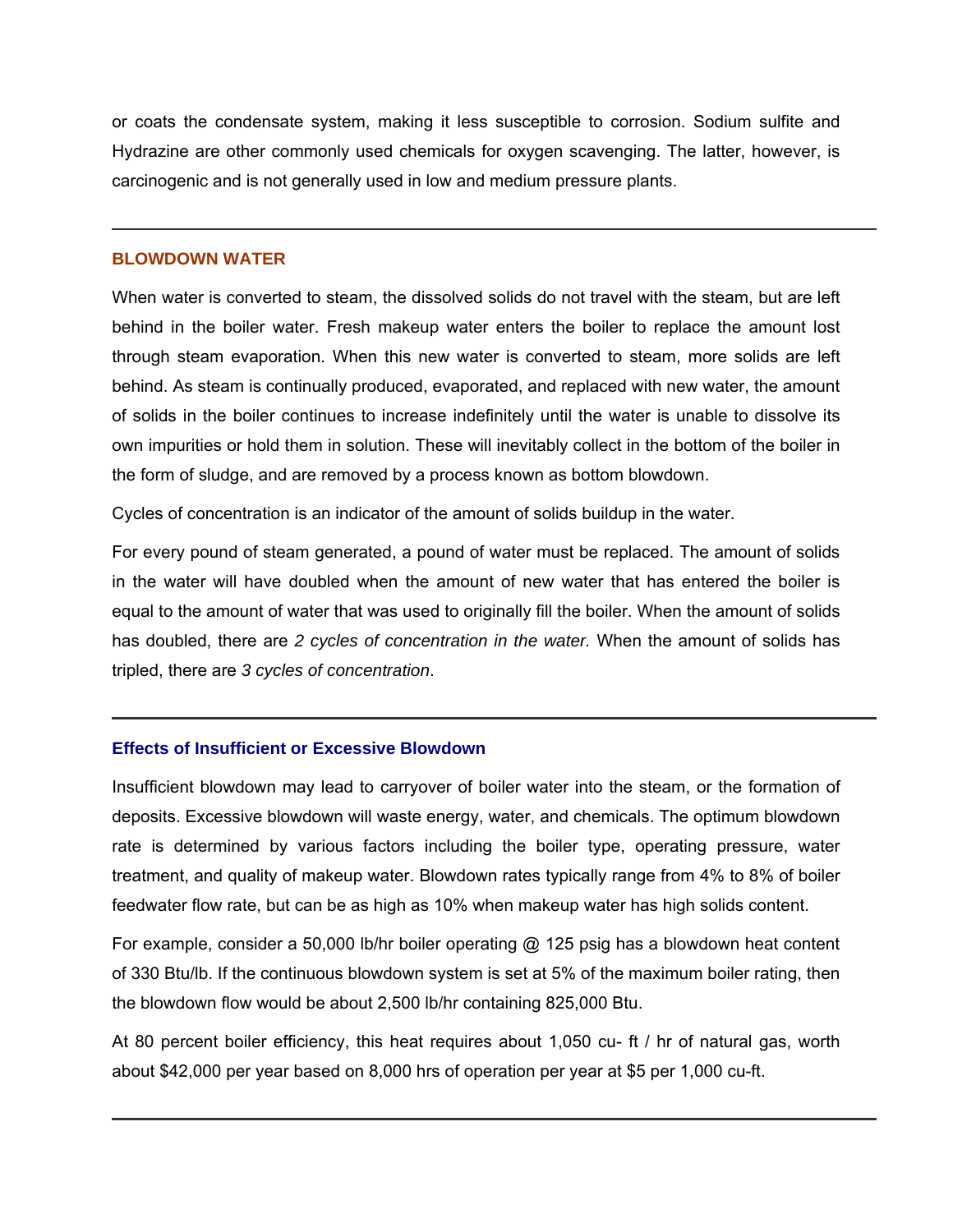#### **Blowdown Rate & Cycles of Concentration**

Blowdown limits the concentration of impurities in the boiler water. A boiler operating on high quality feedwater needs very little blowdown. The purer the feedwater, the lesser is the blowdown required and higher shall be the cycles of concentration. If the feedwater quality is improved so that it is concentrated 6 times rather than 3, the blowdown rate for 100,000 lb/hr steam boiler is reduced from 33.3 to 16.7 percent.

Increasing the cycles of concentration to twice the original value shall cut the blowdown and energy losses in half. One way to maximize the cycles of concentration of the boiler water is by controlling the boiler water at the highest allowable chemistry limits and feeding recommended levels of treatment. The quantity of blowdown can be minimized and the steam purity maintained. In actual practice, a combination of the mechanical heat recovery and chemical treatment is best.

#### **Blowdown Calculations**

The quantity of blowdown required to control boiler water solids concentration is calculated by using the following formula:

Feedwater TDS \* % Makeup Water Blowdown (%) = -Maximum Permissible TDS in Boiler Water

If maximum permissible limit of TDS as in a package boiler is 3,000 ppm, percentage make up water is 10% and TDS in feed water is 300 ppm, then the percentage blow down is given as:

Blowdown (%) = 
$$
\frac{300 \times 10}{3000}
$$
 = 1%

If boiler evaporation rate is 10,000 lb/hr, then the required blowdown rate is

$$
=\frac{10000*1}{100} = 100 \text{ lb/hr}
$$

#### **What parameters establish the cycles of concentration or blowdown regulation**?

There are two tests used to establish the cycles of concentration or to regulate the frequency and volume of blowdown. These are chloride level and specific conductance.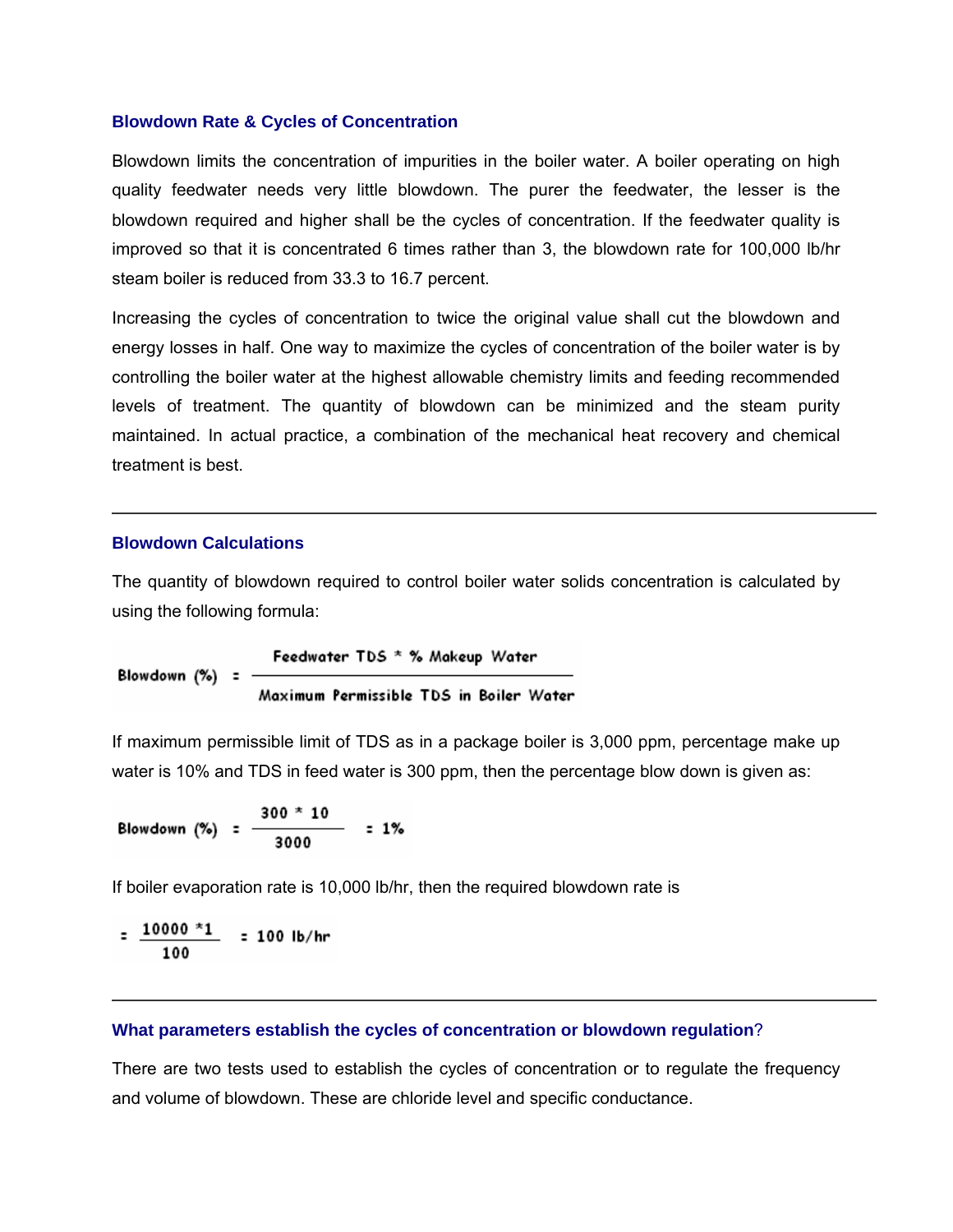# *Chloride Test*

Chloride is chosen as the indicator for cycles of concentration because:

- 1) It is always present in the makeup water
- 2) It does not change character when heated
- 3) It do not react with the chemicals in the water treatment, and
- 4) It does not leave the water in the boiler when steam is produced

If the Chloride in the water doubles, all the solids would have doubled.

#### Example:

If the makeup chlorides are 20 ppm and the boiler water chlorides are 100 ppm, the boiler is at 5 cycles of concentration. If makeup chlorides are at 30 ppm and the boiler water is at 120 ppm, the boiler is at 4 cycles of concentration.

The Chloride Test is run on a sample of the raw water and on a sample of the water from the boiler sight glass. When the Chloride reading of the boiler water is 6 times the Chloride reading of the raw water, there are 6 cycles of concentration.

# *Specific Conductance Test*

The second test used for regulating blowdown is specific conductance. A conductivity meter is used to measure the conductivity of the "make up" water as compared to the conductivity of the boiler water. The ratio of the two figures is the "cycles of concentration".

Example: If the makeup water conductivity is 300 umhos and boiler water conductivity is 2100 umhos,  $2100 \div 300$  equals 7 cycles of concentration.

*Important:* In general, the boiler should never be operated over 10 Cycles of Concentration

#### **Methods for controlling blowdown**

Blowdown systems could be either manually or automatically controlled.

1) Manual control: The amount of blowdown is determined by performing tests to determine the amount of dissolved solids in the boiler water. The operator must be thoroughly instructed in the correct blowdown procedure. Mud or bottom blowdown is usually a manual procedure performed for a few seconds on intervals of several hours. It is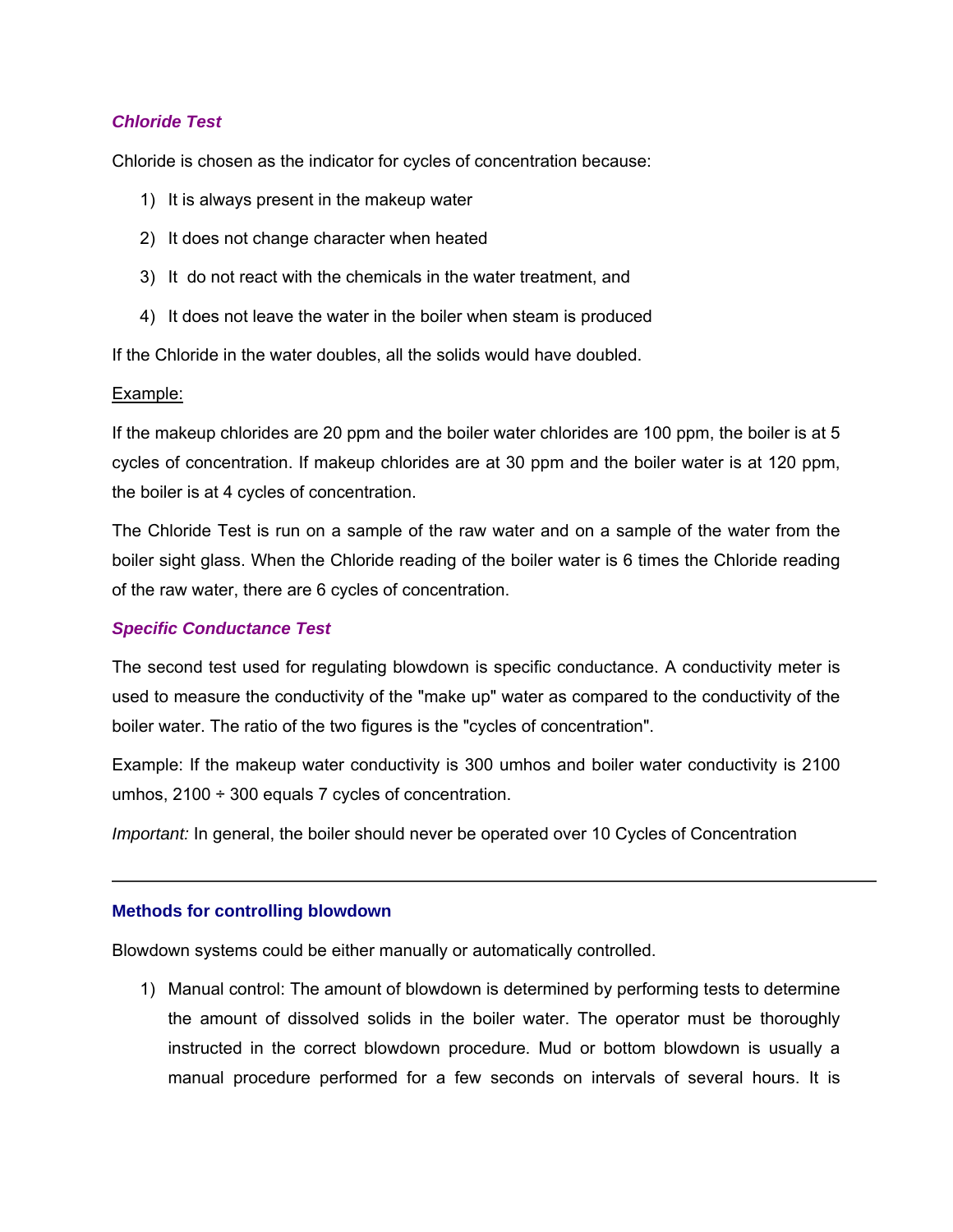designed to remove suspended solids that settle out of the boiler water and form a heavy sludge.

2) Automatic blowdown: The automatic controllers sense the boiler TDS in terms of electrical conductivity and automatically open or close the surface blowdown lines to control exactly the right minimum level. The operator must check that the controls are set for required blowdown and that they function properly. Automatic controls can have a significant impact on efficiency, especially if steam loads vary widely. Surface or skimming blowdown is designed to remove the dissolved solids that concentrate near the liquid surface. Surface blowdown is often a continuous process.

Uncontrolled or continuous blowdown is wasteful. Automatic blowdown controls can sense and respond to boiler water conductivity much more effectively.

# **Energy Savings due to Reduction in Blowdown**

Assuming the feedwater consists of 60% returned condensate and 40% makeup water; the analyzed sample tests alkalinity (as  $CaCO<sub>3</sub>$ ) of 70 ppm and the maximum allowed is 700 ppm. Therefore the concentration limit is 10.

If additional recovery results in a 67% condensate, feedwater quality is improved and a lower blowdown rate results. The total alkalinity (as CaCO3) is reduced to 70 to 58, allowing the concentration to increase from 10 to 12. Correspondingly the blowdown rate is proportionately reduced by 1.7% from 10 to 8.3 percent.

Actual blowdown and feedwater requirements for steam production of 100,000 lb/day are calculated by using several formulas:

 $F = E / (1 - B)$ 

Where:

- $\bullet$   $F$  = Feedwater requirements, lb/day
- $\bullet$  E = Steam generated, lb/day
- $\bullet$  B = Blowdown, percent (expressed as decimal)

At 10 percent blowdown,

 $F = 100,000/ (1 - 0.10)$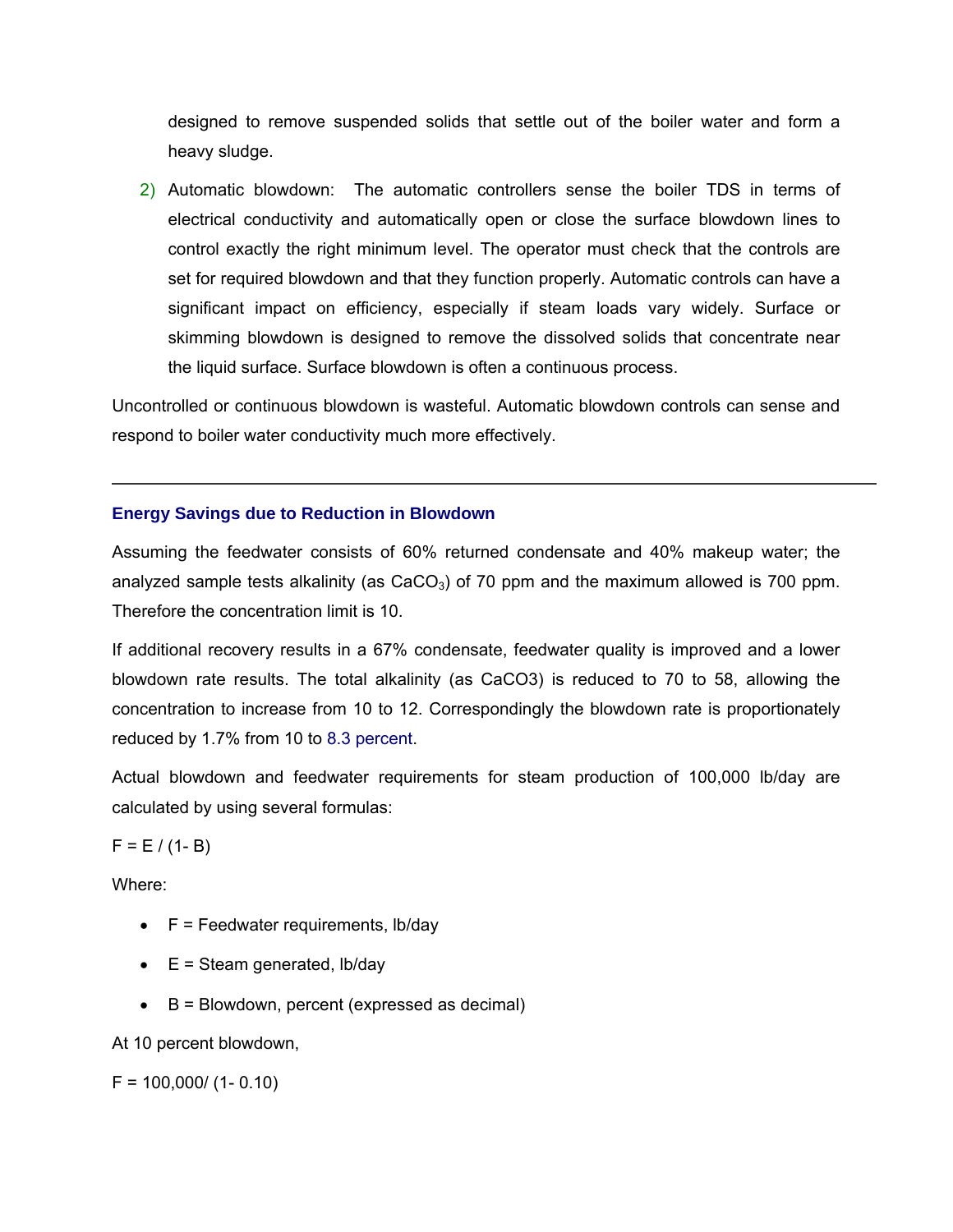$= 1,111,111$  lb/day

At 8.3 percent blowdown,

 $F = 100,000/ (1-0.083)$ 

= 1,090,513 lb/day

The daily reduction resulting from the 1.7% blowdown decline is 20,598 lb, which is applied to determine fuel savings. (Heat content values are obtained from saturated steam tables).

 $S = R \times H \times C / (V \times E)$ 

Where

- $\bullet$  S = Fuel savings, dollars/day
- $R =$  Blowdown reduction, lb/day
- $\bullet$  H = Blowdown heat content, Btu/lb
- $C =$  Fuel cost, \$ per unit
- $V =$  Fuel heating value, Btu/lb
- $\bullet$  E = Boiler efficiency, % expressed as decimal

Daily savings when burning No. 6 fuel oil with a heating value of 142,440 Btu/gal costing \$1.1 per gallon in an 80% efficient boiler are:

S = 20,598 x 309 x 1.1 / (142440 x 0.80)

#### $S = $61.44/day$

Consequently, returning 7% more condensate of the boiler realizes a fuel savings of \$21,504 per annum assuming 350 days operation.

#### **Blowdown Heat Recovery**

Although reducing blowdown results in substantial fuel savings, this function cannot be eliminated entirely. A boiler operating on high quality feedwater needs very little blowdown, while equipment using feedwater containing solids, alkalinity or silica requires a much higher rate, may be even continuous discharge.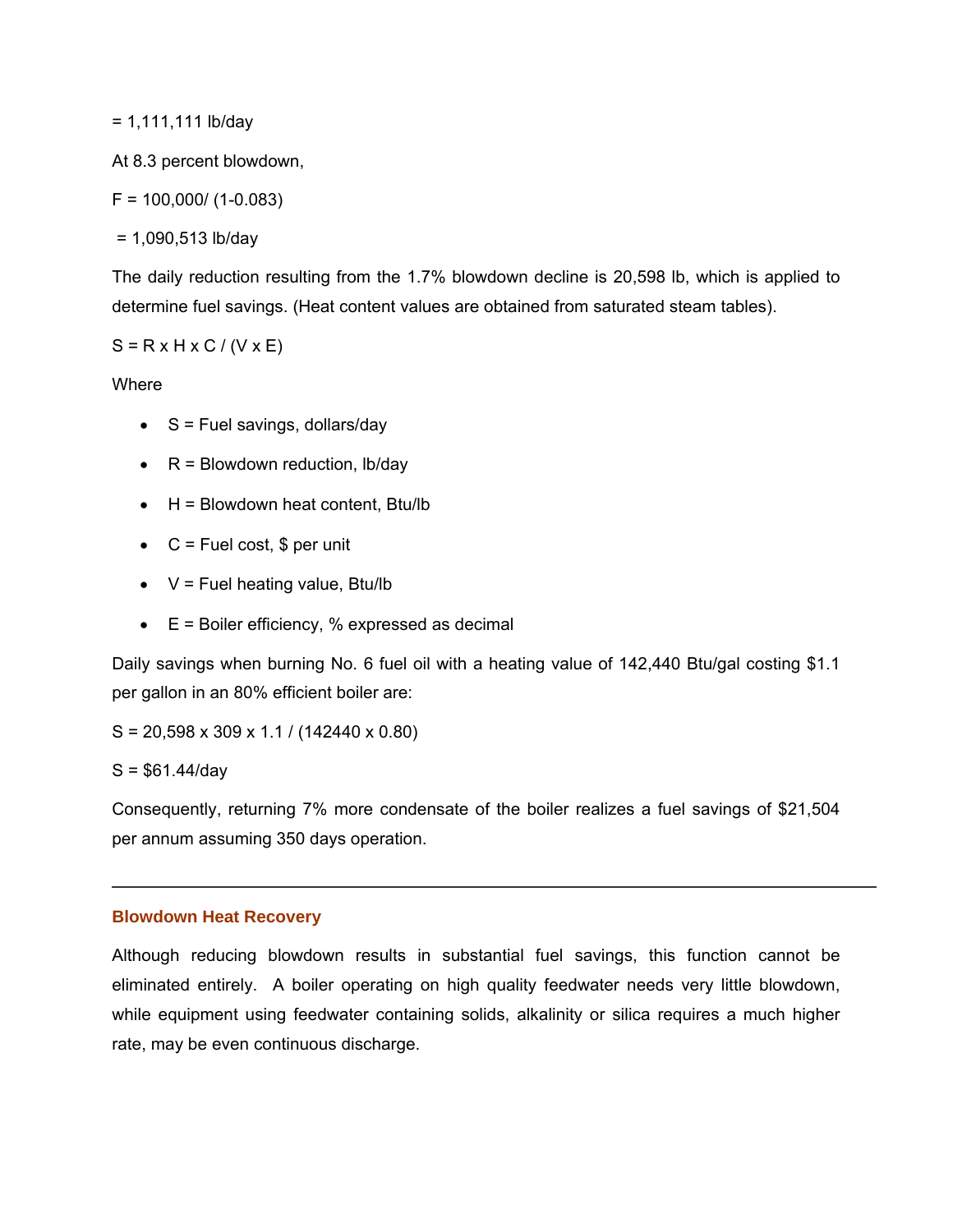A comprehensive energy conservation program, apart from ensuring correct amount of blowdown must include the use of flash tanks and heat exchangers to reclaim some of the energy wastage in boiler blowdown.

# **1. Flash Steam Recovery**

Flash steam heat recovery is a method for recovering at least 85% of the blowdown heating value.

About half of the heat contained in the blowdown water is recovered in the form of flash steam by discharging the flow to a flash tank, usually operated at 5 psig. A portion of the blowdown flashes to steam at the lower pressure and is available for use in the deaerator or for other low pressure demands.

Flash steam recovery is calculated using the formula:

 $A = (H - W)/L$ 

Where:

- $A =$  Flash steam  $%$
- H = Boiler blowdown water heat content, Btu/lb
- W = Water heat/content at flash pressure, Btu/lb
- L = Steam latent heat content at flash pressure, Btu/lb

Assuming, a flash tank is added to a boiler operating at 235 psig and generating 1,000,000 lb/day of steam, the blowdown rate is 5%, or 52,632 lb/day

 $A = (376 - 196) / 960$ 

A = 0.1875 or 18.75%

Daily heat recovery is calculated by applying the formula

 $G = A x J x K$ 

Where:

- $\bullet$  A = Flash steam, %
- G = Daily heat recovery, Btu
- $\bullet$  J = Blowdown, lb/day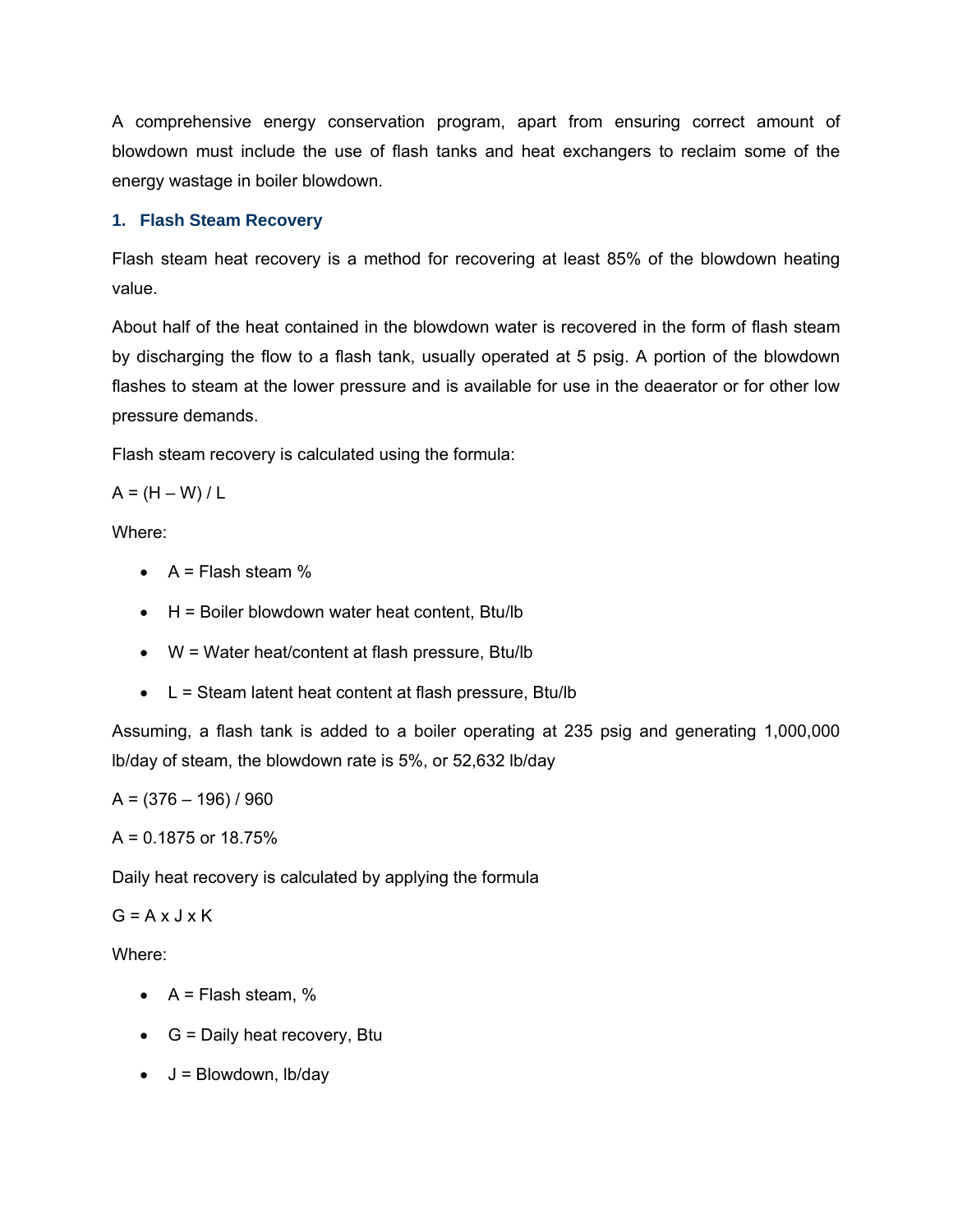$\bullet$  K = (L+W), which is heat content of saturated vapor at flash pressure, Btu/lb

Using the numbers

G = 0.1875 x 52,632 x 1156

= 11,407,986 Btu/day

# **2. Blowdown heat recovery**

Heat exchangers can reclaim the sensible heat from the blowdown that goes into sewerage for heating boiler makeup water and the like.

In most cases, the heat exchanger is designed to reduce the temperature of the blowdown water to within 20 °F of the temperature of the makeup water.

Additional heat recovered is calculated from the following formula:

 $M = J x (1 - A) x (W - P)$ 

Where:

- M = Additional daily heat recovery, Btu
- $\bullet$   $\vdash$  P = Water heat content at exchanger outlet, Btu/lb

M = 52,356 x (1- 0.1875) x (196-48)

M = 6,296.531 Btu/day

Total heat recovery from the flash steam and the heat exchanger is 17,704,517 Btu/day;

Total heating value in the blowdown is 52,632 x 376 Btu/lb or 19,789,632 Btu/day. The two methods captured 89% of the blowdown water energy.

# *Summarizing:*

Inadequate treatment of boiler water can waste as much as 15-18% of energy and can even result in plant damage. Feedwater, if not properly treated shall result in scale build-up which can reduce boiler efficiency by as much as 10 to 12 percent and can even result in plant damage. It is important to maximize condensate return; an additional 15 to 18% of boiler energy from the steam system is needed to re-heat each pound of cold makeup water.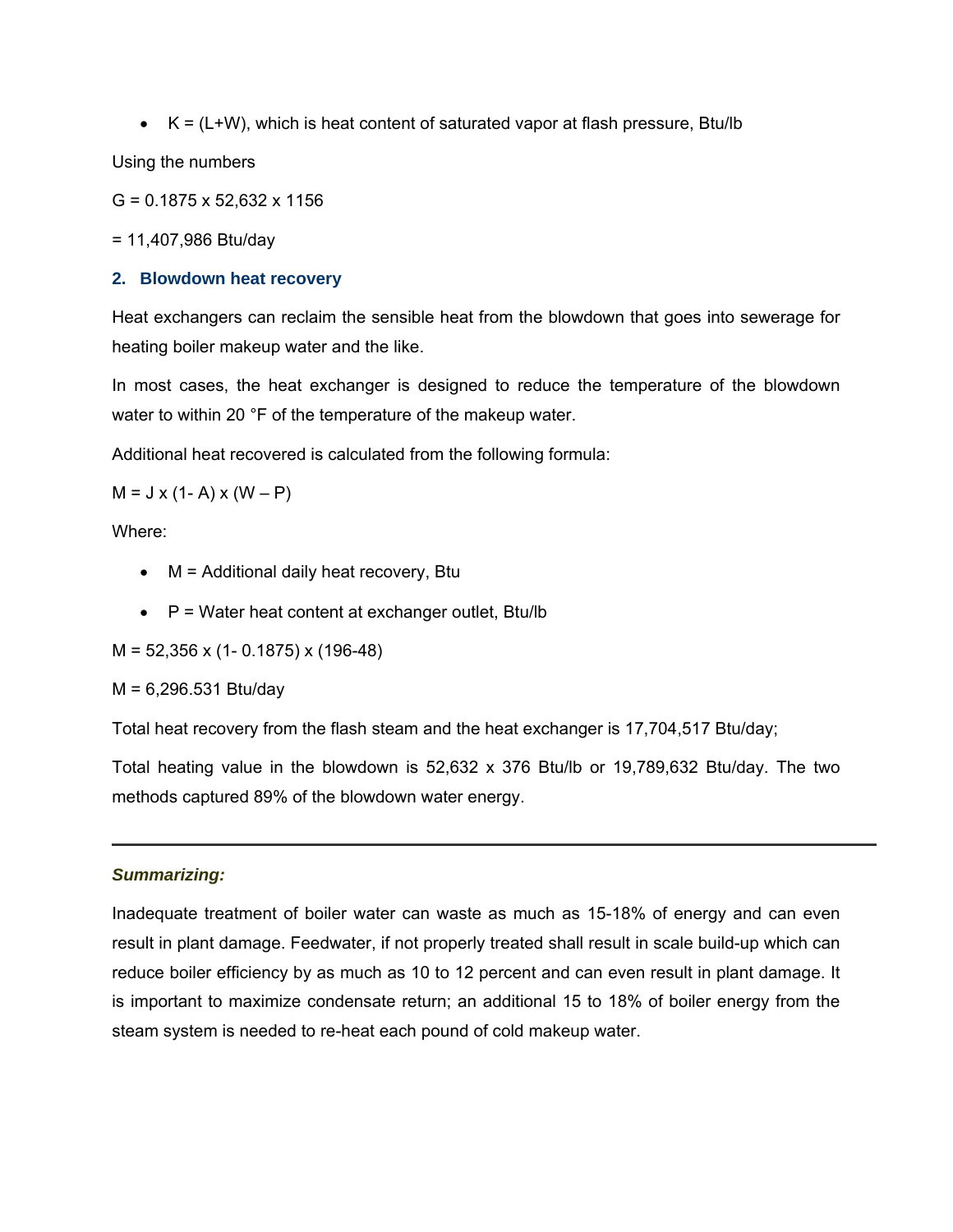# **PART-3 STEAM DISTRIBUTION MANAGEMENT**

The primary purpose of an effective steam distribution system is to link the output of the steam generation system to the steam end use equipment. The distribution system should supply highquality steam to the end use equipment at the required rate and pressure, and with the minimum heat loss.

Key components include steam distribution piping, valves, and flanges, distribution system insulation, steam traps, air vents, drip legs, and strainers.

#### **Optimum Pipe Sizing**

Steam piping transports steam from the boiler to the end-use services whereas condensate return piping transports condensate back to the boiler. Important characteristics of welldesigned steam & condensate system piping are these that are adequately sized, configured, insulated and supported.

The steam flow through the pipe in terms of pressure and volume required is dictated by the process needs. Proper sizing of steam pipelines help in minimizing pressure drop. There are broad limits on the velocities of steam in pipes imposed by considerations of related erosion rates etc. On the basis of practical experience, acceptable velocities limits are:

- Superheated 50-70 m/sec
- Saturated 30-40 m/sec
- Wet or Exhaust 20-30 m/sec

Velocities exceeding these are likely to generate noise and erosion, specifically if there is wet steam. For shorter branch connections, it is advisable not to exceed 15 m/s. The starting conditions at the beginning of the steam main are usually provided by the boiler specifications. There are fraction allowances in a pipe, the friction factor 'F' depending on the Reynolds number and the relative roughness of the pipes internal surface, defined as the ratio of a mean roughness height 'k' to the pipe diameter. For commercial, non-corrosive steel tubes commonly used in steam and water service, k may be taken to be 0.05 mm. As the network in general will include tees, bends, valves etc, these will also contribute to overall friction.

Standard data tables are available that help in making the final selection. The equations, on which these data is based, make use of the following empirical relation: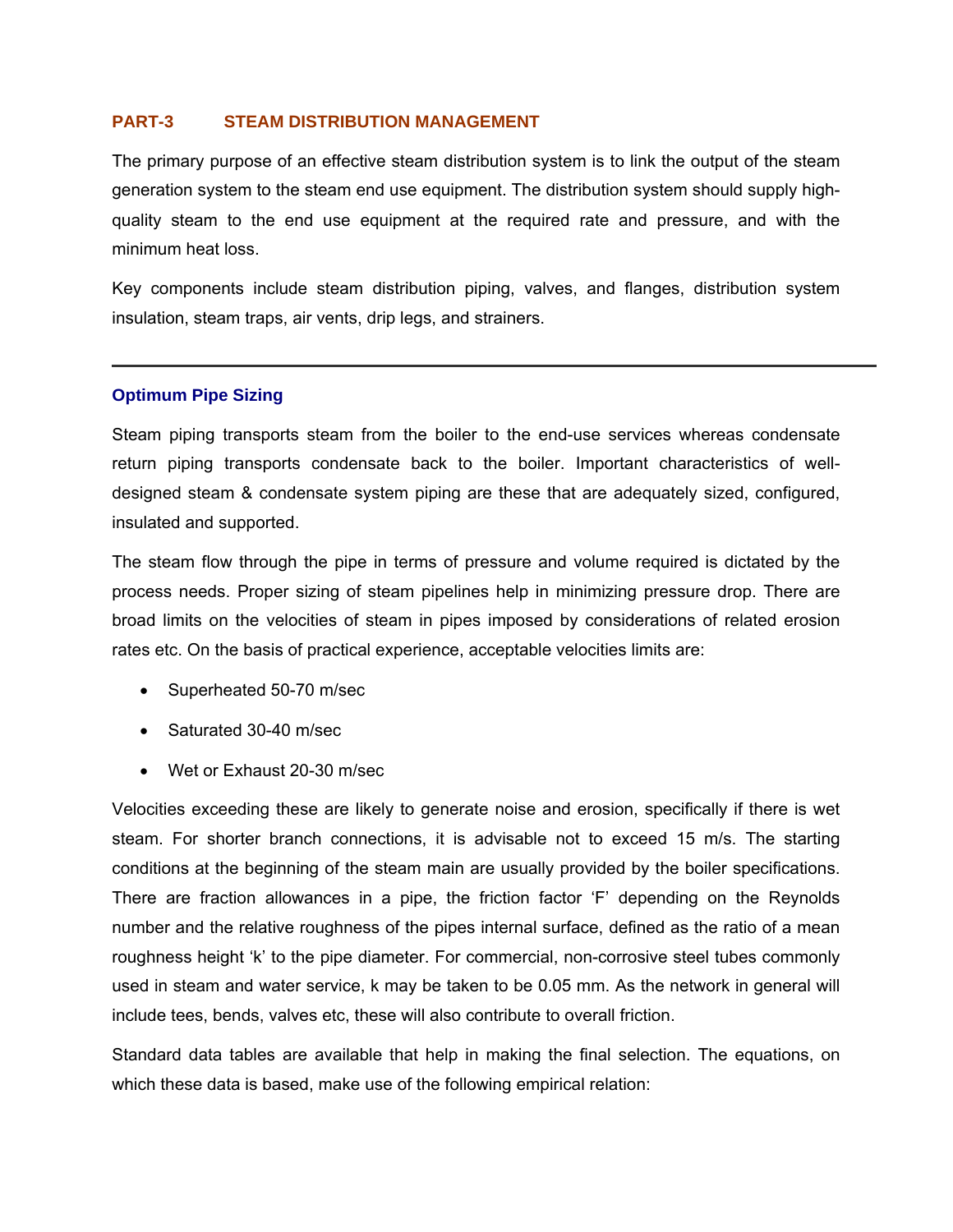$(P_1^{1.9375} - P_2^{1.9375})$  / L = 0.00012 x Q<sup>1.853</sup>/ d<sup>4.987</sup>

# Where:

- $P_1$  = Initial pressure at the beginning of a run of pipe (psig)
- $P_2$  = Final pressure at the end of a run of pipe (psig)
- $\bullet$  L = Equivalent length (ft) of the pipe after the resistance of fitting has been taken into account
- $Q =$  Quantity of steam passing (lb/hr)
- $\bullet$  d = Diameter of the pipe (inches)

The steam piping should be sized, based on both 'permissible velocity' and the available 'pressure drop' considerations in the line. Selecting a higher pipe size will reduce the pressure drop and thus the energy cost. However, higher pipe size will increase the initial installation cost. Hence, care should be taken in selecting the optimum pipe size.

If the condensate pipes are not sized properly, they may either impose unacceptably high back pressure on the traps when they are undersized or a heavy capital investment when they are unnecessarily oversized. In practice, the condensate piping have to handle two phase flow, i.e. water and flash steams, with ratio depending on the operating conditions. As a rule of thumb, it is best to size a condensate pipe as if it were carrying water under starting conditions only. It would then have adequate capacity to carry the condensate, as well as flash steam, under running conditions and to allow for the discharge of air at start-ups.

*The following simple rules may serve as guidelines:* 

- a) Ensure that the distributing pipework is of the right size. Oversized pipes increase capital, maintenance and insulation costs, and generate higher surface heat losses. Undersized pipes require higher pressure and extra pumping energy and have higher rates of leakage.
- b) Redundant, obsolete pipework wastes energy as it is kept at the same temperature as the rest of the system; the heat loss per length of pipe remains the same. The heat losses from extra piping add to the space heat load of the facility and thus to the unnecessary ventilation and air-conditioning needs. Moreover, redundant pipework receives scant maintenance and attention, incurring further losses.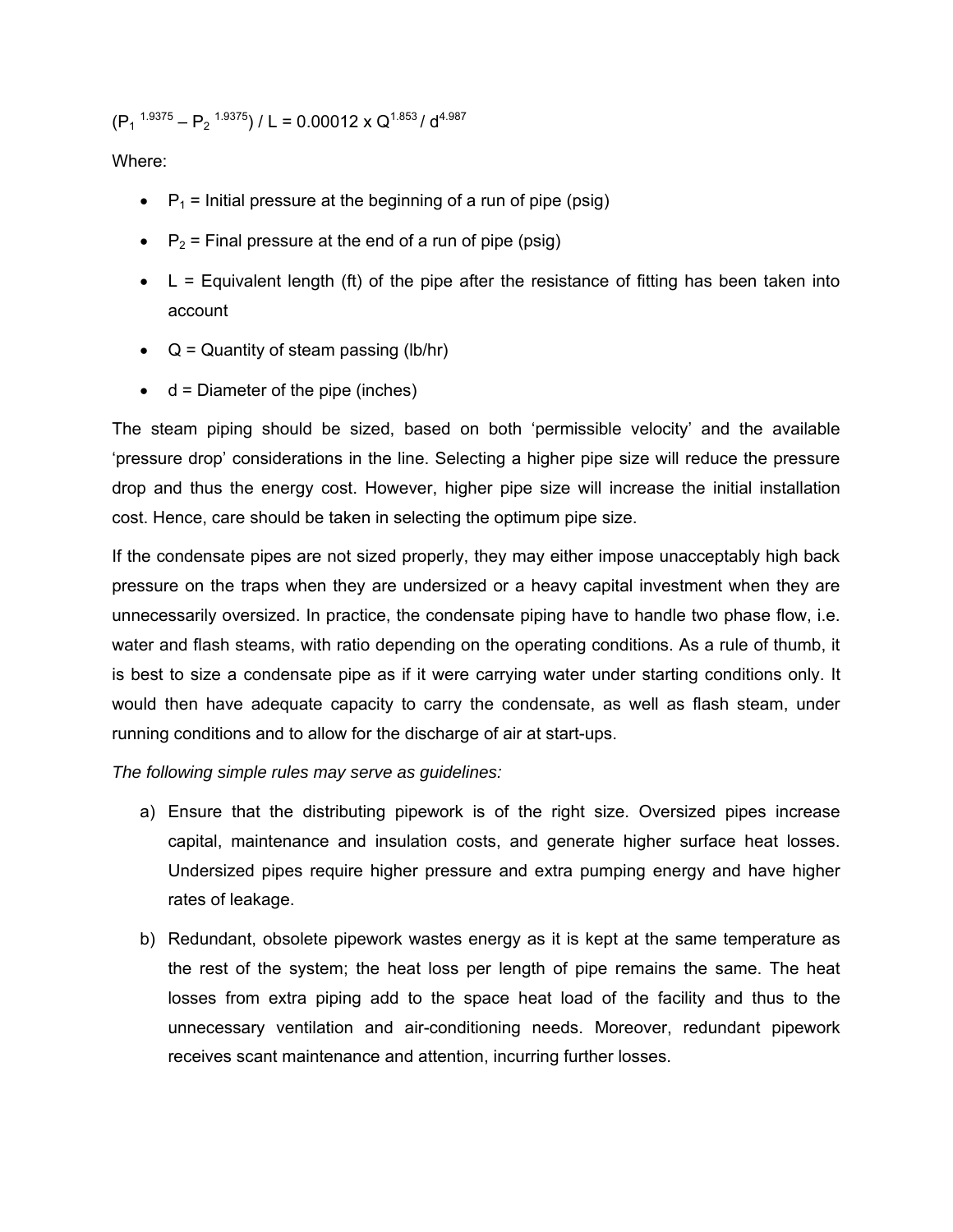- c) In a neglected steam distribution system, leaks are common in the piping, valves, process equipment, steam traps, flanges, or other connections. Fixing steam leaks is a simple and low cost opportunity to save energy and money.
- d) Install meters and keep track of where the steam is going. The facility-wide and individual process-unit steam balances will help in accessing losses in a better way.
- e) Important configuration issues are flexibility and drainage. With respect to flexibility, piping especially at equipment connections, needs to accommodate thermal reactions during system startups and shutdowns. With respect to drainage, the piping should be equipped with a sufficient number of appropriately sized drip legs for effective condensate drainage.
- f) All pipes should have fall in the direction of the steam flow typically not less than 125 mm for every 30 meter length. The piping should be pitched properly to promote the drainage of condensate to these drip lines. Typically these drainage points experience two very different operating conditions: normal operation and startup. Both load conditions should be considered in the initial design.
- g) Drain points should be provided at intervals of 30 to 45 meters along the main. Drain points should also be provided at low points in the mains and where the steam main rises. Ideal locations are the bottom of expansion joints and before reduction and stop valves.
- h) Drain points in the main lines should be through an equal tee connection only. It is preferable to choose open bucket or TD traps on the account of their resilience.
- i) The branch lines from the mains should always be connected at the top. Otherwise, the branch line itself will act as a drain for the condensate.
- j) Expansion loops are required to accommodate the expansion of steam lines while starting from cold.
- k) To ensure dry steam in the process equipment and in branch lines, steam separators can be installed as required.

#### **Proper Insulation of Steam Pipe**

The steam distribution network including pipes, fittings, flanges, valves, traps and the hot process equipment must be insulated to avoid excessive loss of heat to the atmosphere. The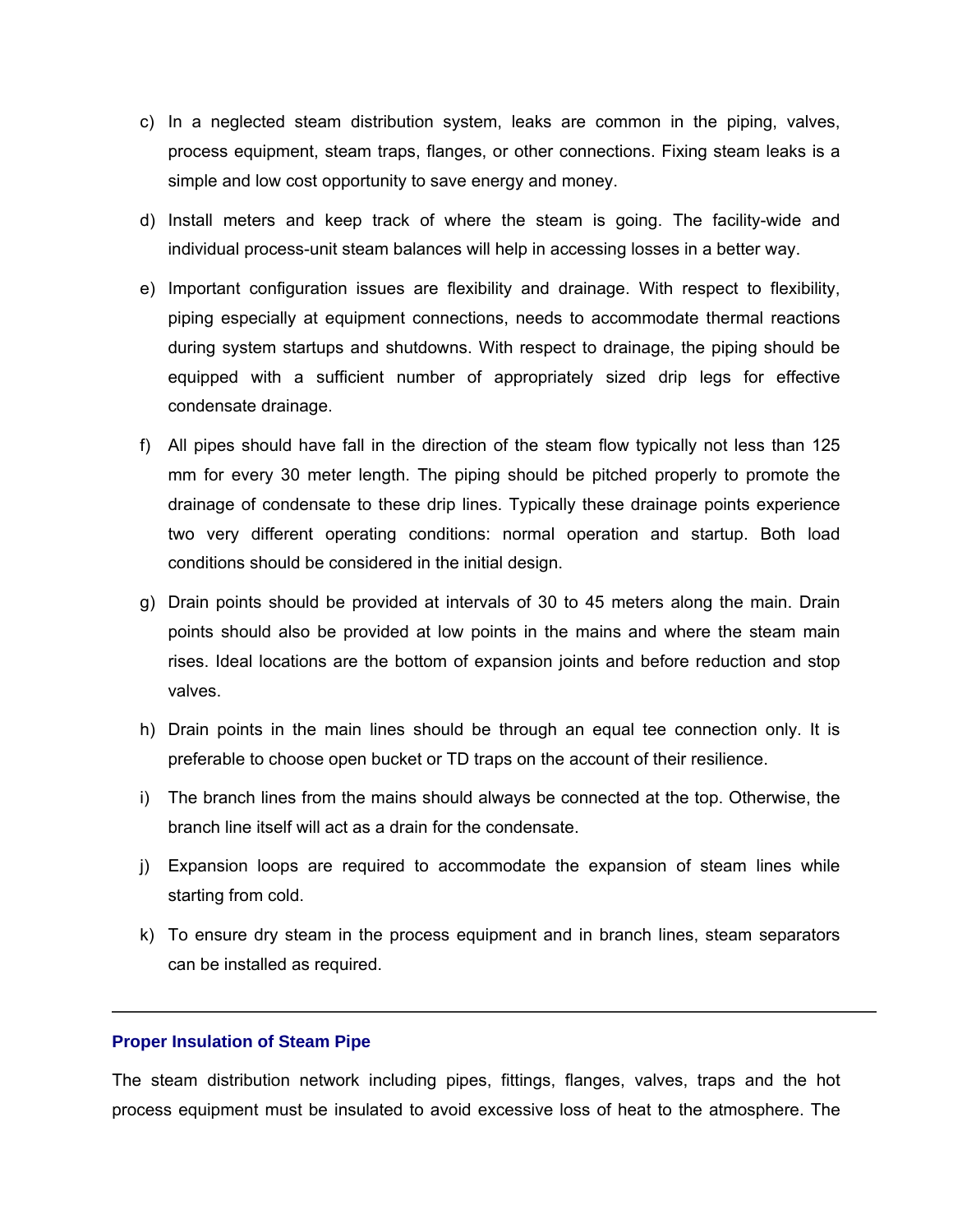insulation also benefits in a way that the steam reaches the point of use at the desired temperature and pressure.

Important insulation properties include thermal conductivity, strength, abrasion resistance, workability, and resistance to water absorption.

Thermal conductivity is the measure of heat transfer per unit thickness. Thermal conductivity of insulation varies with temperature; consequently, it is important to know the right temperature range when selecting insulation. In general, the lower the thermal conductivity, the higher will the resistance to heat transfer be.

Some common insulating materials used in steam piping include calcium silicate, mineral fiber, fiberglass, perlite, and cellular glass. The American Society for Testing and Materials (ASTM) provides standards for the required properties of these and other insulation materials.

Insulation blankets (fiberglass and fabric) are commonly used on steam distribution components (valves, expansion joints, flanges etc.) to enable easy removal and replacement for maintenance tasks.

The following simple rules may serve as guidelines on insulation:

- a) The smaller the pipe diameter, the thinner the insulation.
- b) Good quality insulation with low thermal conductivity is far better than a poor quality material.
- c) The higher is the temperature of the surface to be insulated; the better is the return on investment.
- d) It is the initial 1  $\frac{1}{2}$ " thickness of insulation which is critical to heat loss. It is more important that all steam pipework be insulated to some degree, rather than having some pipework well insulated while other sections are left bare. Therefore it is always advantageous to cover up all fittings, valves, supports and flanges.
- e) Running pipes in groups greatly reduce heat losses. All future installations should incorporate this principle.
- f) Drafts and air movements greatly increase heat losses especially when pipe are not well insulated.

The optimized insulation is the most economic one.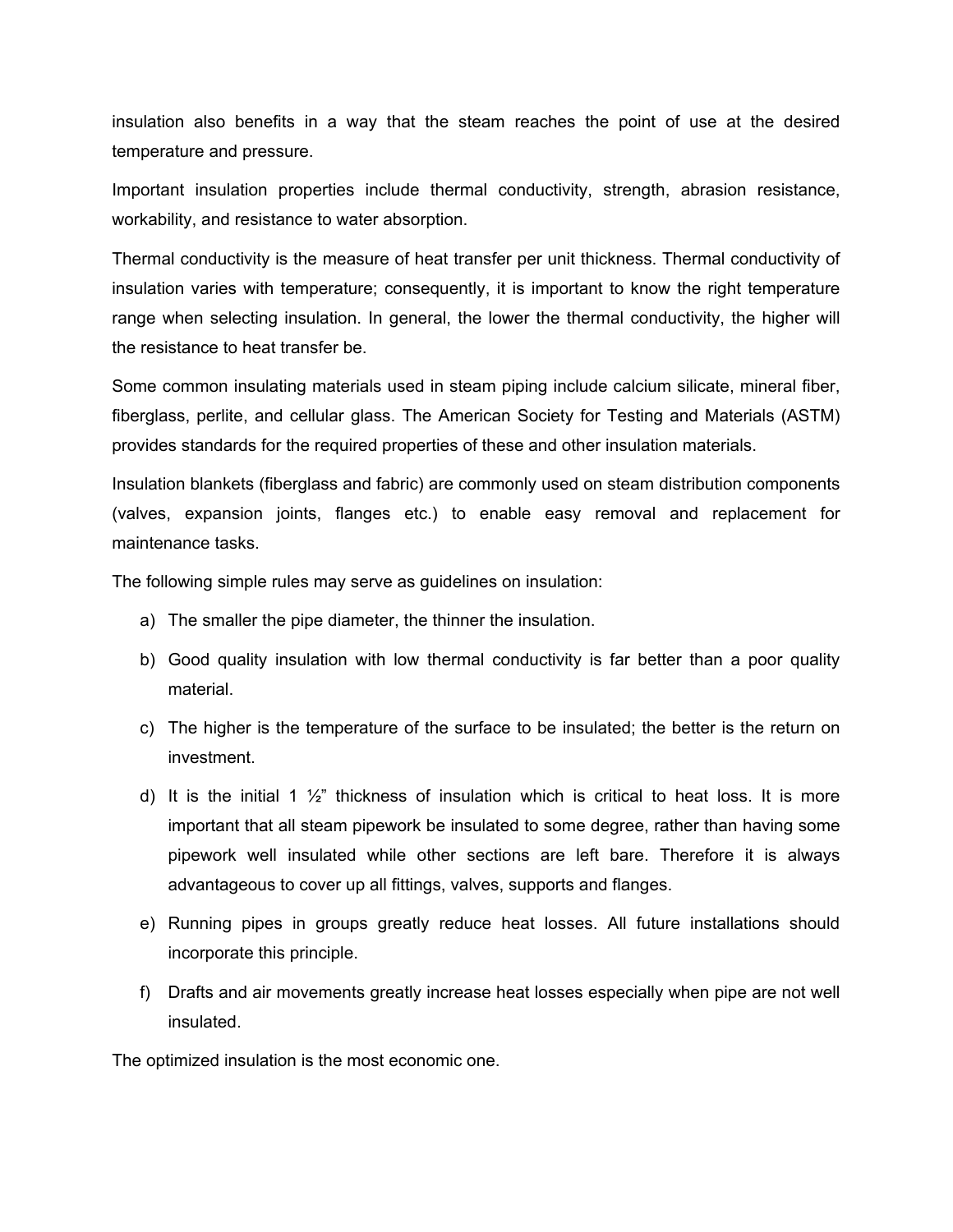**Example:** If only 10 flanges are not insulated on a 4-in. diameter pipe carrying steam at 125 psig, the annual heat loss is equivalent to 2,450  $m^3$  of natural gas worth \$370.

**Example:** A 3-m (10-ft.) length of uninsulated 4-in steam pipe wastes more than twice as much money in steam costs per year than the cost of insulating it with mineral fiber and aluminum jacket.

# **Plugging Leaks**

The first concern for efficient energy utilization is that there is no heat loss through direct steam leakage from the faulty joints, valves and steam traps. Steam leaks commonly develop around valve stems, pressure regulators, and pipe joints. This kind of waste is easy to detect and shall not be allowed.

Even a small leak represents a significant loss of energy during the year. For example, if steam at a pressure of 100 psi is leaking from an 0.8 mm diameter hole, the steam lost will cause up to 1,500 liters of oil to be wastefully burned a year. The table below provides a glimpse of energy loss from leaking steam.

| Cost of Various Sized Steam Leaks at 100 psi<br>(Assuming steam costs \$5.00/1,000 lbs)                            |         |            |             |  |  |  |  |
|--------------------------------------------------------------------------------------------------------------------|---------|------------|-------------|--|--|--|--|
| Lbs Steam<br><b>Total Cost Per Month</b><br><b>Total Cost Per Year</b><br>Size of Orifice (in)<br>Wasted Per Month |         |            |             |  |  |  |  |
| 1/2                                                                                                                | 835,000 | \$4,175.00 | \$50,100.00 |  |  |  |  |
| 7/16                                                                                                               | 637,000 | 3,185.00   | 38,220.00   |  |  |  |  |
| 3/8                                                                                                                | 470,000 | 2,350.00   | 28,200.00   |  |  |  |  |
| 5/16                                                                                                               | 325,000 | 1.625.00   | 19,500.00   |  |  |  |  |
| 1/4                                                                                                                | 210,000 | 1.050.00   | 12,600.00   |  |  |  |  |
| 3/16                                                                                                               | 117,000 | 585.00     | 7.020.00    |  |  |  |  |
| 1/8                                                                                                                | 52,500  | 262.50     | 3,150.00    |  |  |  |  |

Generally, leak repairs have a short payback (two months or less) and preserve the life of surrounding insulation.

# **Steam Trap and Associated Pipelines**

A steam trap is a kind of automatic valve which distinguishes condensate from steam and affects condensate removal. Three types of steam traps are commonly used: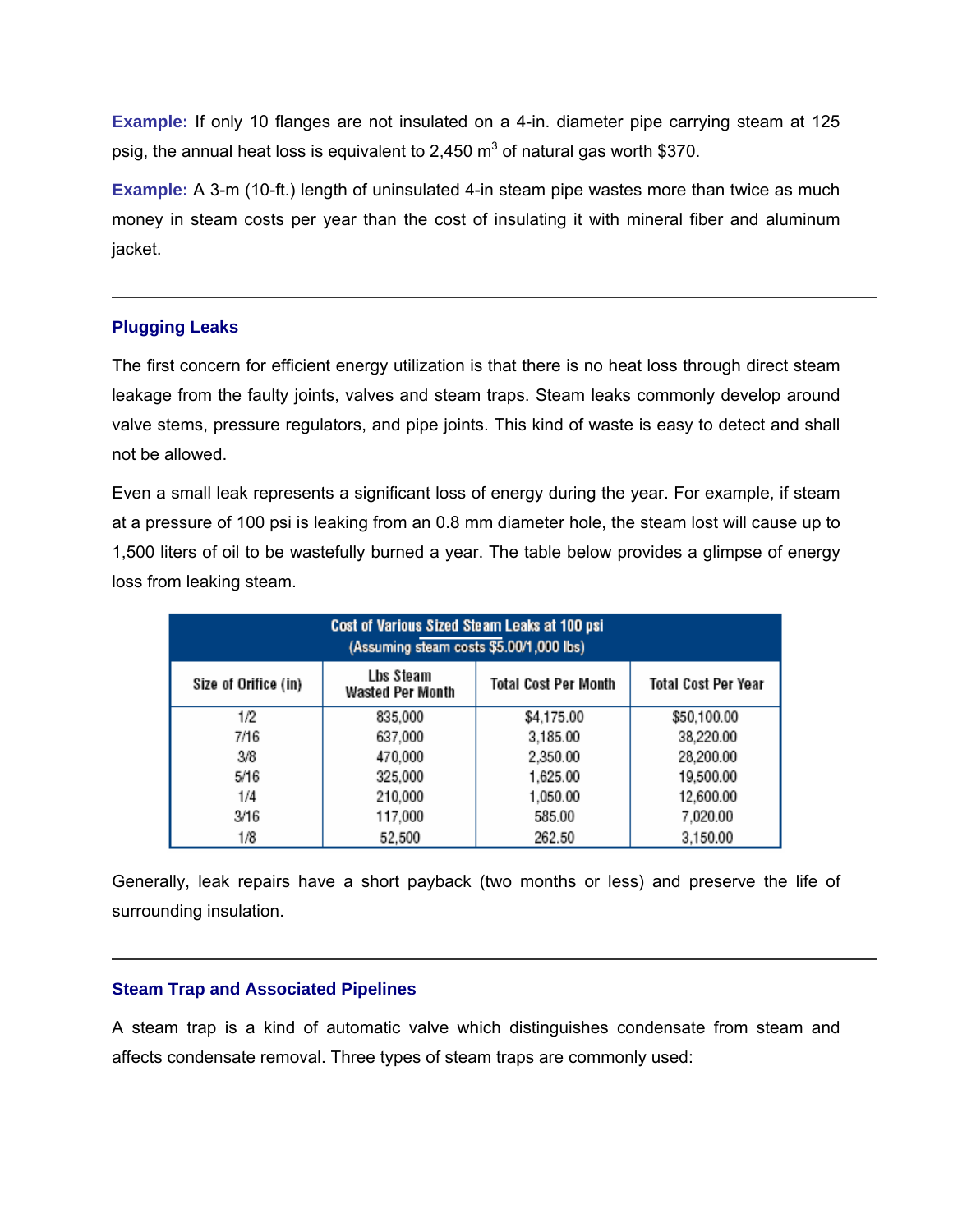- 1) In the first type, this distinction is made on the basis of their density difference. These are also known as mechanical traps and include float traps and bucket traps.
- 2) In the second type, they react to the difference of their temperature. These are also called thermostatic traps and include balanced-pressure traps, bimetal traps and liquid expansion traps.
- 3) The third type operates on the difference in their flow characteristics. These are also called the thermodynamic traps.

Steam traps play a very important role in steam distribution systems.

The identification of a correct steam trap is made on the basis of the proposed application area and the working conditions (working pressure and the temperature). An exact analysis of these conditions will give the proper data necessary for selecting the type and size of the steam trap. After a careful selection, it must be properly installed, tested, periodically inspected, cleaned and maintained.

The following facts must be noted:

- 1) Traps need cleaning periodically. A recommended practice is to drop a short length of pipe vertically below the supply to the trap (called a dirt leg) which can be cleaned easily and frequently.
- 2) Traps can be seriously damaged by scale and dirt. A good practice is to install strainers ahead of the traps which should be inspected and cleaned frequently.
- 3) Traps are subject to severe wear if steam blows through continuously. They should be inspected for worn valve parts or a change in operating conditions.
- 4) When a steam trap fails to discharge, the heating system should be inspected to ensure that all units are drained with separate traps, thus guarding against short circuiting, loss of energy, and reduction of operating efficiency.
- 5) Discharge lines should be short and self draining traps should be fitted with dirt pockets, test valves, and drains.
- 6) Steam traps handling large volumes of air require more frequent inspection and proper venting for efficient operation. Vents should be used to avoid air binding and ensure positive drainage.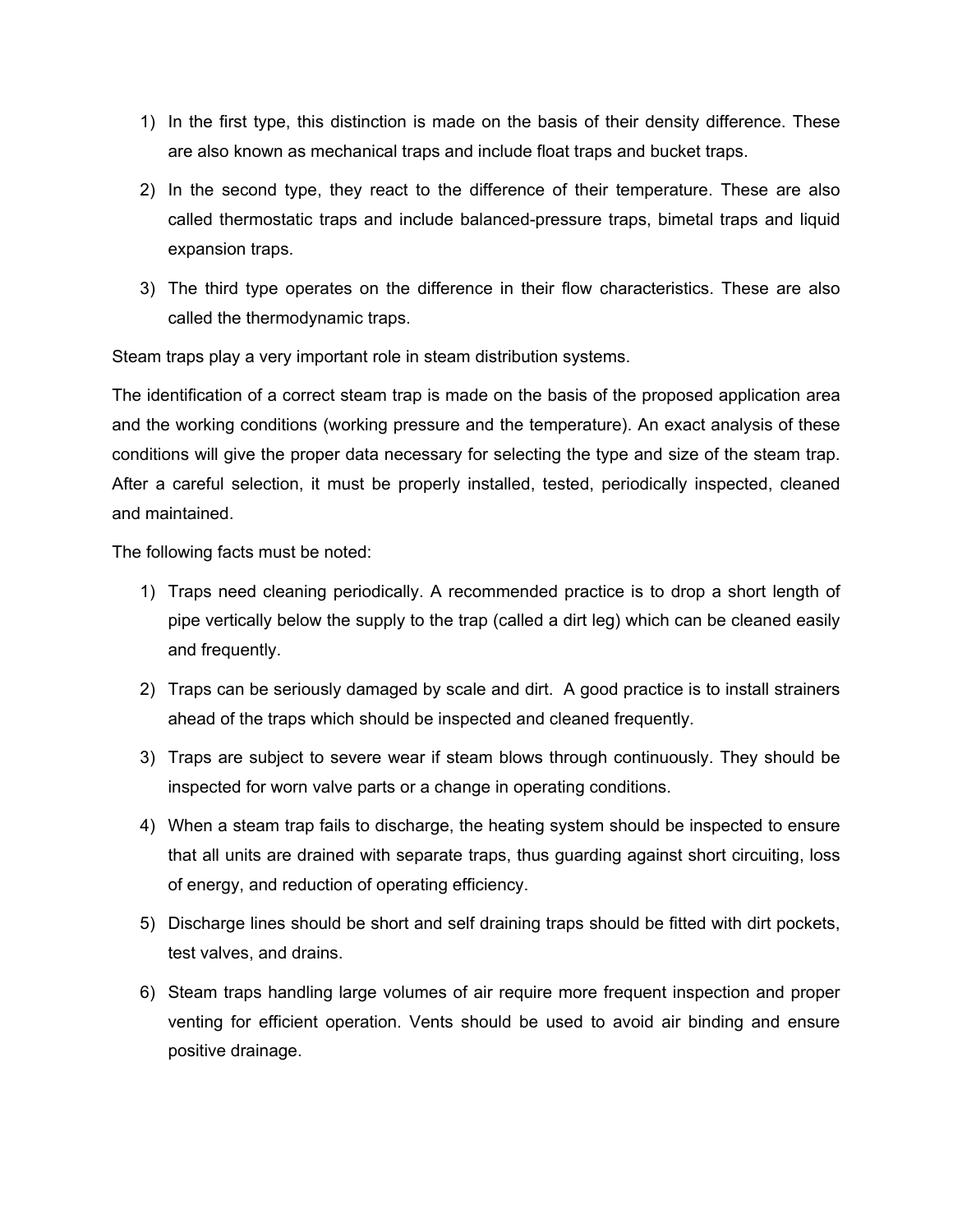In steam systems, steam traps can fail (on average) up to 25 percent of the time. Steam leaking from pipe fittings, valves and traps can cause large energy losses.

**Example:** Failure of a single nominal 1/8-in trap in a 100-psig steam system can lose the equivalent of 11,600  $\mathrm{m}^3$ /y of natural gas, approximately worth \$1,700.

#### **Steam Use in Heating**

The primary objective of the effective steam utilization is to maximize the transfer of heat of the steam to the end use equipment. The following need to be noted:

1. *Providing dry steam for process:* The best steam for industrial process heating is dry saturated steam; neither wet nor superheated. If steam is wet, the trapped moisture particles reduce the total heat in the steam (since they carry no latent heat), and increase the resistant film of water on the heat transfer surfaces, thereby slowing down the rate of heat transfer. Superheated steam is not so practical because it gives up its heat slower than the condensation heat transfer of saturated steam.

Boiler without a super-heater cannot deliver perfectly dry saturated steam. At best, it can deliver only 95% dry steam. The dryness fraction of steam depends on various factors, such as level of water in the boiler drum, the effect of peak loads, the surging within the boiler, the pressure on the water surface in the boiler and the solids content in the boiler water. Any one of these factors can cause droplets of water to be a part of the steam. A steam separator may be installed on the stem main as well as on the branch lines to reduce the wetness in steam and improve the quality of steam going to the user units.

2. *Using Steam at Lowest Pressures:* Reducing the boiler's steam operating pressure to the minimum needed by the end user, or reducing the temperature of the fluid (not overheating the fluid), can dramatically affect the energy savings. These savings come from burning less fuel in the boiler or heater and lowering the amount of heat lost in the piping system.

To change the system's operating pressure or fluid temperature, verify that the boiler and end devices can run at the lower pressure (temperature). The potential environmental and dollar savings are worth investigating. Key end use equipment includes, heat exchangers, unit heaters, vessels, tanks and other process-specific steam use equipment.

In one of the liquor factory, the tanks were found to be operating at a temperature of 180°F when it was known that a temperature of 150°F was adequate for the particular process.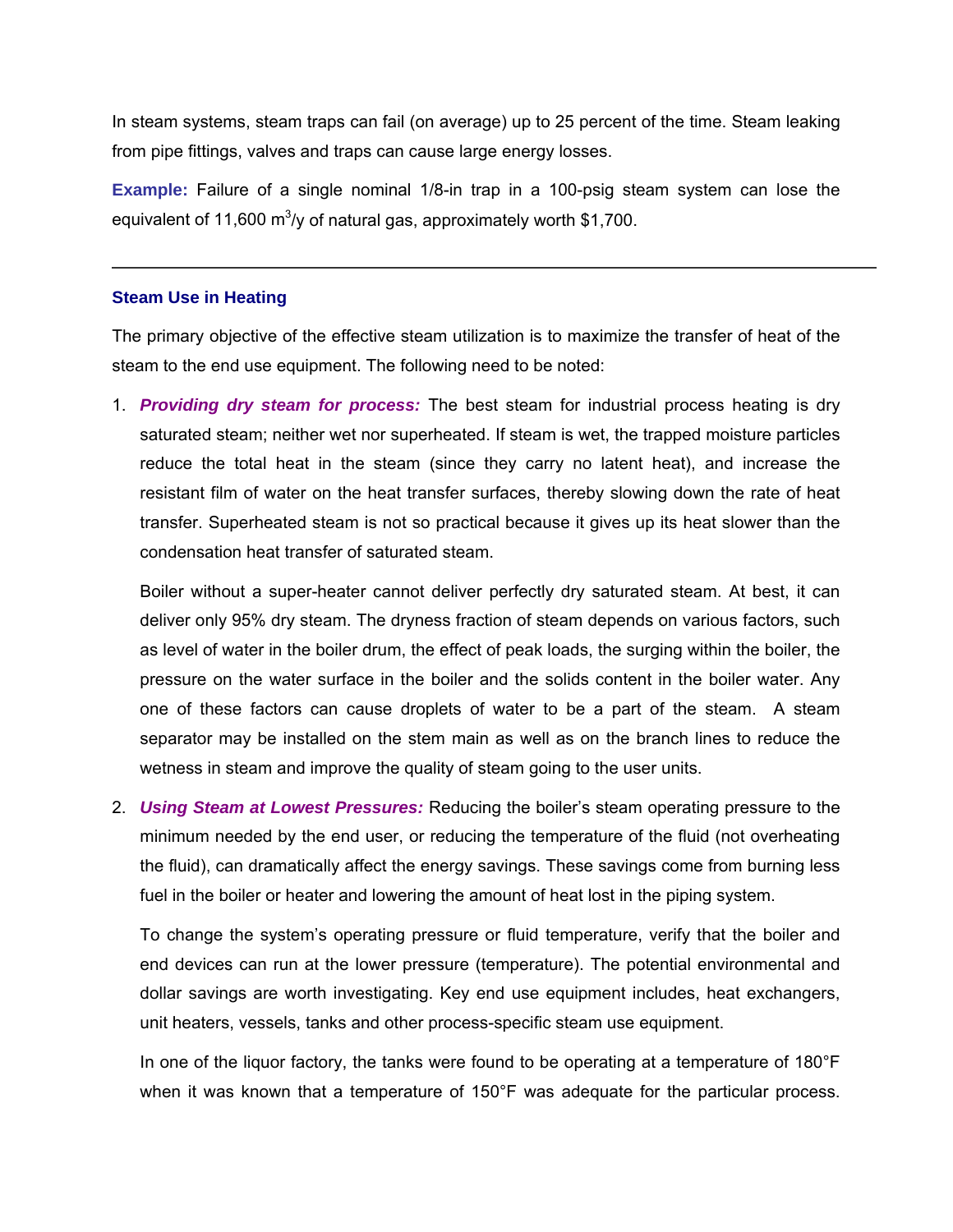The unnecessary overheating was causing a wasteful use of about 13,700 gallons of fuel oil a year. A simple temperature control device with temperature sensor and 'On-Off' control valve on the steam can prevent this energy loss.

*Caution:* The energy manager should consider pressure reduction carefully before implementing it. Adverse effects, such as an increase in water carryover from the boiler owing to pressure reduction, may negate any potential saving. Pressure should be reduced in stages and no more than a 20 percent reduction should be considered.

- 3. *Heating by Direct Injection:* In plants where water or process liquor is heated by direct steam injection, one can see the liquid in the tank boiling away, thereby creating clouds of vapor. This is waste of steam; besides it creates unpleasant working conditions. Ideally, the injected steam should be condensed completely as the bubbles rise through the liquid. This is possible only if the inlet pressure is kept low around 7 psig and certainly not over 14 psig. Recommended arrangement includes a sparge pipe with large number of small diameter holes (2 to 5 mm) facing downwards should be placed in the tank.
- 4. *Proper Air Venting:* A 0.25 mm thick air film offers the same resistance to heat transfer as a 330 mm thick copper wall. Air in a steam system will also affect the system temperature. The presence of air inside the process equipment will reduce the partial pressure of steam in the steam-air mixture, thus dropping the overall temperature of the steam-air mixture, which is the heating media. It is however, impossible to avoid the entry of air into a steam system that is working intermittently. If the steam condenses during the shut downs, air tends to be sucked in due to the partial vacuum created. Air is also pushed into the process equipment from the steam mains at the time of start up. The situation can be improved by installing properly sized air vents at appropriate positions in the pipelines, and equipment at the highest points. Automatic air vents for steam systems (which operate on the same principle as thermostatic steam traps) should be fitted above the condensate level so that only air or steam-air mixtures can reach them.

# *Summarizing:*

Taking care of the steam distribution system provides one of the best opportunities for savings. The cost of maintaining steam traps and checking piping flanges and valves for leaks requires little or no capital investment.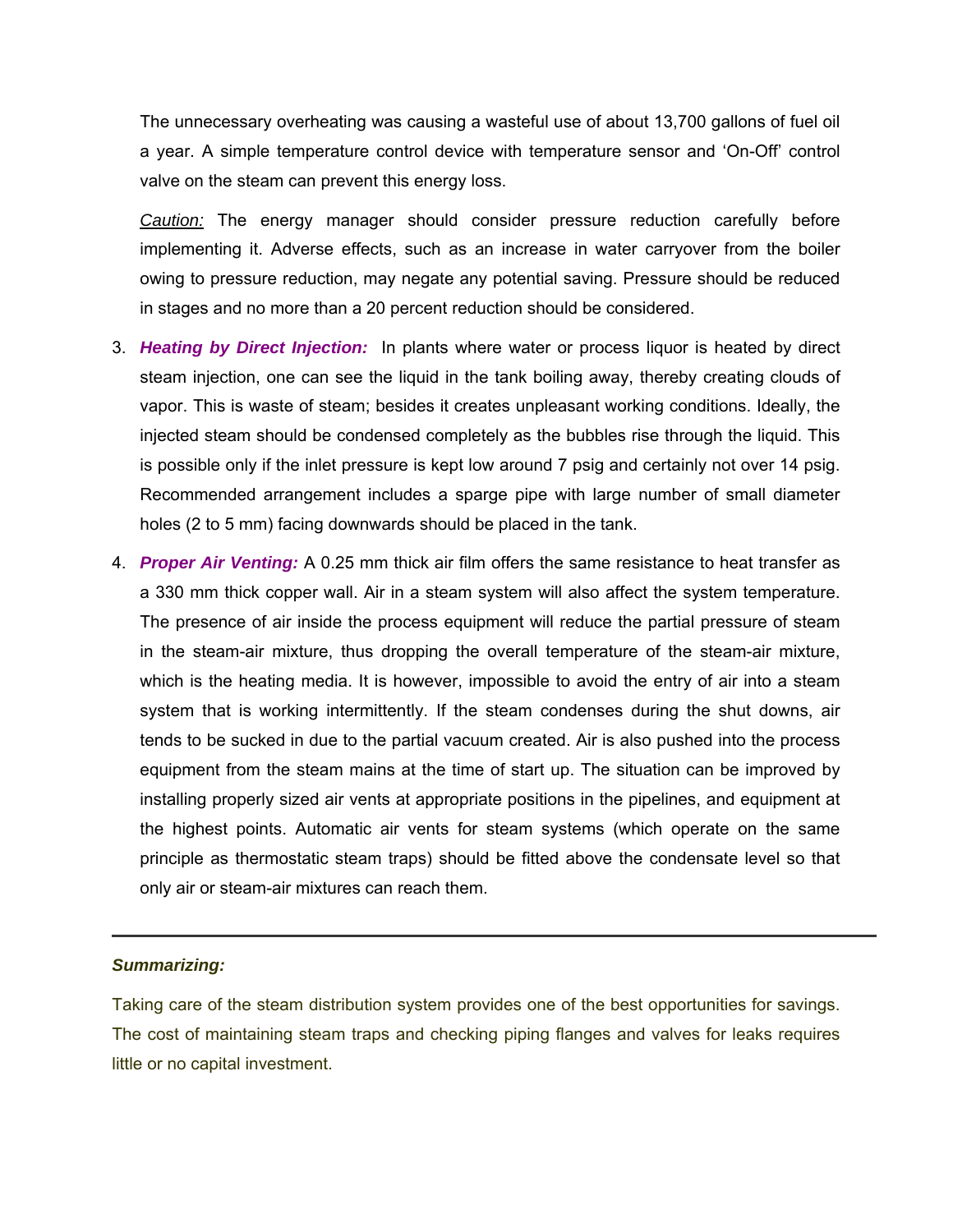- 1) Ensure that distribution system piping is correctly sized to produce the appropriate system pressure drops.
- 2) Ensure that the distribution pipes are properly laid out, adequately drained and adequately air vented.
- 3) Ensure that the distribution system piping is adequately supported, guided, and anchored, and that appropriate allowances are made for pipe expansion at operating temperatures.
- 4) Select, size, and maintain steam traps for specific end use applications. Blowdown of non-condensable from condensing equipment is critical. If non-condensable are not removed from condensing applications, the condensing equipment will quickly cease to function. The rule of thumb is that for every 1% of non-condensable in steam, the heat transfer coefficient decreases by 10%.
- 5) A 100-foot length, uncovered 6" diameter pipe carrying steam at 100 psi can waste 3,000 liters of oil a year. Every square feet of unlagged steam heated surface operating at a steam pressure of 100 psi is equivalent to an hourly loss of 1 lb of steam per hour.
- 6) Make arrangements to collect condensate and pump it back to the feedwater circuit.
- 7) Insulate all distribution system pipes, flanges, and valves.
- 8) Major housekeeping items that deserve attention are steam leaks, pipe insulation, and steam traps. Giving maintenance staff proper training and the time to thoroughly go through the steam distribution system is generally well worth the expenditure.
- 9) Use dry steam for heating at appropriate pressures. Don't overheat and provide air vents to eliminate air film.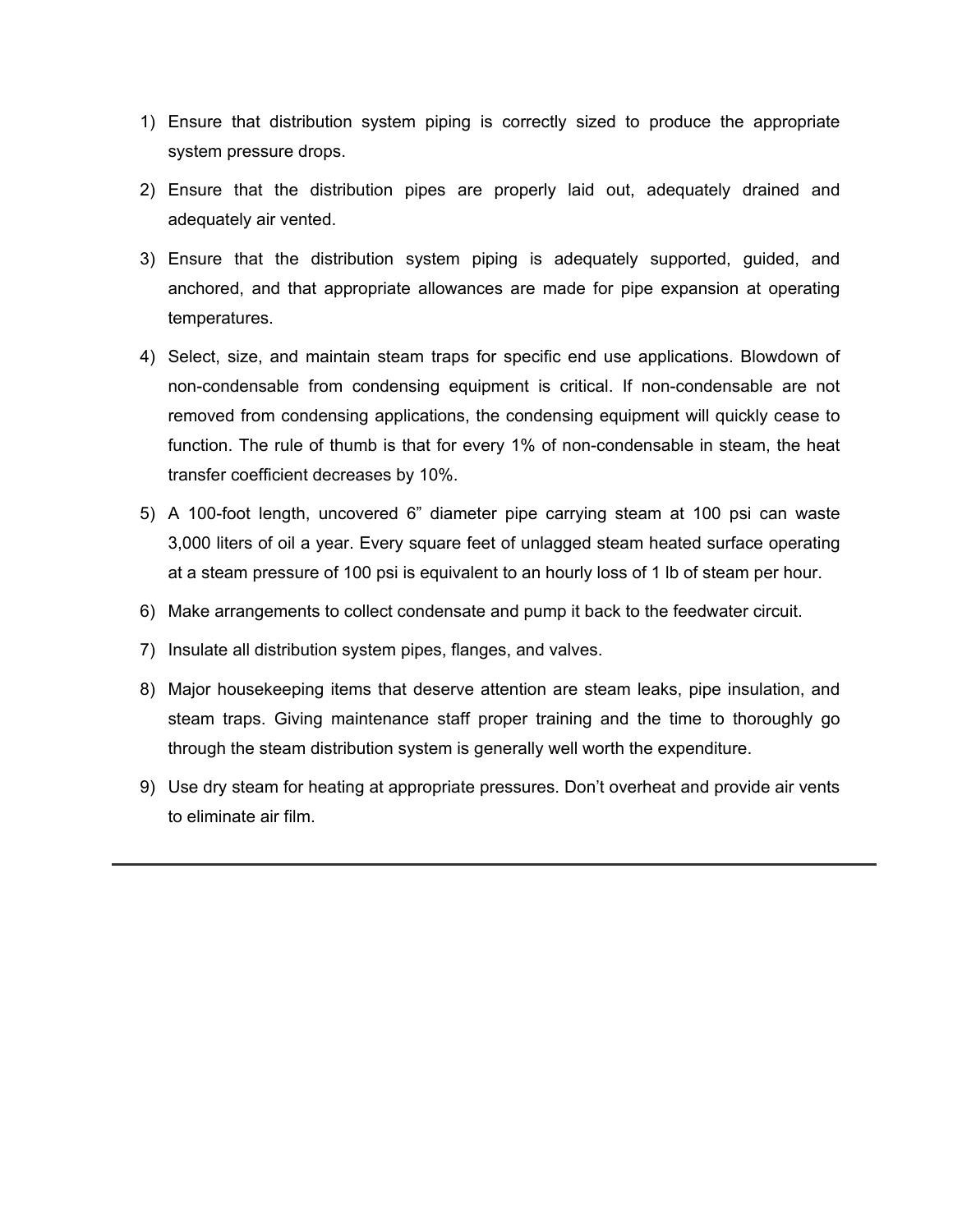# **PART-4 BOILER ENERGY AUDIT**

A good starting point to an energy efficiency program is to conduct an energy audit. This starts with identification of the components of the system boundary and encompassing the two most important objectives:

- Define the status of the system in terms of overall efficiency
- Identify areas where energy (dollars) can be saved

Certain data must be gathered and calculations completed in order to determine the status of the system in terms of efficiency and sources of energy loss.

This section presents some ideas that may be applied to the boiler efficiency program.

# **Combustion and Waste Heat Recovery**

- 1) Check and verify the boiler efficiency regularly. Monitor and compare the boiler performance related data to standard targets regularly.
- 2) Monitor the flue gas combustibles and the combustion excess air regularly. Adjust as conditions change. Operating your boiler with an optimum amount of excess air will minimize heat loss up the stack and improve combustion efficiency.
- 3) The optimum amount of excess air required for the combustion reaction depends on fuel composition and the type of boiler used. Heavier fuels require higher excess air and the stoker fired boilers need more air than oil fired boilers.
- 4) Check for and eliminate the entrance of unwanted air into the boiler and flue gas exhaust system.
- 5) Keep burners adjusted to optimum efficiency. Establish a burner maintenance schedule. Inspect and replace fault burners.
- 6) Replace obsolete boilers with high-efficiency, low-emissions units fitted with new burner technology and heat recovery options suited to the required demand. Excess air needs of oil fired boilers depend on the design of the burners and atomizers, and on the cleanliness of the burner nozzles. Low excess air burners, which can operate efficiently at much lower levels of excess air, are available for liquid and gaseous fuels.
- 7) Consider using fuel direct injection (FDI) technology. A FDI regenerative burner reduces NOx emissions by about 90 percent compared with ordinary regenerative burners.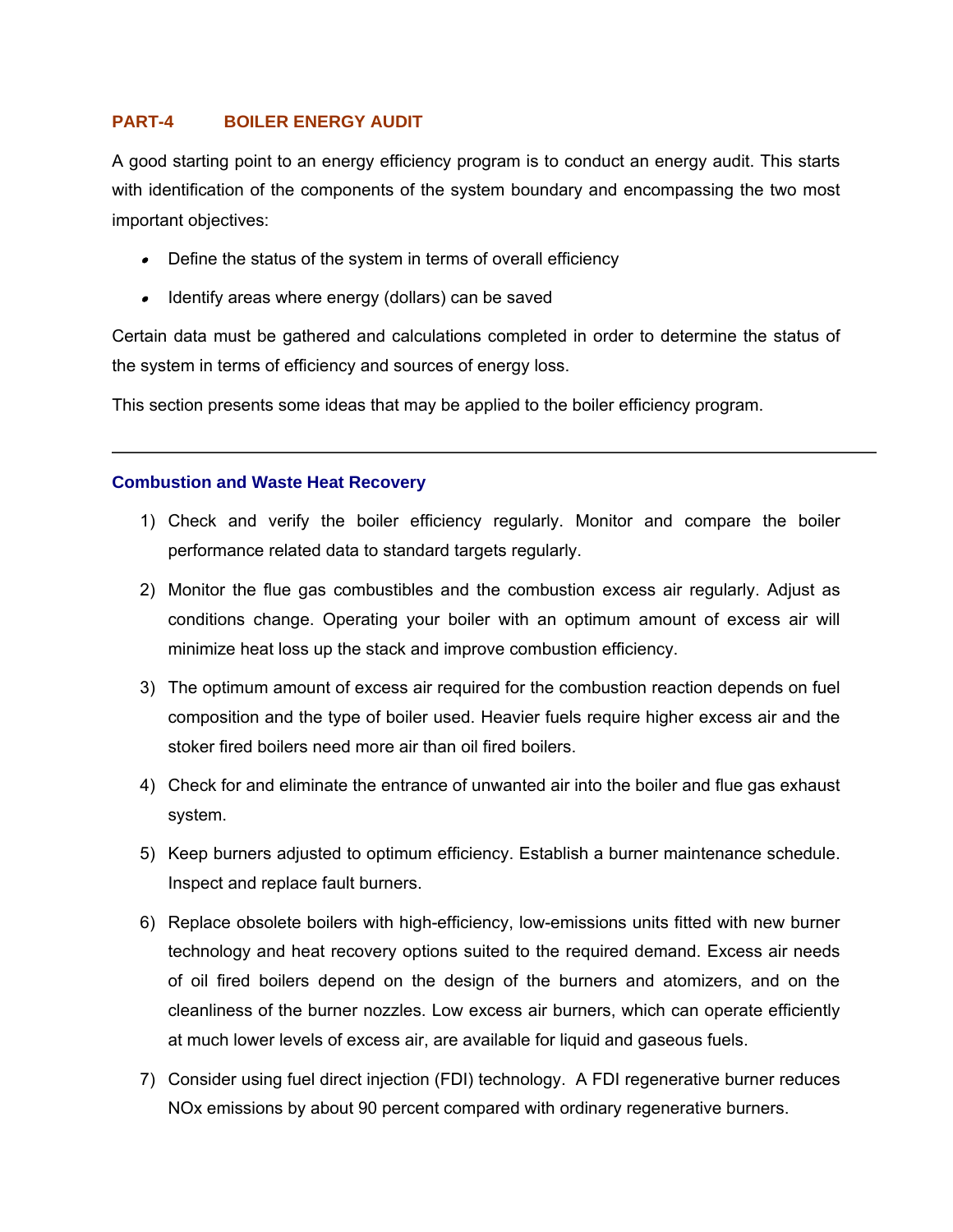- 8) Convert fuel from oil to natural gas, where gas supplies are available. (Although this may save more money than energy, it has some operational and environmental advantages.)
- 9) Check all the control settings regularly. Fit controls with locks to prevent tampering and unauthorized adjustment.
- 10) Maintain the best operating condition of air and fuel controls.
- 11) Inspect the fireside and waterside heat transfer surfaces when the boiler plant is shut down; keep the surfaces clean. Ensure that the fireside anti-fouling equipment works properly.
- 12) Use continuous oxygen monitors and operator adjustments to minimize excess air level. Use continuous oxygen trim to automatically minimize excess air level.
- 13) Draw warmer combustion air from ceiling of boiler plant, where the incoming air has the highest possible temperature year-round.
- 14) Install an integrated computerized management system for generating and distributing thermal energy.
- 15) Consider alternate uses for the remaining heat in the flue gas. Use it for space heating, process or drying the product or biomass fuel.
- 16) Install equipment to recuperate heat on the flue gas system. This includes economizers, combustion air preheaters and flue gas condensers (indirect or direct contact). If already in place, review its efficiency and consider replacing or upgrading it.
- 17) Keep unwanted air out: Effective control of excess combustion air also involves guarding against infiltration (ingress) of unwanted air into the boiler combustion cavity or the flue system. The air enters through cover leaks, observation ports, faulty gaskets and other openings.
- 18)  $O<sub>2</sub>$  monitoring may be drastically distorted by air infiltration into the furnace and the convection passages downstream of the burners. CO concentration is unaffected by air infiltration, and thus gives a more certain indication of combustion.
- 19) Avoid subjective judgments; many operators are in a habit of taking judgments based on the appearance of flame or color of flue gas. This usually results in pumping lots of excess air or Btus (dollars) blowing out of the stack. Remember, the deficient air constitutes a safety hazard and excessive stack emissions.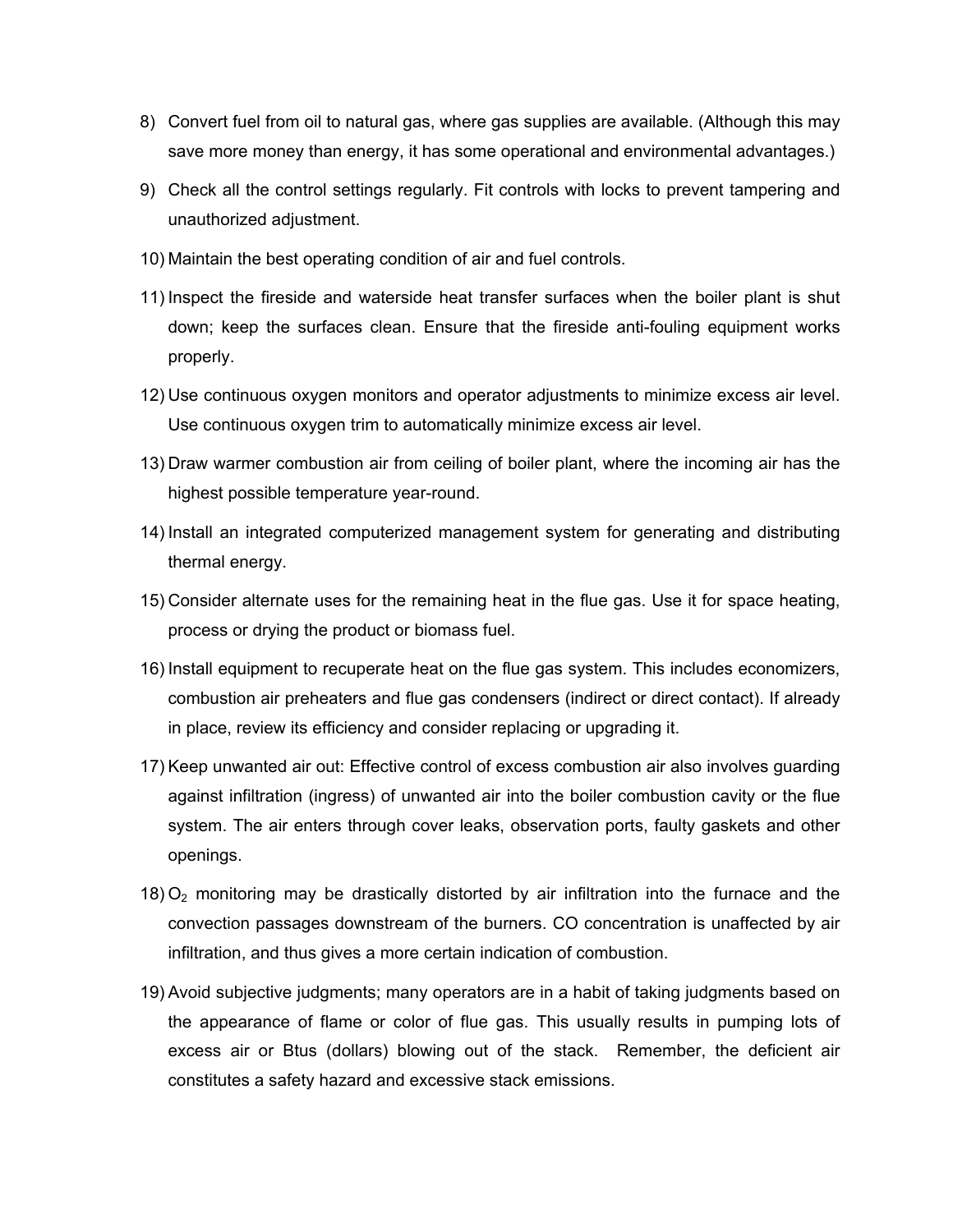#### **Makeup Management**

- 1) Maintain records of the amount of makeup water used. This helps in analyzing the presence of leaks or losses in the system. They also assist in developing a more effective chemical treatment program.
- 2) Excessive water use indicates a change in system operation and, therefore, a change in efficiency.
- 3) Maximize efficiency and capacity of existing pretreatment system
- 4) Use of alternative raw water sources of better chemical and heat content quality
- 5) Consider improved pretreatment systems to minimize boiler blowdown losses
- 6) Use of process heat exchangers to preheat makeup water
- 7) Adapt a chemical treatment system in addition to the fixed water treatment

#### **Feedwater, Condensate and Blowdown Management**

- 1) Return a greater percentage of condensate to boiler
- 2) Use condensate monitors to check the contaminants and quality of return water
- 3) Use of economizers to preheat boiler feedwater
- 4) Maintain good steam quality with a program of regular water chemical treatment and the blowdown regime.
- 5) Evaluate deaerating system to ensure maximum operating efficiency.
- 6) Consider use of boiler blowdown heat recovery to preheat makeup water.
- 7) Use flash tanks to generate low-pressure steam from the blowdown (and use it in other heating applications, such as the de-aerator).

#### **Steam and Condensate Management**

1) Look for opportunities to rationalize and streamline the steam and condensate network.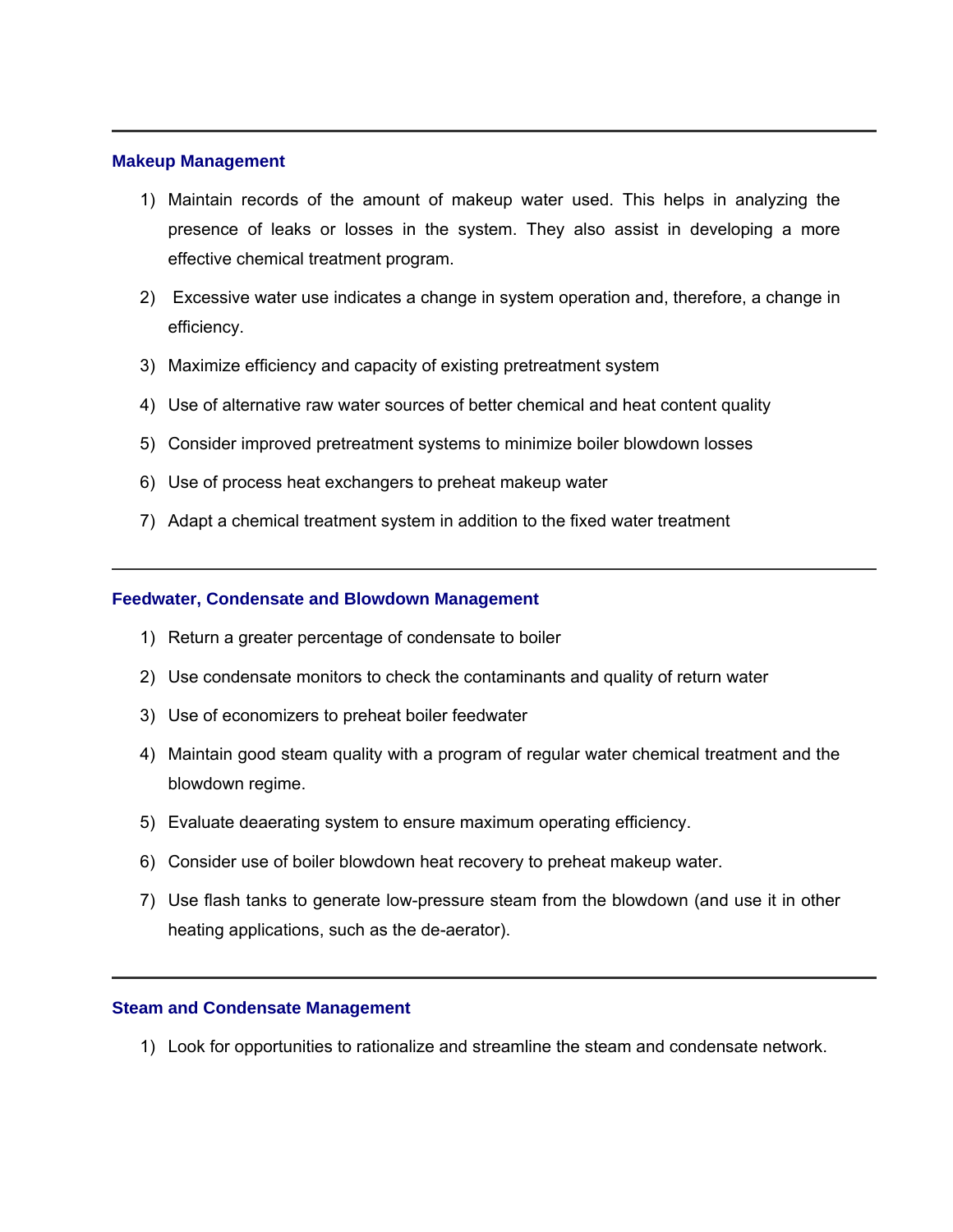- 2) Return more condensate to boiler system. Consider installing a system for closed-loop pressurized condensate return.
- 3) Locate the areas of steam/condensate leakages and correct the problem.
- 4) Repair insulation on steam and condensate lines. Add insulation where it is inadequate. Evaluate the economics of upgrading or adding more insulation on current energy cost trends.
- 5) Review whether the steam and steam condensate recovery network (and heating coils and other steam-using equipment) has proper drainage. This will eliminate water hammer, losses and damage.
- 6) Shut down the steam and condensate branch system when it is not needed. Plug all obsolete, unused and redundant piping.
- 7) Set up a steam trap inspection and maintenance program and procedures. Repair and/or replace faulty steam traps.

#### **Steam Generation Management**

- 1) Add measuring, metering and monitoring equipment to the boiler and heat distribution systems for fuel, steam, heating fluid, condensate and blowdown flows.
- 2) Try to stabilize heating demand. To do this, review the schedule for process demand. This will minimize boiler load swings and maximize boiler efficiencies. Try to operate boilers at full load.
- 3) Operate steam generator at proper cycles of concentration to control blowdown losses
- 4) Minimize blowdown losses by operating at maximum cycles of concentration with automatic blowdown control
- 5) Repair faulty insulation on boilers
- 6) Balance load factor on alternate boilers with respect to overall boiler efficiency ratings
- 7) Replace worn out burners
- 8) Replace outdated, inefficient boiler with new systems
- 9) Repair lost steam generating tubes, baffles and refractory to improve overall efficiency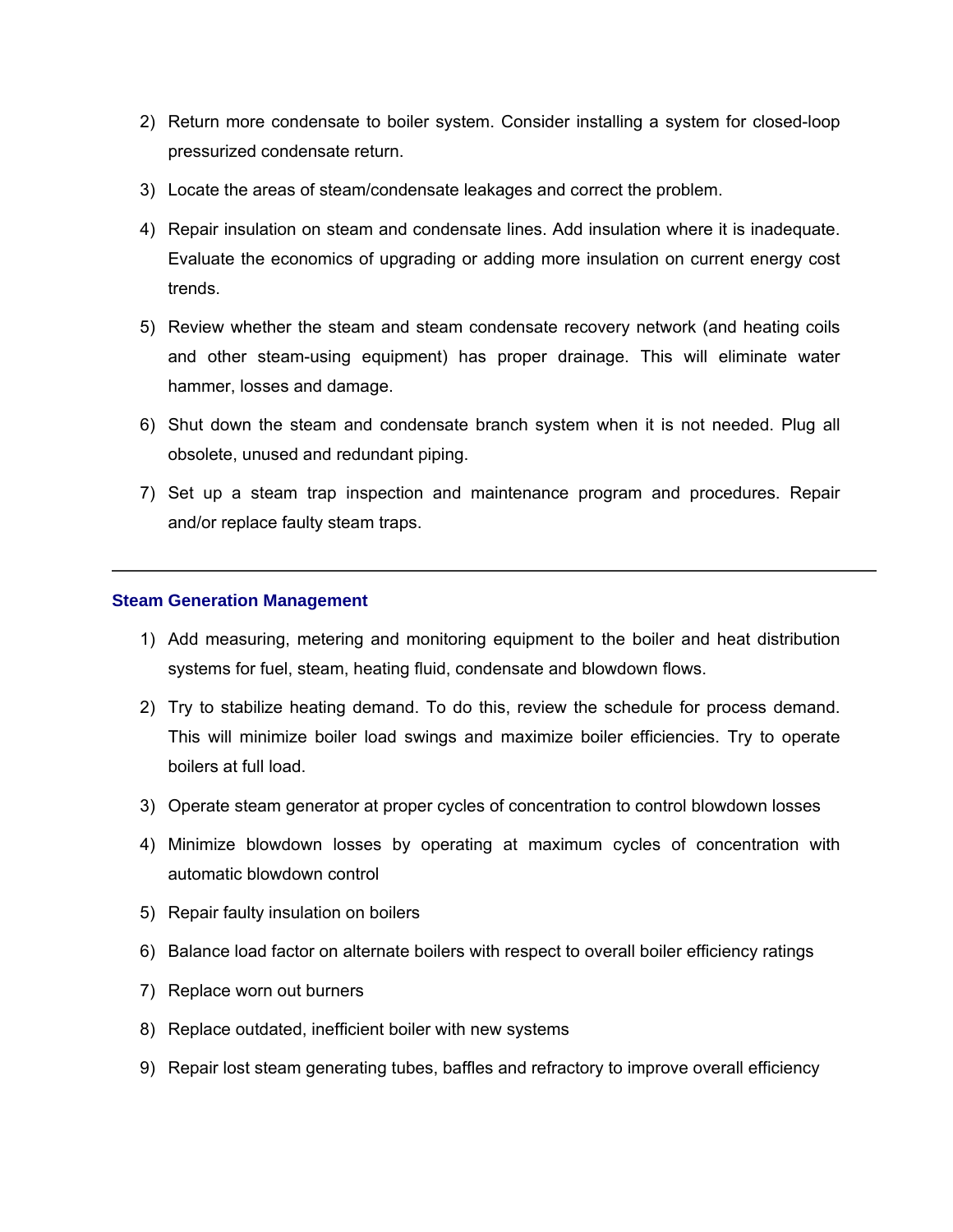- 10) Operate the boiler (heater) at the lowest steam pressure (or heating fluid temperature) that meets the needs of the production process
- 11) Convert from indirect to direct steam heating, where appropriate. Convert from steam to heating fluid heating, where appropriate.

# **SAMPLE QUESTIONAIRE**

The following questions will help uncover boiler inefficiencies.

# **Management**

- 1) Is the use of steam and heating fluid throughout the facility budgeted? Is it monitored? Are there consumption targets?
- 2) If so, are the users of thermal energy accountable for its use? How?
- 3) Are there approved procedures and work instructions governing thermal energy generation, distribution, monitoring and other processes?
- 4) Have employees learned about the significance of energy and utility conservation, and do they use correct practices?
- 5) Are boiler and heater operators involved with the efforts to conserve energy and utilities?
- 6) Are employees aware of how much energy and utilities cost, and how much is being spent for these in the facility? Are they significantly interested in improving the results?
- 7) Is there a system for communicating to employees the results of efforts to conserve energy and utilities?

#### **Heat consumption**

- 1) Are there procedures for shutting off thermal energy-using production equipment and auxiliary production equipment when not in use?
- 2) Are the above procedures implemented?
- 3) Is steam or heating fluid produced at temperatures or pressures greater than those required by end-user processes, product, plant or equipment?
- 4) In multiple boiler installations, how is steam demand matched to boiler deployment? How is it done on weekends, during non-production periods and in various seasons?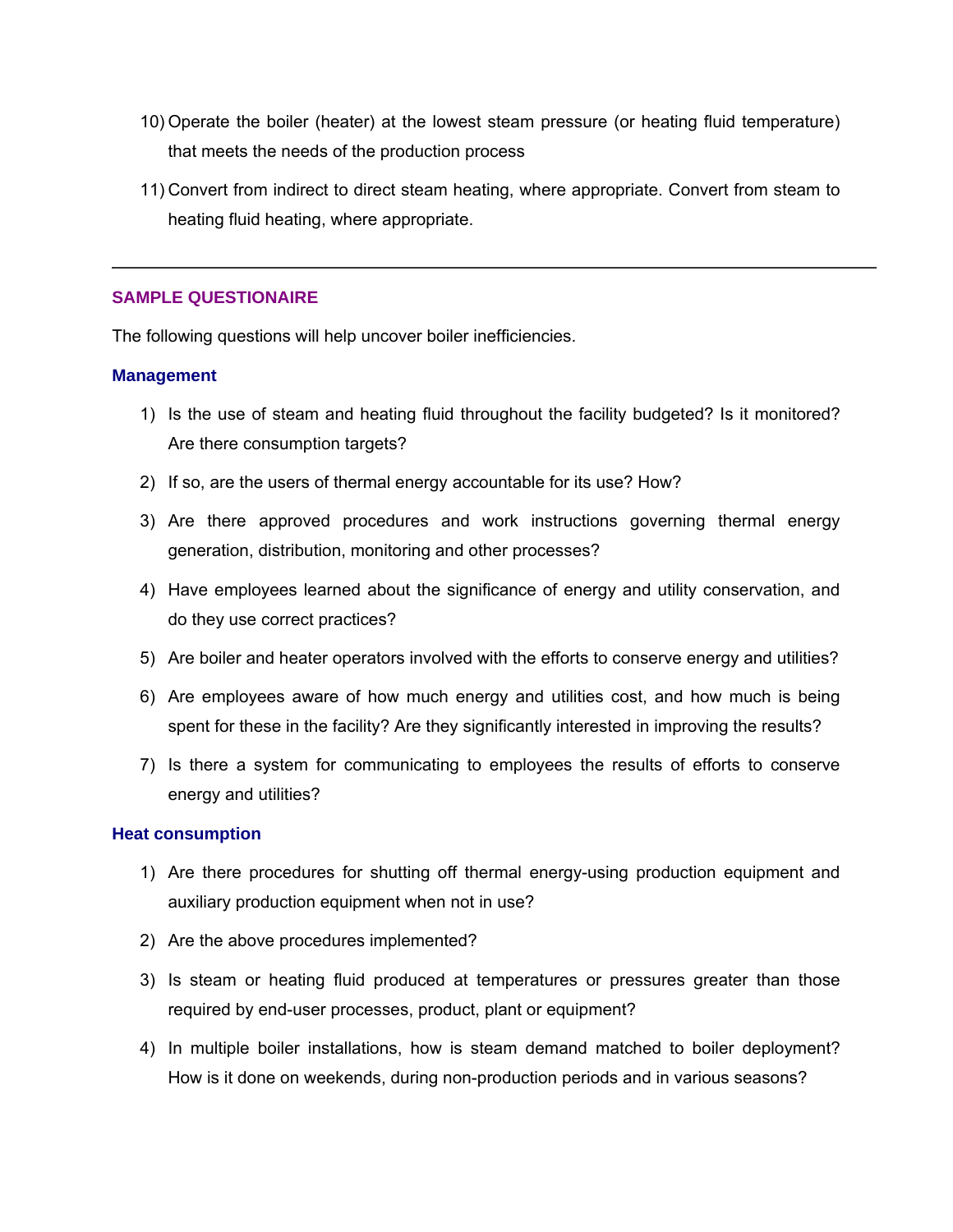#### **Fuels**

- 1) Can a cheaper alternative source for thermal energy be used?
- 2) Can process by-products be used as an auxiliary fuel or fuel supplement?
- 3) If natural gas is used, have the costs of uninterruptible versus interruptible supply been evaluated?
- 4) Is the boiler fitted with dual capability to use natural gas or fuel oil to take advantage of interruptible gas supply contracts?

# **Fuel storage**

- 1) Are heated oil tanks and associated piping adequately insulated?
- 2) Is the external insulation for the above items watertight?
- 3) Is oil heated at the correct temperature?
- 4) Is solid fuel (e.g. biomass) protected against rain? Is it dried?

# **Boilers and steam distribution**

- 1) Is the flue gas free of combustibles?
- 2) Is the boiler efficiency checked on a regular basis?
- 3) Is a proper method for determining boiler efficiency being used?
- 4) Is the efficiency acceptable for the type of boiler and fuel?
- 5) Is the burner operating in the "zone of maximum combustion efficiency"?
- 6) Are the heat losses of the boiler and system known and quantified?
- 7) Is the flue gas checked for combustibles, carbon monoxide and oxygen content on a regular basis?
- 8) Is the content within an acceptable range?
- 9) How is the excess combustion air managed? How frequently?
- 10) Can unwanted air get into the boiler and the flue stack? What type of air or fuel control is used? How is it maintained?
- 11) What type of equipment is used for controlling and monitoring the system? What instruments are used?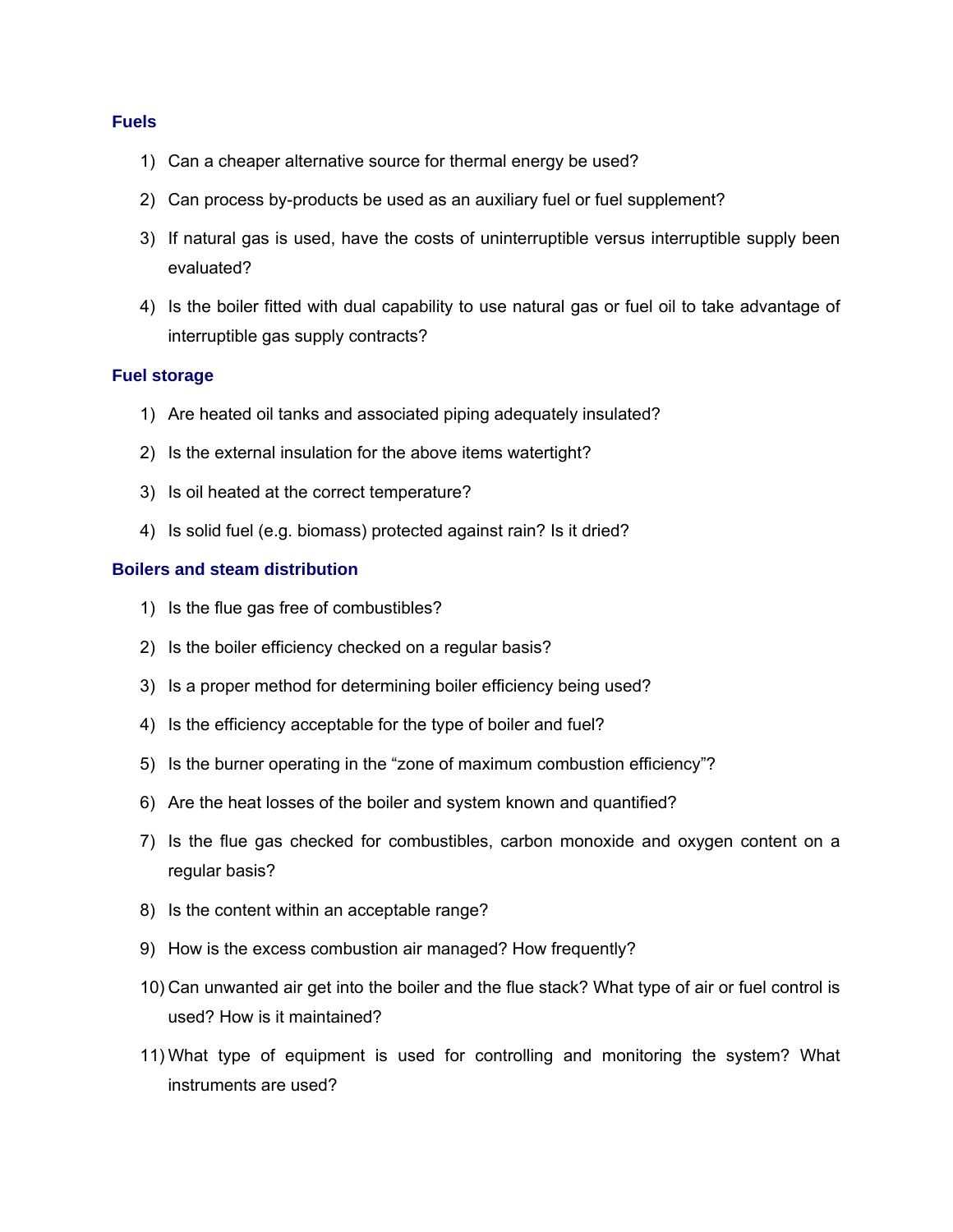- 12) Where is the combustion air intake located?
- 13) Is the combustion air preheated? If so, how?
- 14) Are the NOx levels in the flue gas known and monitored? Are they within an acceptable range?
- 15) What are the flue gas temperatures at various boiler loads? Are they monitored?
- 16) Is heat being recovered from flue gas? What type? How efficiently?
- 17) Is there any evidence of soot buildup on the fireside surface of the boiler?
- 18) Is there a program for inspecting and removing soot and scale from heat transfer surfaces of the heater and boiler? From process equipment?
- 19) Is the flame in the combustion chamber bright and clear? Does it fill the combustion chamber without encroaching?
- 20) What is the blowdown rate, and is it at the level recommended by water treatment specialists? Is it based on the content of dissolved solids (DS) in the boiler water? Have the levels of DS content been calibrated to conductivity?
- 21) How is the blowdown rate controlled?
- 22) Is there a system for recovering heat from the blowdown?
- 23) Is there redundant, oversized or undersized steam piping that causes heat losses? Is there an inspection program for it?
- 24) Are steam lines, flanges, valves and condensate lines adequately insulated? Is the insulation dry and protected against water ingress?
- 25) Is steam or condensate leaking?
- 26) Is the makeup water preheated? If so, how?
- 27) Is the condensate return rate adequate? Has it been verified?
- 28) Is the correct type of steam traps for the application being used?
- 29) Is there an adequate maintenance program for inspecting, repairing and replacing steam traps?
- 30) How many of the traps are faulty?